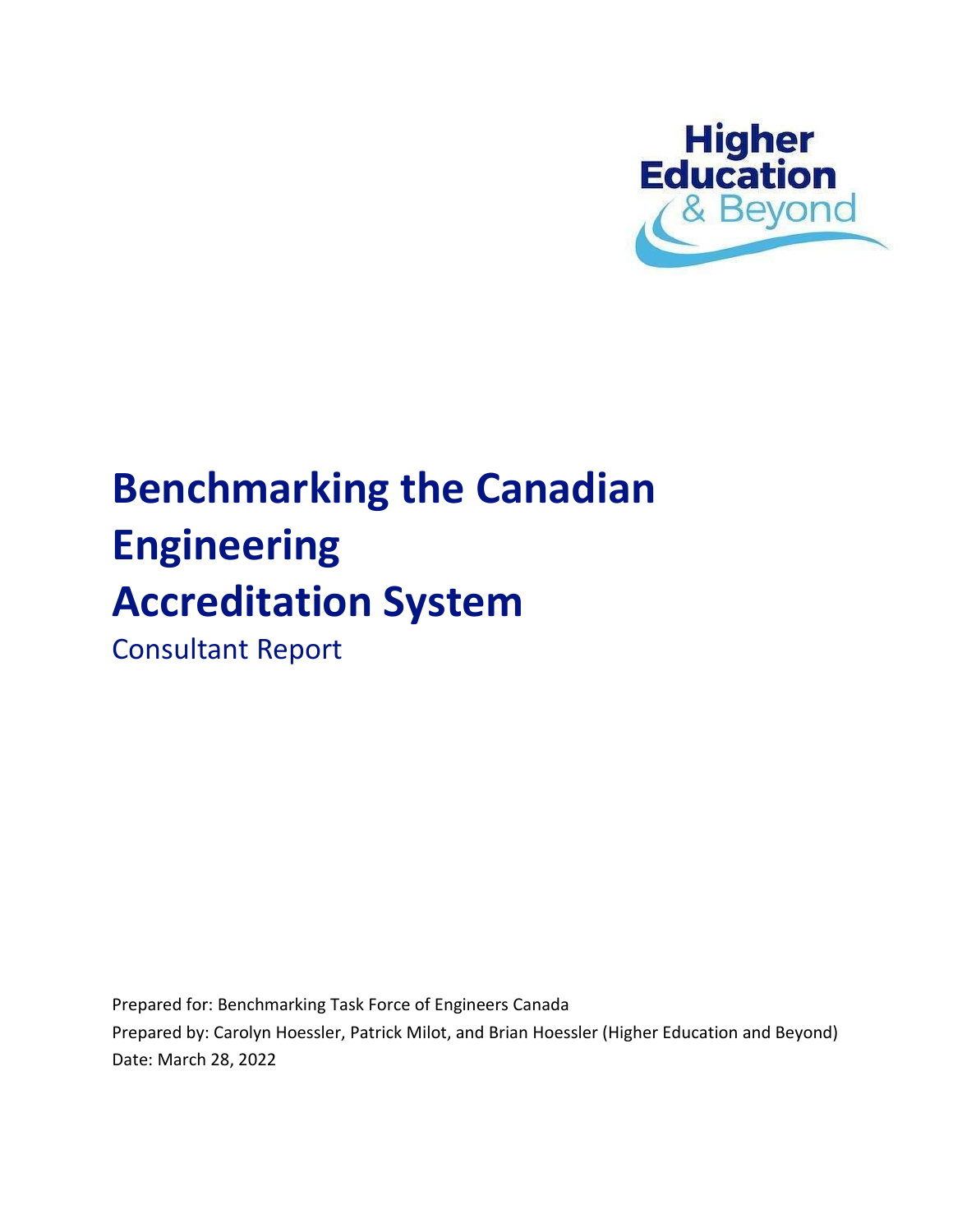# <span id="page-1-0"></span>**Executive Summary**

In support of Engineers Canada's strategic priority to *Investigate and Validate the Purpose and Scope of Accreditation*, this report provides a benchmarking of the accreditation systems of comparator jurisdictions (Australia, France, Malaysia, and Poland,) and comparator regulated professions within Canada (Information Technology and Processing Professionals, Nursing, and Social Work).

Through an iterative process, 41 metrics were identified by the Benchmarking Task Force. The metrics encompass accreditation systems processes, measures, impact on graduate's licensure pathway, international agreements, roles and responsibilities, strategies for consistency, and quality consistency and evaluation.

To identify and learn from a range of accreditation approaches relevant to engineering education accreditation in Canada, the selection process sought variation within the bounds of minimum requirements to allow for appropriate comparisons. For minimum requirements, all jurisdictions selected had:

- a comparable educational system;
- a comparable degree length; and
- a quality assurance system.

All regulated professions selected had:

- accreditation at a comparable bachelor's level;
- students typically entering directly from high school (or Quebec equivalent); and
- a national accrediting framework.

Variation in accreditation criteria, processes, and implications for licensure requirements was sought. All selected jurisdictions and professions, including engineering education accreditation in Canada, were benchmarked according to the 41 metrics.

All eight accreditation systems, including the 5 engineering jurisdictions and 3 other professions, are outcome-based accreditation systems. Outcome-based accreditation systems include an outcomesbased assessment alongside input-based evaluations of learning environment. Some include input-based evaluation of activities, such as experiential learning, context, or number of hours on specific topic areas. The process of outcome-based accreditation systems, typically and in these comparator contexts, rely on self-evaluations of learning environments and the process and results of measures of student outcomes. The self-evaluations are reviewed by a national body through a process that includes a visit by a team external to the education institution, a report and a decision-making body (e.g., a board or commission) that reviews the report and makes recommendations on accreditation. Regarding process, there was variation in the membership of review teams, and the approval or review function of department or committee within the national body (e.g., Canadian accreditation board). There was also variation in most criteria, though facilities requirements were similar.

**Exclusive rights** - Only Canada and Malaysia have country-wide exclusive right to practice and reserved title for professional engineers. Australia has growing statutory registration at the state/territory level,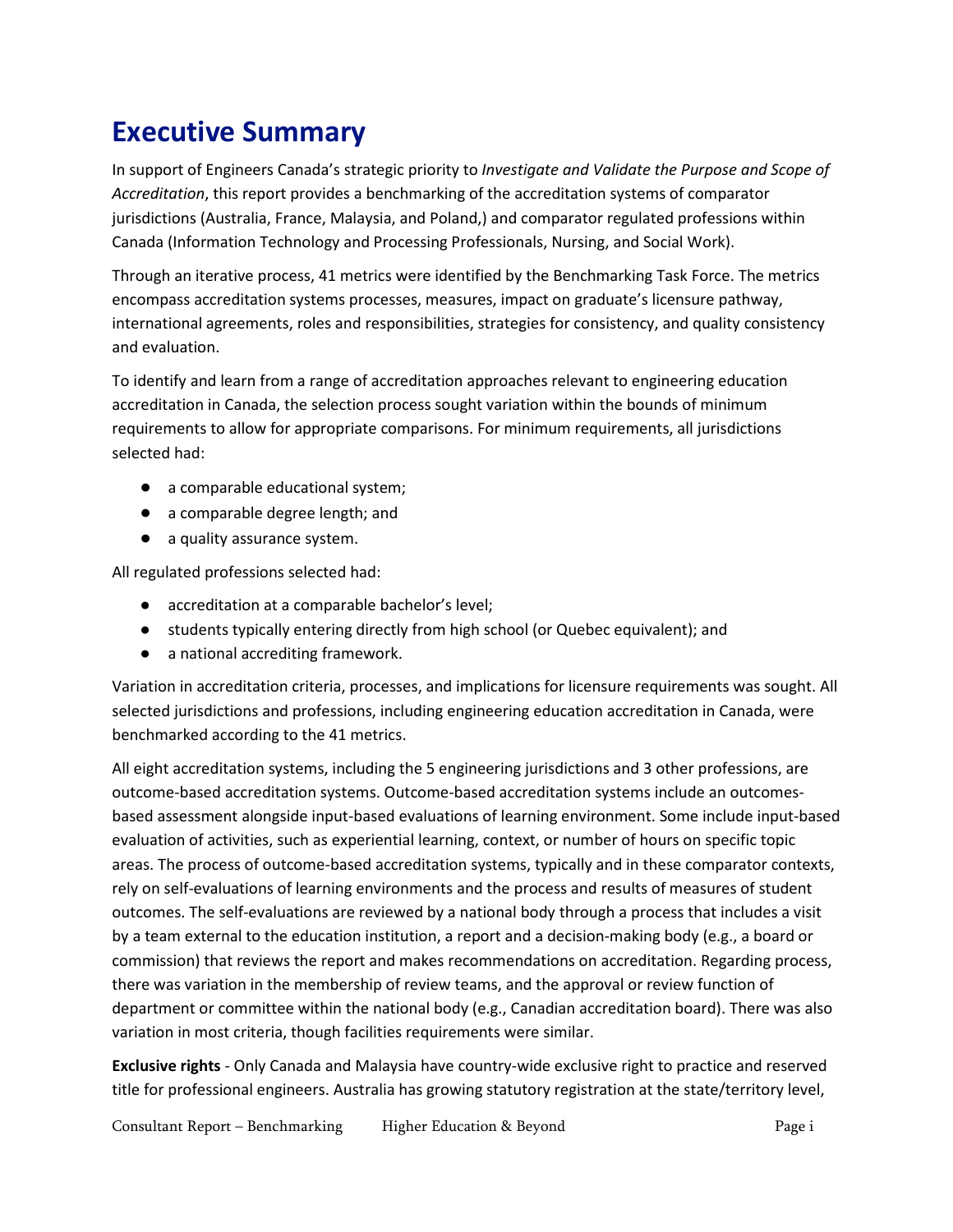but it is not yet nationally consistent. Among the comparator professions, nursing has both exclusive right to practice and reserved title in all provinces and one territory. Social work has exclusive right to practice in Ontario and reserved title for all provinces and one territory but not Nunavut and Yukon where there is no social work academic program. Information technology and processing professionals have neither right to practice nor right to title.

**Distinctions**- Across benchmarked jurisdictions and professions, Canadian engineering education accreditation is the sole system that utilizes a minimum path requirement and includes detailed timebased input counts beyond the requirement of overall degree length. Canadian engineering education accreditation is also the only system without some form of experiential learning requirement; IT has a lighter requirement while most have a substantial requirement for experiential learning. Malaysia and IT alone have discipline-specific content criteria. Canada also has less required industry involvement.

**Variations within criteria present** - Although many of the metrics were present across comparators, the level of detail and the specific criteria varied across accreditation systems, particularly for curriculum content requirements, faculty qualifications, industry involvement, and learning environment criteria other than facilities. For some comparators, accreditation lightened the requirements on graduates who pursue licensure. The purpose of accreditation spanned from advocacy to assessment of quality with a frequent focus on reassuring the public. Subject matter experts on visiting teams could be educators, representatives from industry, or regulators. Several accreditation systems seek to enhance consistency through having individuals who attend multiple visits a year (paid or commissionaires) as well as training.

**Additional highlights** - Three highlights were noted: (1) Poland (KAUT's Standards) specifies two levels of criteria and to receive full-term accreditation a program must demonstrate all of the "basic" criteria plus 60% of the "additional" criteria, where "meeting of any of these attributes is a testament to the higher quality of education". (2) Regarding Indigenization, and EDI (equity, diversity, and inclusion) criteria, the only engineering education accreditation system to mention either was Australia's standards for faculty numbers (gender parity) and qualifications (Staff awareness of gender and cross-cultural issues, inclusive teaching approach). In Canada, social work and nursing included criteria with a focus on Indigenization and EDI. (3) Descriptions of what qualifies as experiential learning in engineering were notably provided in Australia and Malaysia.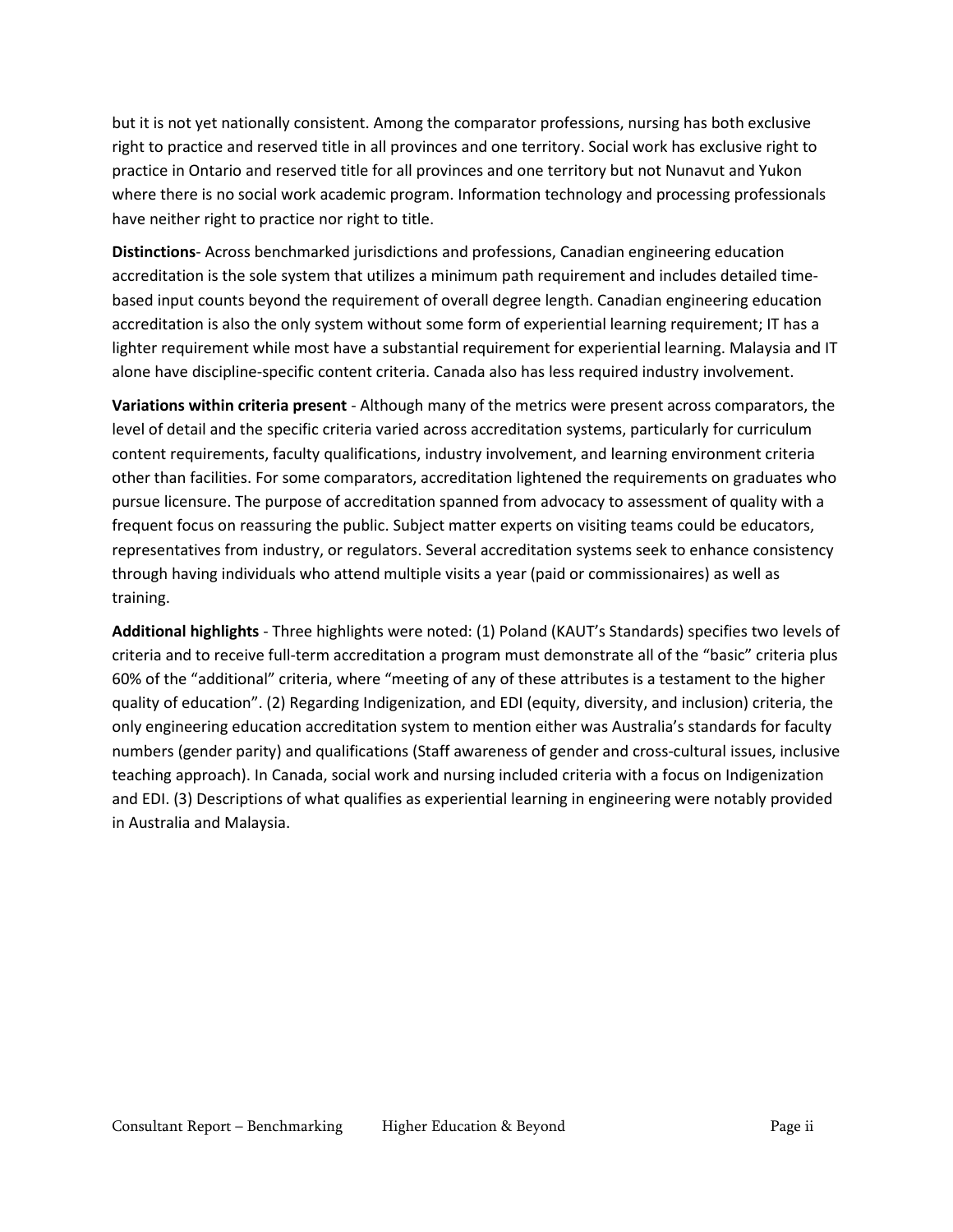# **Table of Contents**

| <b>Executive Summary</b>                                                                                                                               |                |
|--------------------------------------------------------------------------------------------------------------------------------------------------------|----------------|
| Introduction                                                                                                                                           | 1              |
| <b>Purpose</b>                                                                                                                                         | 1              |
| <b>The Benchmarking Task Force</b>                                                                                                                     | 1              |
| <b>Acronyms</b>                                                                                                                                        | 1              |
| <b>Selection of Comparators</b>                                                                                                                        | $\mathbf{2}$   |
| <b>Selection Criteria</b>                                                                                                                              | $\overline{2}$ |
| Minimum Requirements for Comparability                                                                                                                 | $\overline{2}$ |
| Maximum Variation for Insight                                                                                                                          | 3              |
| <b>Selection of Specific Comparators</b>                                                                                                               | 3              |
| Table 1. Selected Engineering Jurisdiction Comparators                                                                                                 | 4              |
| Table 2. Selected Canadian Profession Comparators                                                                                                      | 5              |
| <b>Metrics</b>                                                                                                                                         | 5              |
| Table 3. Benchmarking metrics                                                                                                                          | 6              |
| <b>Findings</b>                                                                                                                                        | 7              |
| Table 4. Overall Benchmarking Table                                                                                                                    | 8              |
| Similar Accreditation Process of Self-Evaluation plus Visits (metrics 1.1.1., 1.1.2.)                                                                  | 9              |
| <b>Jurisdictions</b>                                                                                                                                   | 11             |
| Variation in Time-based Input Criteria (metrics 1.2.1. - 1.2.3.)                                                                                       | 11             |
| Table 5. Jurisdictional Comparison of Time-based Input Criteria (metrics 1.2.1. - 1.2.3.)                                                              | 11             |
| Variation in Delivery and Learning Spaces Input (metrics 1.3.1. - 1.3.9.)                                                                              | 12             |
| Table 6. Jurisdictional Comparison of Delivery and Learning Spaces Input Criteria (metrics 1.3.1. -<br>1.3.8.                                          | 12             |
| Table 7. Jurisdictional Comparison of Leadership and Authority (metrics 1.3.9.1 - 1.3.9.4.)                                                            | 14             |
| Variation in Outcomes, Discipline-specific, Industry Involvement, and Professional Experience<br>(experiential learning) (metrics 1.4. - 1.7.)         | 15             |
| Table 8. Jurisdictional Comparison of Outcomes, Discipline-specific, Industry Involvement, and<br>Experiential Learning Criteria (metrics 1.4. - 1.7.) | 15             |
| Licensure context and the benefit of accreditation for graduates (metrics 2.1. - 2.2.2.)                                                               | 17             |
| Roles and Responsibilities (metrics 3.1. - 3.3.)                                                                                                       | 18             |
| Quality Consistency and Evaluation (metrics 4.1. - 4.3.)                                                                                               | 19             |
| Purpose of Accreditation (metric 5.1.)                                                                                                                 | 20             |
| <b>Professions</b>                                                                                                                                     | 20             |
| Variation in Time-based Input Criteria (metrics 1.2.1. - 1.2.3.)                                                                                       | 21             |
| Consultant Report - Benchmarking<br>Higher Education & Beyond                                                                                          | Page iii       |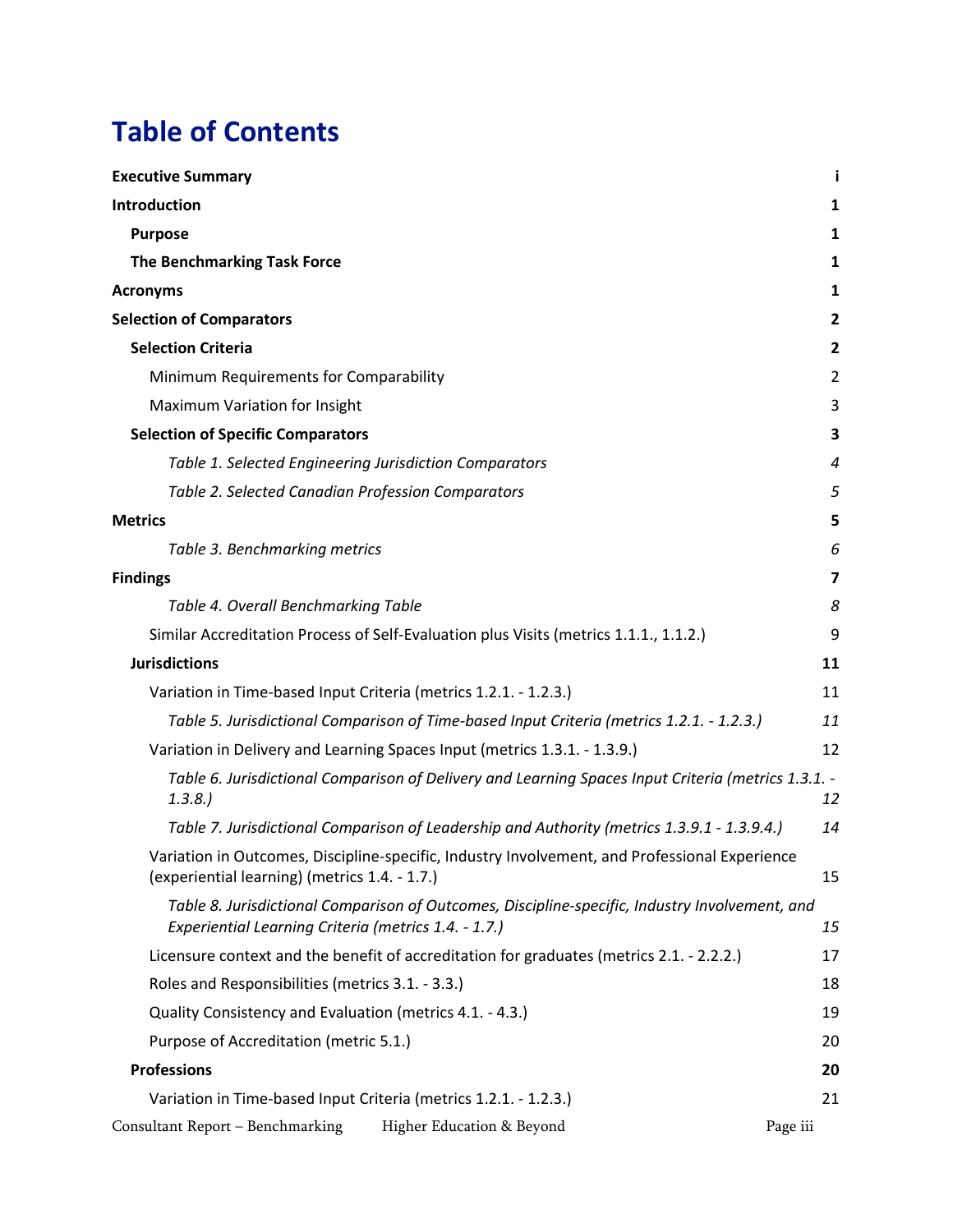| Table 9. Profession Comparison of Time-based Input Criteria (metrics 1.2.1. - 1.2.3.)                                                                                    | 21 |
|--------------------------------------------------------------------------------------------------------------------------------------------------------------------------|----|
| Variation in Delivery and Learning Spaces Input (metrics 1.3.1. - 1.3.9.)                                                                                                | 21 |
| Table 10. Profession Comparison of Delivery and Learning Spaces Input (metrics 1.3.1. - 1.3.8.) 21                                                                       |    |
| Table 11. Jurisdictional Comparison of Leadership and Authority (metrics 1.3.9.1 - 1.3.9.4.)                                                                             | 24 |
| Variation in Outcomes, Discipline-specific, Industry Involvement, and Experiential Learning (metrics<br>$1.4 - 1.7$                                                      | 25 |
| Table 12. Profession Comparison of Outcomes, Discipline-specific, Industry Involvement, and<br>Experiential Learning (metrics 1.4. - 1.7.)                               | 25 |
| Licensure context and the benefit of accreditation for graduates (2.1. - 2.2.)                                                                                           | 27 |
| Table 13. Licensure context and the benefit of accreditation for graduates (2.1. - 2.2.)                                                                                 | 27 |
| Roles and Responsibilities (3.1. - 3.3.)                                                                                                                                 | 27 |
| Quality Consistency and Evaluation (metrics 4.1. - 4.3.)                                                                                                                 | 28 |
| Purpose of Accreditation (5.1)                                                                                                                                           | 29 |
| <b>Additional Highlights</b>                                                                                                                                             | 30 |
| Two Levels of Standards: Basic and Higher Quality Attributes                                                                                                             | 30 |
| Table 14. Poland's Basic and Higher Quality Additional Requirements Sample of the Standard on<br>Requirements for Engineering Analysis, Design and Practice              | 30 |
| EDI (Equity, Diversity and Inclusion) Criteria                                                                                                                           | 31 |
| Table 15. Sample Equity, Diversity, and inclusion (EDI) Criteria                                                                                                         | 31 |
| Indigenization Criteria                                                                                                                                                  | 32 |
| Table 16. Sample Indigenization Criteria                                                                                                                                 | 32 |
| Clear Definitions of Experiential Learning                                                                                                                               | 33 |
| About the Consultants: Higher Education and Beyond                                                                                                                       | 35 |
| <b>Appendices</b>                                                                                                                                                        | 35 |
| Appendix 1. Potential and Selected Jurisdiction Comparators                                                                                                              | 36 |
| Appendix 2. Potential and Selected Profession Comparators                                                                                                                | 37 |
| Appendix 3. Full Benchmarking Metric Comparison Tables including tabs including 1a. Metrics<br>list; 1b. Jurisdictions; 1c. Professions; 1d. Social Work. (Excel)        | 39 |
| Appendix 4. The Accreditation Standards or Criteria for Engineers Canada and the four<br>jurisdiction comparators and the three profession comparators. (PDFs in Folder) | 39 |
| Reference                                                                                                                                                                | 40 |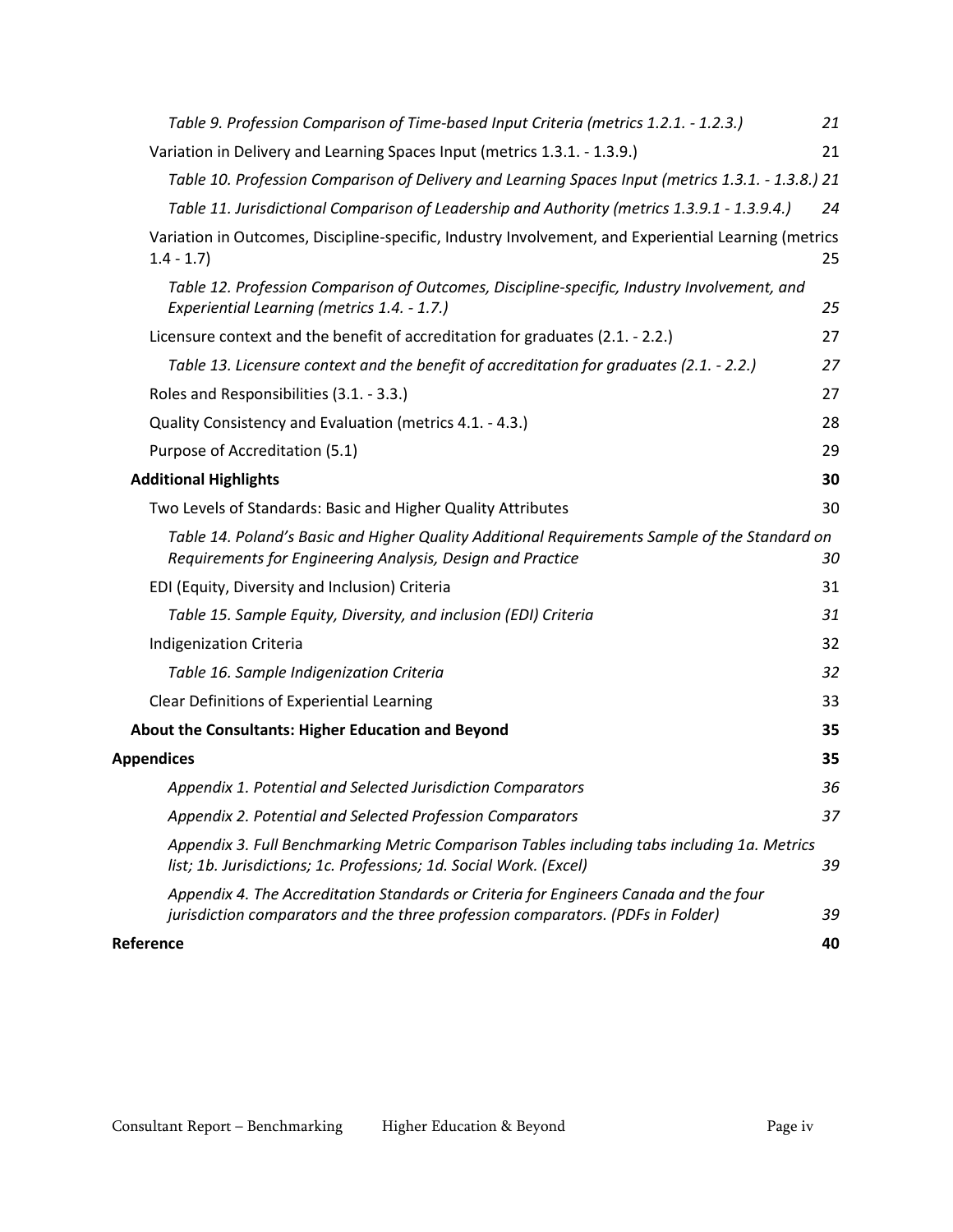# <span id="page-5-0"></span>**Introduction**

#### <span id="page-5-1"></span>**Purpose**

In support of Engineers Canada's strategic priority to *Investigate and Validate the Purpose and Scope of Accreditation*, this research report provides the Benchmarking Task Force (Task Force) and Engineers Canada with a benchmarking analysis of the engineering education accreditation systems of four comparator countries (jurisdictions) and the accreditation systems of three other regulated professions within Canada. The development of metrics and benchmarking aims to deepen understanding of patterns, possibilities, and the range of accreditation criteria, processes, purpose, and the relationship between accreditation and regulation. This understanding contributes to the desired outcome that all stakeholders of the accreditation system have visibility of the modes of accreditation in use nationally and internationally.

# <span id="page-5-2"></span>**The Benchmarking Task Force**

The Task Force consisted of engineering educators and regulators, who all have had experience with the Canadian accreditation system. Starting in November 2021, the Task Force provided guidance to Engineers Canada staff and project consultants on the scope of the benchmarking report, reviewed and provided feedback on the final draft report. Following this research report, they will co-write the Task Force report, review the final presentation, and provide a report to the steering committee regarding the key considerations from the research. Members of the Task Force include:

- Wayne MacQuarrie (Chair of Task Force)
- Jane Goodyer
- Rosamund Hyde
- Russ Kinghorn
- Chris Roney

Through four Task Force meetings, the benchmarking comparator criteria and metrics were developed, refined and approved based on the range of perspectives and insights of this Task Force. The consultants then completed the benchmarking comparisons, and draft research report that the Task Force then reviewed and provided feedback on, prior to drafting the Task force report.

# <span id="page-5-3"></span>**Acronyms**

- BEM Board of Engineers Malaysia
- CASN Canadian Association of Schools of Nursing
- CAWSE Canadian Association for Social Work Education
- CCRNR Canadian Council of Registered Nurse Regulators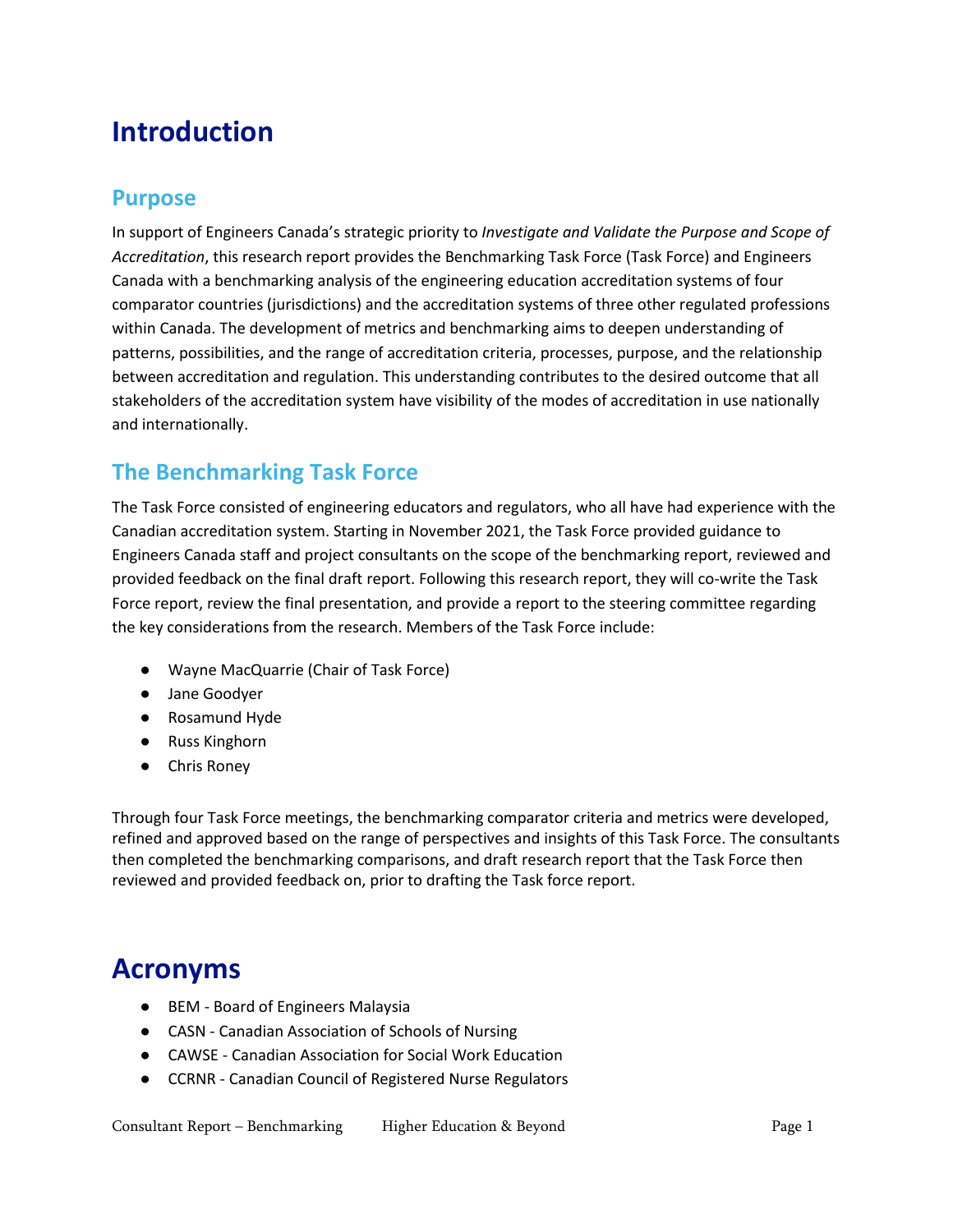- CIPS Canadian Information Processing Society
- CTI Commission des Titres d'Ingénieur (France)
- EAC Engineering Accreditation Council (Malaysia)
- ECTS European Credit Transfer and Accumulation System
- EDI Equity Diversity and Inclusion
- ENAEE European Network for Accreditation of Engineering Education
- ENQA European Association for Quality Assurance in Higher Education
- IHL Institutions of Higher Learning (Malaysia)
- IT Informational Technology and Processing Professionals
- JD Juris Doctor
- KAUT Komisja Akredytacyjna Uczelni Technicznych (Accreditation Commission of Universities of Technology, Poland)
- OIQ l'Ordre des Ingénieurs du Quebec
- PharmD Doctor of Pharmacy
- SLT Student Learning Time (Malaysia)
- Task Force Benchmarking Task Force

In addition, Washington Accord refers to "a multi-lateral agreement between bodies responsible for accreditation or recognition of tertiary-level engineering qualifications within their jurisdictions who have chosen to work collectively to assist the mobility of professional engineer" [\(IE Alliance\)](https://www.ieagreements.org/accords/washington/).

# <span id="page-6-0"></span>**Selection of Comparators**

To identify and learn from existing practices that both represent a range of accreditation approaches and that are relevant to engineering education accreditation in Canada, the selection process sought maximum variation within the bounds of minimum requirements that allow for appropriate comparisons. Specific minimum requirements and expectations for variation were identified through discussions with the Benchmarking Task Force (Task Force).

#### <span id="page-6-1"></span>**Selection Criteria**

The selection criteria included both minimum requirements and dimensions for seeking maximum variation.

#### <span id="page-6-2"></span>Minimum Requirements for Comparability

To be selected, a jurisdiction must have:

- a comparable educational system;
- a comparable degree length; and
- a quality assurance system.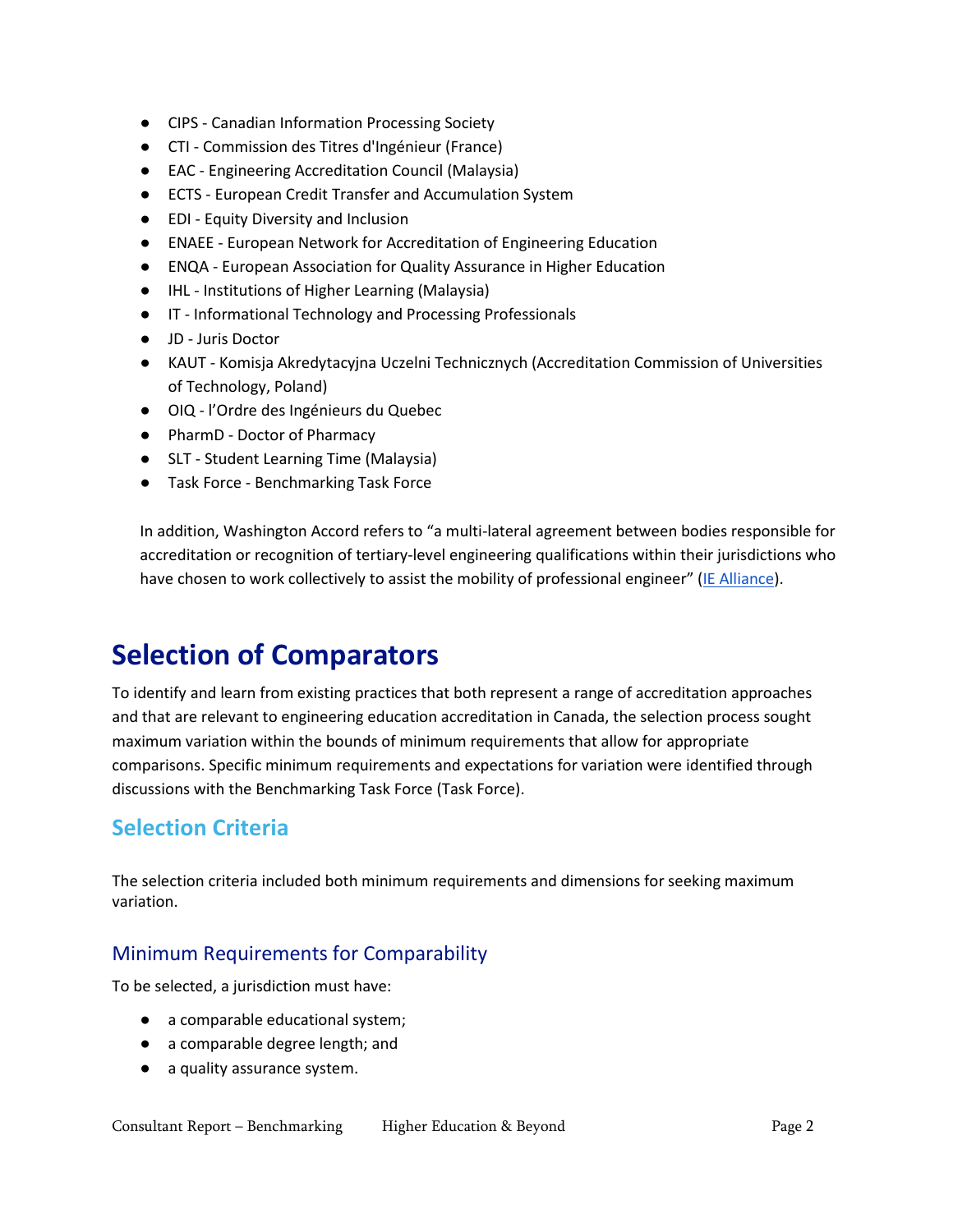All selected regulated professions must have:

- accreditation at a comparable bachelor's level;
- students typically entering directly from high school (or Quebec equivalent); and
- a national accrediting framework.

With the rise in doctoral programs replacing undergraduate degree programs (e.g. law's JD, and pharmacy's PharmD), admission requiring undergraduate credits (e.g. medicine and veterinary), and the absence of national standards (e.g. teachers only have province-specific standards), several well-known Canadian professions were excluded. A final consideration was for at least some comparator profession to be regulated with exclusive right to practice or reserved title or both.

With these minimum requirements, an initial environmental scan was conducted with the assistance of Engineers Canada to identify 36 potential jurisdictions with engineering education accreditation systems and 10 potential professions regulated in Canada.

#### <span id="page-7-0"></span>Maximum Variation for Insight

Within the bounds of the minimum requirements, maximum variation (heterogeneity) was sought in accreditation criteria, processes, and implications for licensure requirements across both sets of comparators. This sampling approach involves "purposefully picking a wide range of cases to get variation on dimensions of interest; two purposes: (1) to document diversity and (2) to identify important common patterns that are common across the diversity (cut through the noise of variation) on dimensions of interest" (Patton, 2015, p. 267).

For jurisdictions, the dimensions of interest included the selection of both Washington Accord signatory and non-Washington Accord signatory jurisdictions, and the inclusion of at least one jurisdiction from the southern hemisphere.

For professions, the dimensions of interest included seeking variation on the impact of being a graduate of an accredited program on the licensure process (e.g., technical or ethical/professional exam exemptions), and the selection of at least one accreditation system that has been created recently.

# <span id="page-7-1"></span>**Selection of Specific Comparators**

For comparator jurisdictions, Australia was selected based on its divergence as an accreditation system focused on outcome assessment while still being a full match to Canada across the selection criteria. The southern selections were Australia and Malaysia. Non-Washington Accord signatory selection of France was selected based on the existence of agreements with *l'Ordre des Ingénieurs du Quebec* (OIQ). Poland was the additional non-Washington Accord signatory selection, based on public availability of information about their system. The full set of potential and selected jurisdiction comparators are in Appendix 1.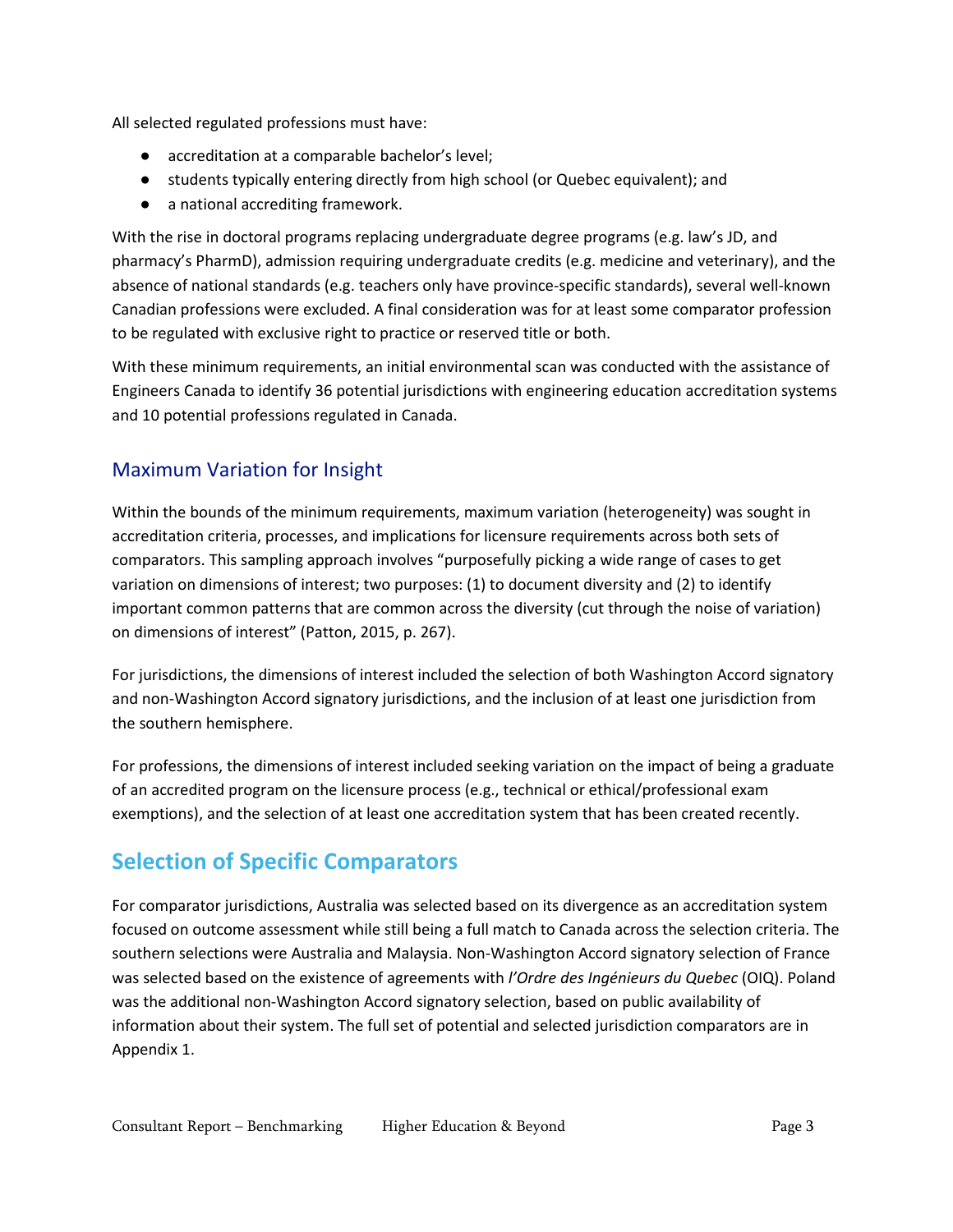In professions, nursing and social work met the minimum criteria including having both exclusive right to practice or reserved title. Nursing and social work were selected as comparators; social work is also a newer accreditation system. Informational Technology and Processing Professionals (IT) was also selected based on the graduated licensure approach (although the profession does not have an exclusive right to practice in Canada) and the fact that it is a new accreditation system. The full set of potential and selected jurisdiction comparators are in Appendix 2.

|                                                          | Canada                             | <b>Australia</b>            | <b>France</b>                                                                                                                                                                                                | <b>Malaysia</b>                    | Poland                                    |
|----------------------------------------------------------|------------------------------------|-----------------------------|--------------------------------------------------------------------------------------------------------------------------------------------------------------------------------------------------------------|------------------------------------|-------------------------------------------|
| Relevant<br>Accreditation<br>International<br>Agreements | <b>Washington</b><br><b>Accord</b> | <b>Washington</b><br>accord | European<br><b>Association for</b><br><b>Quality Assurance</b><br>in Higher Education<br>(ENQA), European<br><b>Network for</b><br><b>Accreditation of</b><br><b>Engineering</b><br><b>Education (ENAEE)</b> | <b>Washington</b><br><b>Accord</b> | <b>ENAEE</b>                              |
| Population<br>(estimates)                                | 38 million                         | 26 million                  | 67 million                                                                                                                                                                                                   | 33 million                         | 38 million                                |
| Hemisphere                                               | Northern                           | Southern                    | Northern                                                                                                                                                                                                     | Southern                           | Northern                                  |
| Registration                                             | Required                           | Required in<br>some states  | None                                                                                                                                                                                                         | Required.                          | Required for<br>civil engineering<br>only |
| Licensure                                                | Required                           | Required in<br>some states  | Required for more<br>demanding projects                                                                                                                                                                      | None                               | None                                      |
| <b>Right to Title</b>                                    | Yes, legislation                   | In 3 states                 | Legislation for<br>"graduate<br>engineers" title<br>(Master degree<br>level); Engineer not<br>regulated                                                                                                      | Yes, legislation                   | For civil<br>engineering only             |
| Right to<br>Practice                                     | Yes, legislation                   | In 3 states                 | Limited in project<br>type. More<br>advanced "State<br>Engineers" can do<br>any project.                                                                                                                     | Yes, legislation                   | For civil<br>engineering only             |

#### <span id="page-8-0"></span>**Table 1. Selected Engineering Jurisdiction Comparators**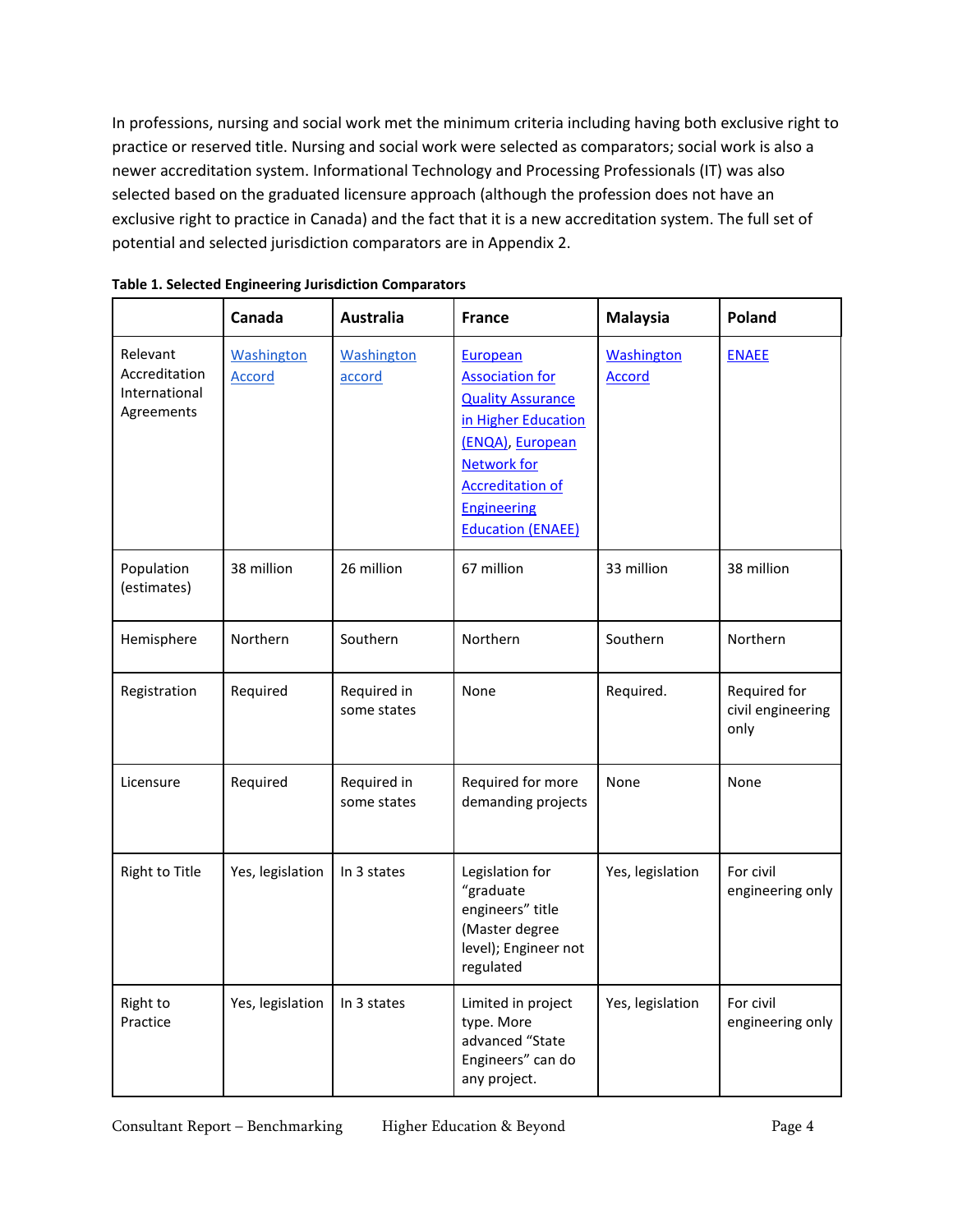|                                                          | <b>Engineering</b>   | IT                                                                                                                                                         | <b>Nursing</b>                                                                                                                                             | <b>Social Work</b>                                                                                                                                                                                           |
|----------------------------------------------------------|----------------------|------------------------------------------------------------------------------------------------------------------------------------------------------------|------------------------------------------------------------------------------------------------------------------------------------------------------------|--------------------------------------------------------------------------------------------------------------------------------------------------------------------------------------------------------------|
| Relevant<br>Accreditation<br>International<br>Agreements | Washington<br>Accord | Seoul Accord -<br>accredited<br>programs covered<br>by the Seoul<br>Accord recognized<br>by CIPS as being<br>equivalent to their<br>accredited<br>programs | <b>Mutual Recognition</b><br>Agreement (MRA)<br>between CASN and<br>CCNE (US) for degree<br>recognition for entry<br>into graduate-level<br>education only | Memoranda of<br>Understanding (MOUs) with<br>the National Indigenous<br><b>Accreditation Board (NIAB)</b><br>and CSWE (US) that agree to<br>the mutual recognition and<br>honouring of accredited<br>degrees |
| Registration                                             | Required             | Voluntary                                                                                                                                                  | Required                                                                                                                                                   | Required for all except Yukon<br>and Nunavut                                                                                                                                                                 |
| Licensure                                                | Required             | Voluntary                                                                                                                                                  | Required                                                                                                                                                   | Only required in Ontario                                                                                                                                                                                     |
| Right to Title                                           | Yes,<br>legislation  | Legislated in<br>British Columbia,<br>Alberta,<br>Saskatchewan,<br>Ontario, New<br>Brunswick and<br>Nova Scotia                                            | Yes, legislation                                                                                                                                           | Yes, legislation. All except<br>Yukon and North West<br><b>Territories</b>                                                                                                                                   |
| Right to<br>Practice                                     | Yes,<br>legislation  | No                                                                                                                                                         | Yes, legislation                                                                                                                                           | Yes, legislation. All except<br>Yukon and North West<br>Territories                                                                                                                                          |

<span id="page-9-0"></span>**Table 2. Selected Canadian Profession Comparators**

# <span id="page-9-1"></span>**Metrics**

Through discussions, the Task Force identified 41 key benchmarking metrics related to accreditation criteria, processes, and quality to serve as the basis for comparison between the jurisdictions and professions. The initial set was reviewed and revised for clarity, applied to a sample of two countries, and agreed upon by the Task Force.

The final list of 41 metrics applied in benchmarking and the analysis are listed in Table 3.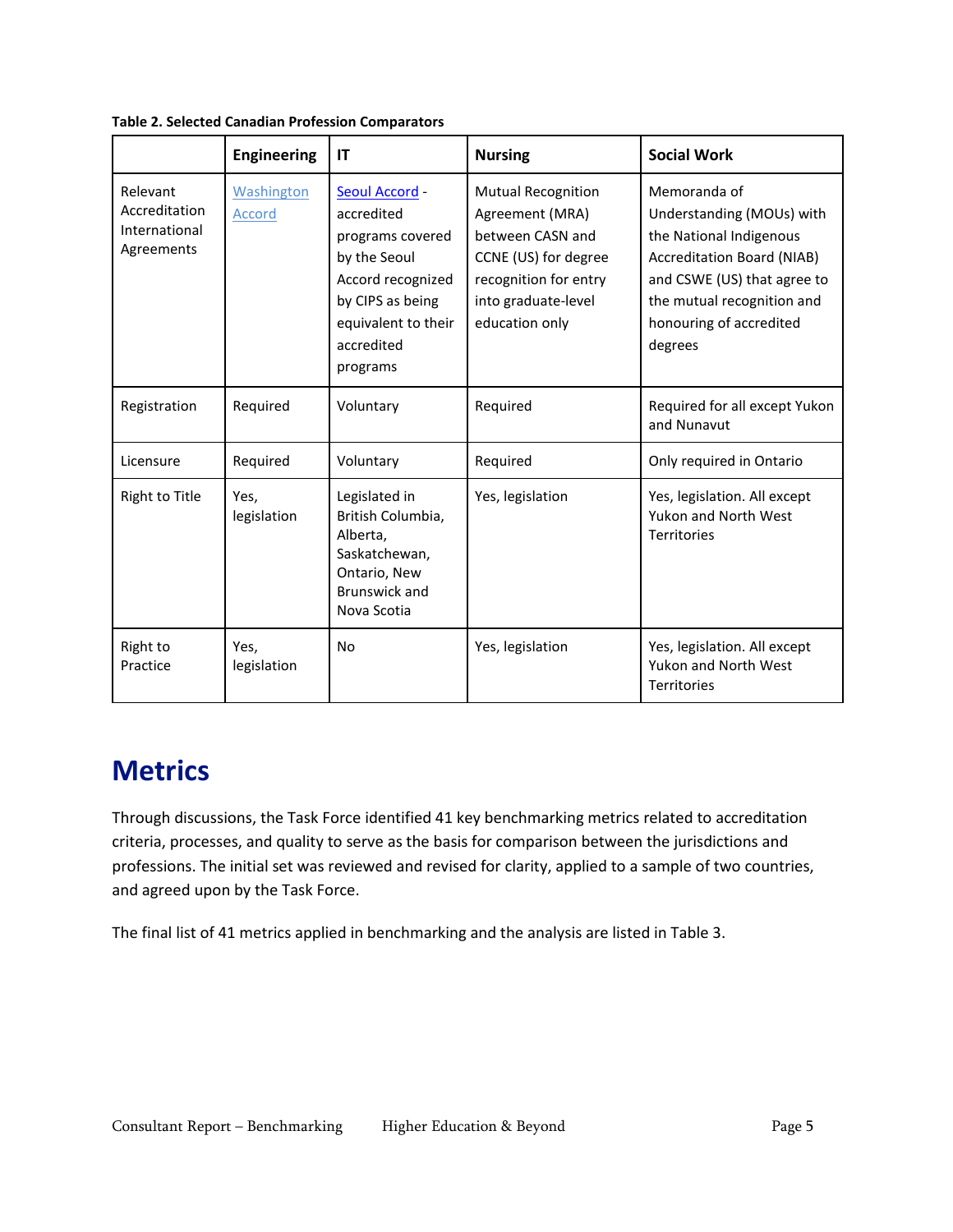<span id="page-10-0"></span>

|  | <b>Table 3. Benchmarking metrics</b> |  |
|--|--------------------------------------|--|
|--|--------------------------------------|--|

| Category                                             | <b>Benchmarking Metrics</b>                                                                                                                                                                                                                                                                                                                                                                                                                                                                                                                                                                                                                                                                                                                                                                                                                                                |  |  |  |  |
|------------------------------------------------------|----------------------------------------------------------------------------------------------------------------------------------------------------------------------------------------------------------------------------------------------------------------------------------------------------------------------------------------------------------------------------------------------------------------------------------------------------------------------------------------------------------------------------------------------------------------------------------------------------------------------------------------------------------------------------------------------------------------------------------------------------------------------------------------------------------------------------------------------------------------------------|--|--|--|--|
| 1. Accreditation<br>process &<br>measures            | 1.1. Accreditation process components<br>1.1.1. Self-evaluation<br>1.1.2. Visit<br>1.2. Time-based input                                                                                                                                                                                                                                                                                                                                                                                                                                                                                                                                                                                                                                                                                                                                                                   |  |  |  |  |
|                                                      | 1.2.1. Overall degree length (what constitutes a degree)<br>1.2.2. Specific counts of hours for each course based on type of instruction<br>1.2.3. Specific counts of hours for specific content areas                                                                                                                                                                                                                                                                                                                                                                                                                                                                                                                                                                                                                                                                     |  |  |  |  |
|                                                      | 1.3. Delivery and learning spaces input<br>1.3.1. Measures of interpersonal climate<br>1.3.2. Facilities<br>$\bullet$<br>1.3.3. Faculty qualifications (competence requirements)<br>$\bullet$<br>1.3.4. Number of faculty & faculty duties<br>$\bullet$<br>1.3.5. Licensure requirement for faculty<br>$\bullet$<br>1.3.6. Financial<br>$\bullet$<br>1.3.7. Curriculum oversight within institution / school / program<br>$\bullet$<br>1.3.8. List of data tables<br>1.3.9. Leadership & authority<br>1.3.9.1. Professional/academic qualifications of Dean or unit leadership<br>O<br>1.3.9.2. Formal curriculum committee or equivalent faculty body with<br>$\circ$<br>responsibility for program decision-making<br>1.3.9.3. Alignment with institutional strategy and mission<br>$\circ$<br>1.3.9.4. Functional effectiveness of committees and leadership<br>$\circ$ |  |  |  |  |
|                                                      | 1.4. Outcomes (graduate attributes; entry-level competencies)                                                                                                                                                                                                                                                                                                                                                                                                                                                                                                                                                                                                                                                                                                                                                                                                              |  |  |  |  |
|                                                      | 1.5. Discipline-specific program quality<br>1.5.1. Discipline-specific content in self-evaluation criteria<br>1.5.2. Discipline-specific perspective on the visiting team                                                                                                                                                                                                                                                                                                                                                                                                                                                                                                                                                                                                                                                                                                  |  |  |  |  |
|                                                      | 1.6. Involvement of industry in programs                                                                                                                                                                                                                                                                                                                                                                                                                                                                                                                                                                                                                                                                                                                                                                                                                                   |  |  |  |  |
|                                                      | 1.6.1. Industry as stakeholders of accreditation council/boards<br>$\bullet$<br>1.6.2. Industry as members of accreditation visits<br>1.6.3. Program requirement for industry advisory panel to inform continual<br>improvement<br>1.6.4. Industry completes direct review of programs<br>1.6.5. Stakeholder engagement that can (but is not required to) include industry                                                                                                                                                                                                                                                                                                                                                                                                                                                                                                 |  |  |  |  |
|                                                      | 1.7. Professional experience (experiential learning) requirements                                                                                                                                                                                                                                                                                                                                                                                                                                                                                                                                                                                                                                                                                                                                                                                                          |  |  |  |  |
|                                                      | 1.7.1. Mandatory co-op, internship, practicum or work-integrated learning<br>experience<br>1.7.1.1 Mandatory assessment/standards for co-op, internship, practicum<br>O<br>or work-integrated learning experience<br>1.7.2. Culminating project or thesis (i.e., capstone)<br>1.7.2.1. Indicate if required to be related to professional experience or<br>O<br>"industry-related"                                                                                                                                                                                                                                                                                                                                                                                                                                                                                         |  |  |  |  |
| 2. How does<br>accreditation<br>impact<br>graduates' | 2.1. Licensure context<br>2.1.1 Exclusive right to practice?<br>2.2. What is the benefit of accreditation for graduates in the licensure context?<br>2.2.1. Exams, portfolios, other?                                                                                                                                                                                                                                                                                                                                                                                                                                                                                                                                                                                                                                                                                      |  |  |  |  |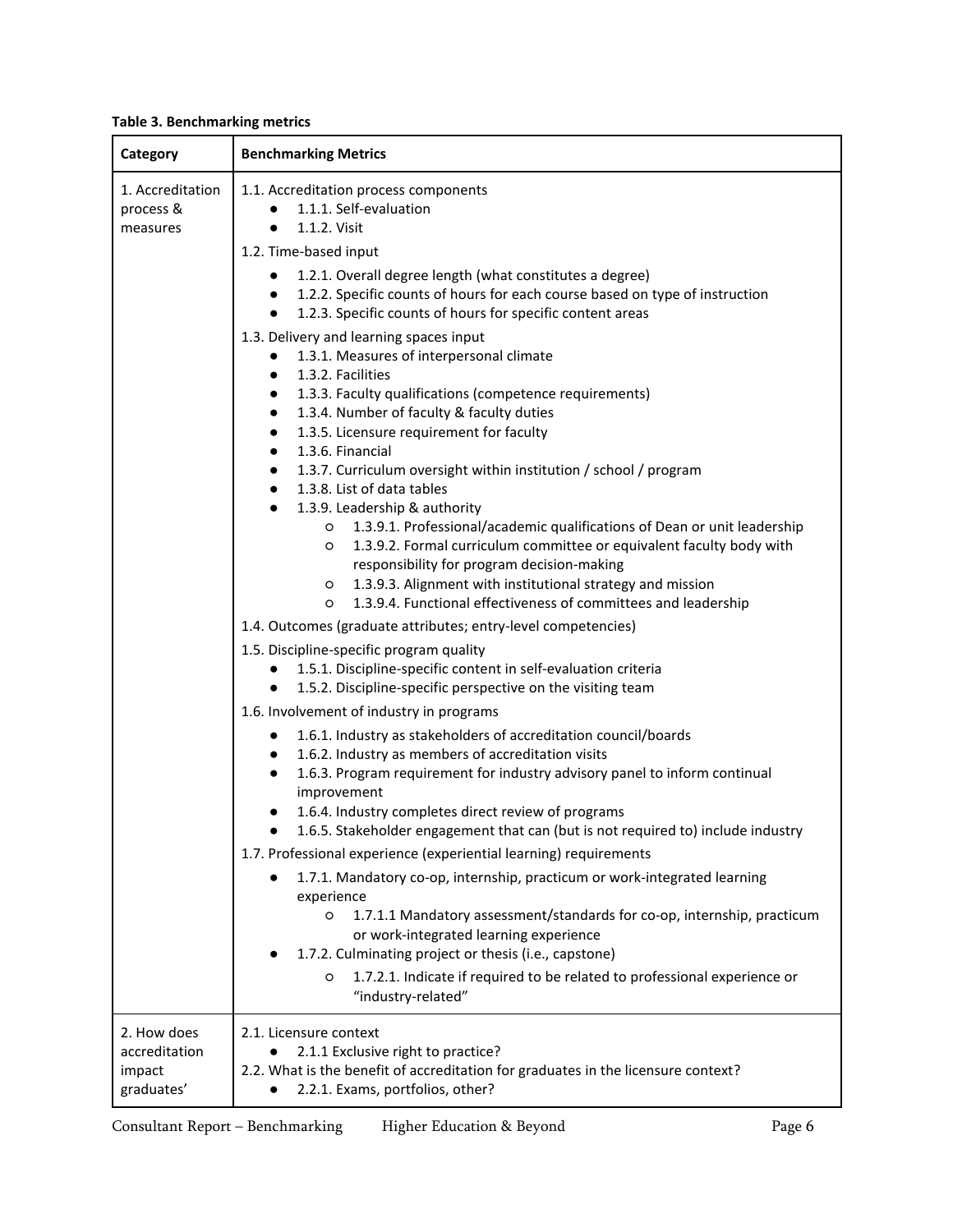| pathways to                      | 2.2.2. Are there exemptions for graduates of accredited programs?                                                                                                                                                                                                                                                                         |
|----------------------------------|-------------------------------------------------------------------------------------------------------------------------------------------------------------------------------------------------------------------------------------------------------------------------------------------------------------------------------------------|
| licensure?                       | $\bullet$                                                                                                                                                                                                                                                                                                                                 |
| 3. Roles and<br>Responsibilities | 3.1. What are the roles of specific actors within accreditation? (Including who makes the<br>decision, who writes the report)<br>3.1.1. Who makes the accreditation decision? Who writes the report?<br>3.2. Who are the stated stakeholders?<br>3.3. Does the accrediting body accredit other levels (e.g., technicians; technologists)? |
| 4. Quality                       | 4.1. Is there a public meta-evaluation of the system? What was evaluated?                                                                                                                                                                                                                                                                 |
| Consistency and                  | 4.2. Mention of or methods for ensuring consistency in quality assurance across institutions                                                                                                                                                                                                                                              |
| Evaluation                       | 4.3. Survey or data of public confidence in a jurisdiction / profession                                                                                                                                                                                                                                                                   |
| 5. Purpose of<br>accreditation   | 5.1. Stated purpose of accreditation                                                                                                                                                                                                                                                                                                      |

Criteria metrics were clearly described or clearly absent (e.g., minimum path) in accreditation frameworks and standards. All standards reviewed are included in the folder labeled Appendix 4. In addition, clarification was sought for some regulatory contexts and higher education contexts. Conversations with Australia confirmed higher education context with oversight on the length of a fouryear degree programs based on government requirements, and clarified the regulatory contexts are regional and changing since their May 2020 document. The conversation with the nursing accreditation body confirmed regulatory context, with a similar discussion with the undergraduate director of Social Work at the University of Ottawa confirming their regulatory context. Regulatory contexts and higher education contexts were located for other bodies. Where conversations took place, confirmation occurred of the absence of content criteria. In no instances did understanding from the documents differ from the conversations. Terminology, and accrediting and regulatory bodies and jurisdictions were clarified.

# <span id="page-11-0"></span>**Findings**

All selected comparator jurisdictions and professions, along with engineering education accreditation in Canada, were benchmarked according to the 41 metrics. Details about the presence, absence, and variation of specific criteria, processes, and context were documented for each accreditation system. The variations for each metric are summarized in the jurisdictions and professions sections, and provided in full cited detail in the Appendix 3 spreadsheets. Table 4 concisely represents the overall benchmarking of engineering education accreditation in Canada to comparator jurisdictions and professions. The table indicates if the specific criteria exist within the accreditation systems (medium shaded and blank; screen readers will read the word present); where it is comparable (cells merged with similar); and where its existence varied within jurisdictions or within professions (notes).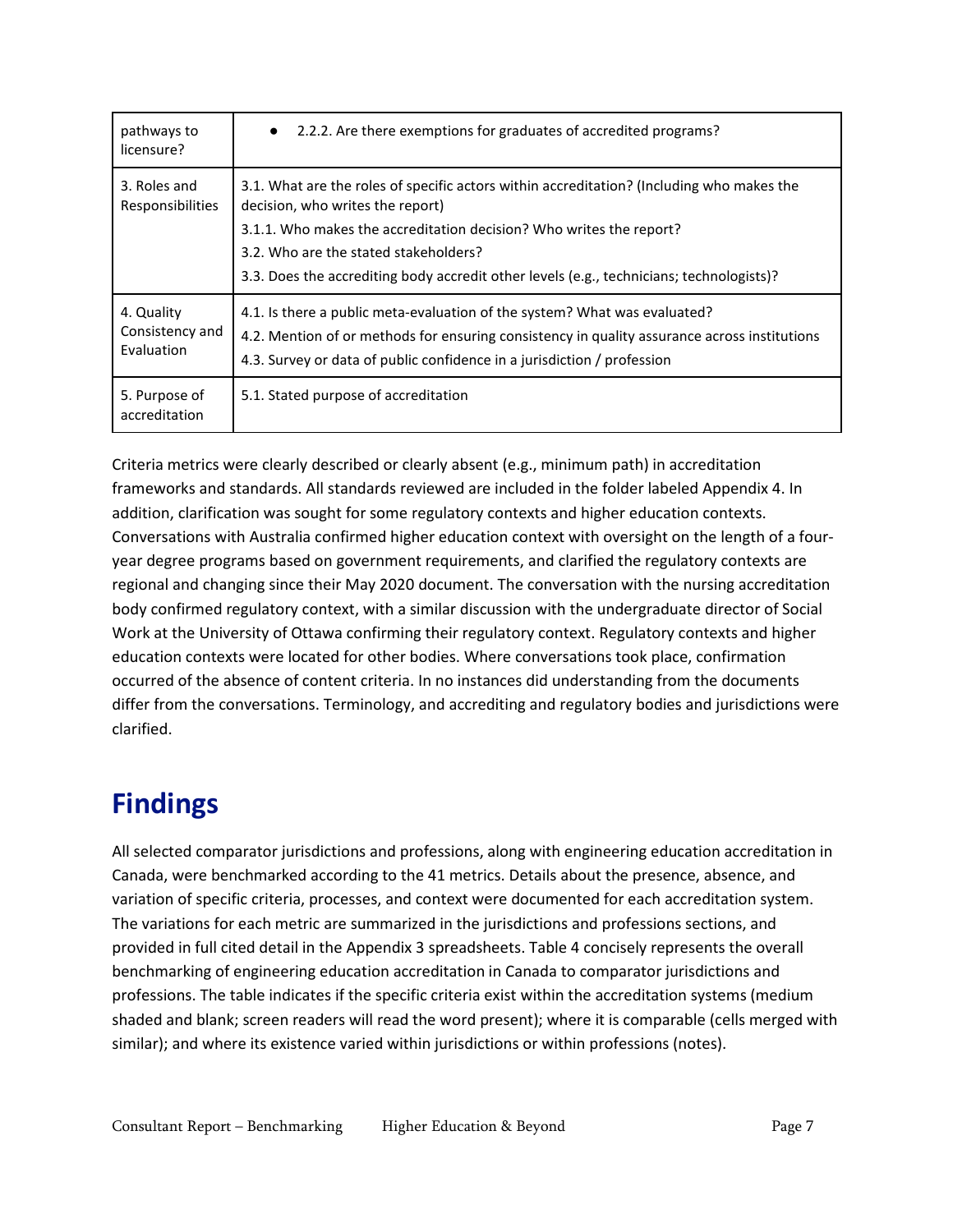#### <span id="page-12-0"></span>**Table 4. Overall Benchmarking Table**

Legend:

*Yes, similar across all* - darker shading and the phrase "similar across all".

*Yes, with variation in details* across comparators - shaded (details in later tables);

*Only present in some comparators* - shaded with a note in italics specifying which ones;

*No* - unshaded with text such as "not a criterion" or a note about difference.

| <b>Metric</b>                                                                                                          | <b>Engineering in</b><br>Canada          | <b>Jurisdictions</b>                                                                   | <b>Professions</b>                                                  |
|------------------------------------------------------------------------------------------------------------------------|------------------------------------------|----------------------------------------------------------------------------------------|---------------------------------------------------------------------|
| 1.1.1., 1.1.2. Self-evaluation, Visit                                                                                  |                                          | similar across all                                                                     |                                                                     |
| 1.2.1. Overall degree length (what constitutes a<br>degree)                                                            | Present in engineering in<br>Canada      | Present in all<br>jurisdictions                                                        | Present in all professions                                          |
| 1.2.2. Specific counts of hours for each course based<br>on type of instruction                                        | AU counts; labs and<br>lectures distinct | Not a criterion                                                                        | Not a criterion                                                     |
| 1.2.3. Specific counts of hours for specific content<br>areas                                                          | Present in engineering in<br>Canada      | <b>Australia and Poland</b><br>(Additional Attributes /<br><b>Higher Quality) only</b> | IT & Social Work only                                               |
| 1.3.1. Measures of interpersonal climate                                                                               | Present in engineering in<br>Canada      | Present in all<br>jurisdictions                                                        | Present in all professions                                          |
| 1.3.2. Facilities                                                                                                      |                                          | similar across all                                                                     |                                                                     |
| 1.3.3. Faculty qualifications (competence<br>requirements)                                                             | Present in engineering in<br>Canada      | Present in all<br>jurisdictions                                                        | Present in all professions                                          |
| 1.3.4 Number of faculty & faculty duties                                                                               | Present in engineering in<br>Canada      | Present in all<br>jurisdictions                                                        | Present in all professions                                          |
| 1.3.5. Licensure requirement for faculty                                                                               | Present in engineering in<br>Canada      | Present in all<br>jurisdictions                                                        | Nursing academic head<br>and clinical practicum<br>supervisors only |
| 1.3.6. Financial                                                                                                       | Present in engineering in<br>Canada      | All but Poland                                                                         | Present in all professions                                          |
| 1.3.7. Curriculum oversight within institution/school/<br>program                                                      | Present in engineering in<br>Canada      | Present in all<br>jurisdictions                                                        | Present in all professions                                          |
| 1.3.8. List of data tables                                                                                             | Present in engineering in<br>Canada      | Present in all<br>jurisdictions                                                        | IT & Nursing only                                                   |
| 1.3.9.1. Professional/academic qualifications of Dean<br>or unit leadership                                            | Present in engineering in<br>Canada      | France only                                                                            | <b>Nursing only</b>                                                 |
| 1.3.9.2. Formal curriculum committee or equivalent<br>faculty body with responsibility for program decision-<br>making | Present in engineering in<br>Canada      | Present in all<br>jurisdictions                                                        | <b>Nursing &amp; Social Work</b><br>only                            |
| 1.3.9.3. Alignment with institutional strategy and<br>mission                                                          | Not a criterion                          | All but France                                                                         | Not a criterion                                                     |
| 1.3.9.4. Functional effectiveness of committees and<br>leadership                                                      | Present in engineering in<br>Canada      | All but France                                                                         | Present in all professions                                          |
| 1.4. Outcomes (graduate attributes; entry-level<br>competencies)                                                       | Present in engineering in<br>Canada      | Present in all<br>jurisdictions                                                        | Present in all professions                                          |
| 1.5.1. Discipline-specific content in self-evaluation<br>criteria                                                      | Not a criterion                          | Malaysia only                                                                          | IT only                                                             |
| 1.5.2. Discipline-specific perspective on the visiting<br>team                                                         | Not a criterion                          | <b>Australia and Malaysia</b><br>only                                                  | Not a criterion                                                     |
| 1.6.1. Industry as stakeholders of accreditation<br>council/boards                                                     | Present in engineering in<br>Canada      | Present in all<br>jurisdictions                                                        | IT only                                                             |
| 1.6.2. Industry as members of accreditation visits                                                                     | Present in engineering in<br>Canada      | Present in all<br>jurisdictions                                                        | Not a criterion                                                     |
| 1.6.3. Program requirement for industry advisory<br>panel to inform continual improvement                              | Not a criterion                          | All but Poland                                                                         | Not a criterion                                                     |
| 1.6.4. Industry completes direct review of programs                                                                    | Not a criterion                          | <b>France and Poland only</b>                                                          | Not a criterion                                                     |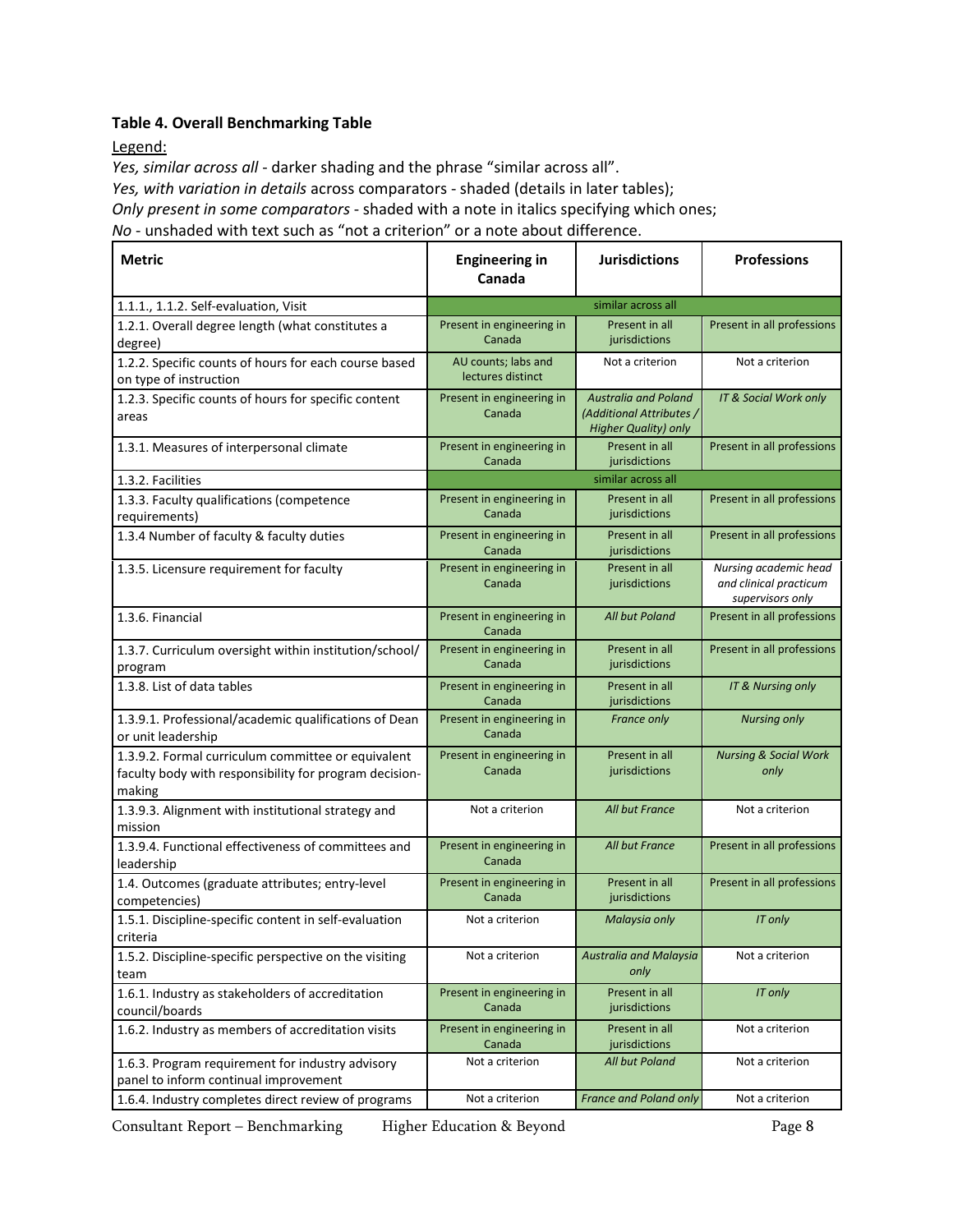| <b>Metric</b>                                                                                                            | <b>Engineering in</b><br>Canada                                       | <b>Jurisdictions</b>                                                                        | <b>Professions</b>                                                                                                          |  |
|--------------------------------------------------------------------------------------------------------------------------|-----------------------------------------------------------------------|---------------------------------------------------------------------------------------------|-----------------------------------------------------------------------------------------------------------------------------|--|
| 1.6.5. Stakeholder engagement that can (but is not<br>required to) include industry                                      | Present in engineering in<br>Canada                                   | All but Australia                                                                           | All, varying subgroups:<br>Employers (IT), placement<br>services (Nursing),<br>practitioners and<br>community (Social Work) |  |
| 1.7.1. Mandatory co-op, internship, practicum or<br>work-integrated learning experience                                  | Not a criterion                                                       | All but Australia                                                                           | <b>Nursing &amp; Social Work</b><br>only                                                                                    |  |
| 1.7.1.1. Mandatory assessment/standards for co-op,<br>internship, practicum or work-integrated learning<br>experience    | Not a criterion                                                       | Present in all<br>jurisdictions                                                             | <b>Nursing &amp; Social Work</b><br>only                                                                                    |  |
| 1.7.2. Culminating project or thesis (i.e., capstone)                                                                    | Present in engineering in<br>Canada: Significant design<br>experience | All but France                                                                              | IT only (project, can do an<br>internship instead)                                                                          |  |
| 1.7.2.1. Indicate if project or thesis is required to be<br>related to professional experience or "industry-<br>related" | Not a criterion                                                       | <b>France and Malaysia</b><br>only                                                          | Not a criterion                                                                                                             |  |
| 2.1. Licensure context                                                                                                   | Right to practice                                                     | Right to practice in<br>Malaysia. Statutory<br>registration emerging<br>in Australia        | Right to practice for<br>nursing nation-wide, and<br>for social work in Ontario                                             |  |
| 2.1.1 Exclusive right to practice?                                                                                       | Present in engineering in<br>Canada                                   | Specific states in<br>Australia; civil<br>engineering in Poland                             | Nursing (all provinces and<br>territories), Social Work<br>(Ontario only)                                                   |  |
| 2.2. What is the benefit of accreditation for graduates<br>in the licensure context?                                     | <b>Exempt from technical</b><br>exams                                 | Present in all<br>jurisdictions except<br>France (where it is not<br>applicable)            | All differ (See Professions<br>section)                                                                                     |  |
| 2.2.1. Exams, portfolios, other?                                                                                         | Present in engineering in<br>Canada                                   | Present in all<br>jurisdictions except<br>France (where it is not<br>applicable) and Poland | All differ (See Professions<br>section)                                                                                     |  |
| 2.2.2. Are there exemptions for graduates of<br>accredited programs?                                                     | Yes, exempt from technical<br>exams                                   | All but France and<br>Poland (where it is not<br><i>applicable</i> )                        | All differ (See Professions<br>section)                                                                                     |  |

Table 4 summarizes general patterns across comparator types for Metrics 1 and 2 across Engineering accreditation in Canada, all engineering jurisdiction comparators, and all Canadian profession comparators. In the next section, tables summarize jurisdiction comparators with paragraphs describing Metric 2. *How does accreditation impact graduates' pathways to licensure?* also described in paragraph form, Metrics 3. *Roles and Responsibilities*, 4. *Quality Consistency and Evaluation*, and 5. *Purpose*, due to high variability across comparators. Professions are similarly reported, with Metrics 1 and 2 in table format and the remainder in paragraphs.

#### <span id="page-13-0"></span>Similar Accreditation Process of Self-Evaluation plus Visits (metrics 1.1.1., 1.1.2.)

All eight accreditation systems, including the five engineering and three other professions, are outcomebased accreditation systems. Outcome-based accreditation systems include an outcome-based assessment alongside input-based evaluations of the learning environment. Some include input-based evaluation of activities, such as experiential learning, context, or number of hours on specific topic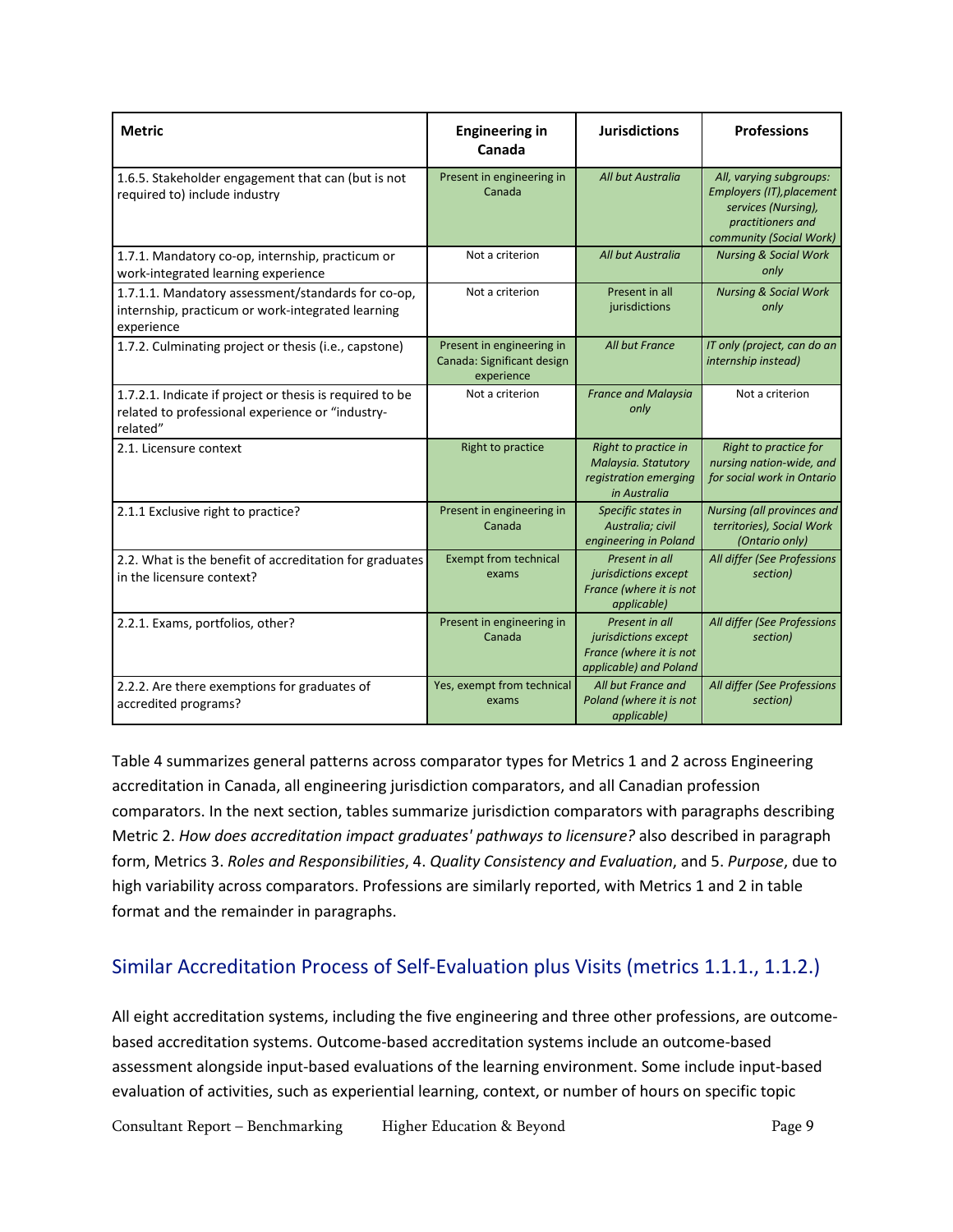areas. The process of outcome-based accreditation systems, typically and in these comparator contexts, rely on self-evaluations of learning environments and the process and results of measures of student outcomes. The self-evaluations are reviewed by a national body through a process that includes a visit by a team external to the institution, a report and a decision-making body (e.g., a board or commission) that reviews the report and makes recommendations on accreditation status.

In the systems reviewed, variation was noted in specific criteria such as experiential learning, inclusion of time-based inputs criteria, and in the membership of review teams. The visiting team (also called audit or evaluation panel) had variation in team composition and size, specifically:

- Presence of regulators or industry exist in some but not all
- Logistical support noted for some accrediting bodies (Canada, France, Australia)
- Visit managers (paid employee or contract) that go on 2-3 visits a year and are often retired subject matter experts and past evaluation panel members (Australia)
- Discipline/subject matter experts are on all teams, but their role in the profession varied, as social work, nursing had educators but no industry or regulators on teams as subject matter experts.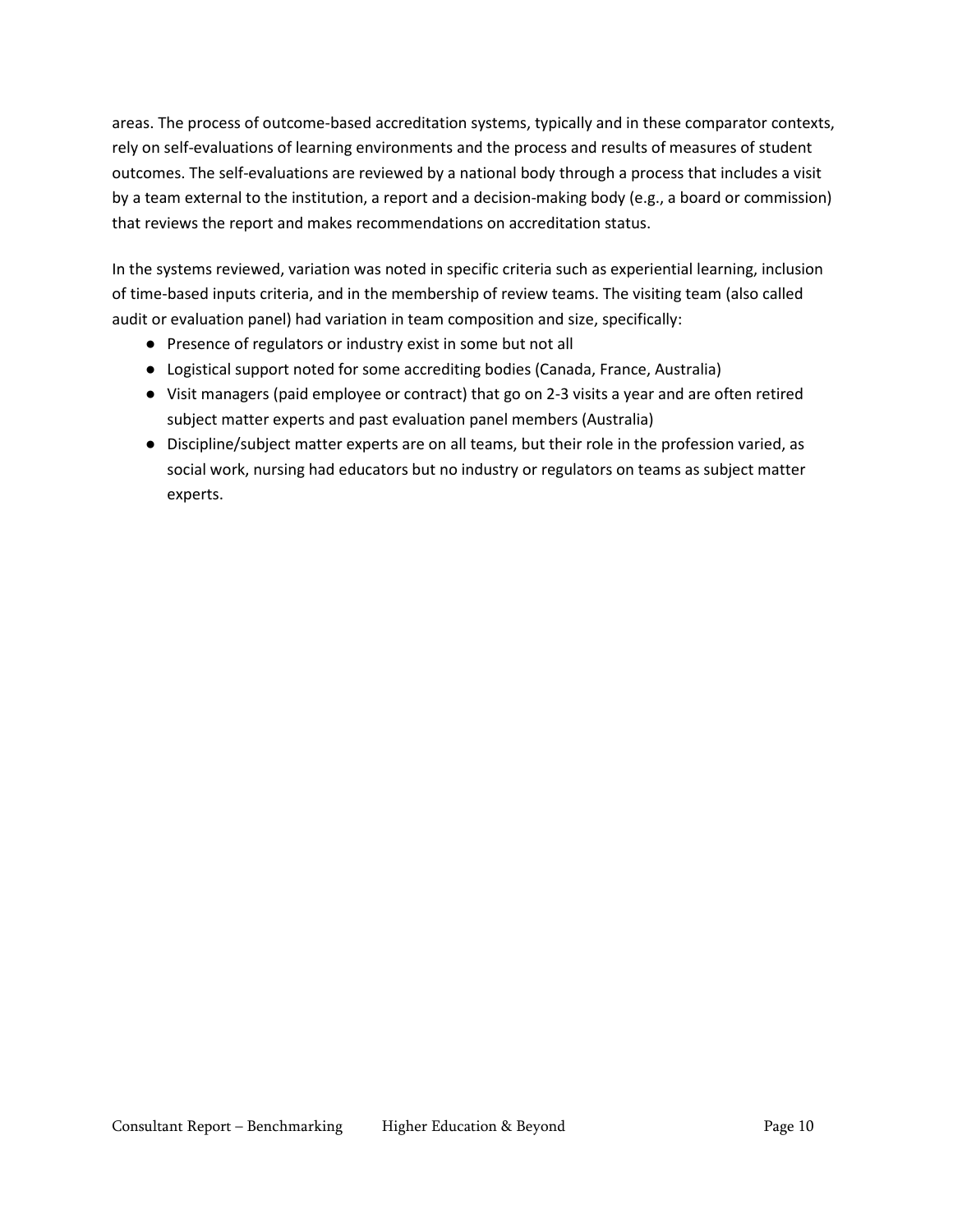# <span id="page-15-0"></span>**Jurisdictions**

The detailed comparison table of the accreditation systems of engineering jurisdictions with quotes and linked sources is available in Appendix 3 (Excel Sheet 3b).

#### <span id="page-15-1"></span>Variation in Time-based Input Criteria (metrics 1.2.1. - 1.2.3.)

#### <span id="page-15-2"></span>**Table 5. Jurisdictional Comparison of Time-based Input Criteria (metrics 1.2.1. - 1.2.3.)**

| <b>Metric</b>                                                                            | Canada                                                                  | <b>Australia</b>                                                                                                                                    | <b>France</b>                                                                                        | <b>Malaysia</b>               | Poland                                                                                                                                                                                                         |
|------------------------------------------------------------------------------------------|-------------------------------------------------------------------------|-----------------------------------------------------------------------------------------------------------------------------------------------------|------------------------------------------------------------------------------------------------------|-------------------------------|----------------------------------------------------------------------------------------------------------------------------------------------------------------------------------------------------------------|
| 1.2.1. Overall<br>degree length<br>(what<br>constitutes a<br>degree)                     | The entire program<br>must include a<br>minimum of 1,850<br>AUs.        | Overall length of 4<br>years (specified by<br>national Department<br>of Education).                                                                 | 5 years total - 2 years<br>prep (120 ECTS<br>credits), 3 years<br>engineering (180 ECTS<br>credits). | 4 years (135 SLT<br>Credits). | At least 3 years (180<br>ECTS credits).                                                                                                                                                                        |
| 1.2.2. Specific<br>counts of hours<br>for each course<br>based on type of<br>instruction | Detailed counting,<br>separates AU counts<br>for labs and lectures      | Not a criterion                                                                                                                                     | Not a criterion                                                                                      | Not a criterion               | Not a criterion                                                                                                                                                                                                |
| 1.2.3. Specific<br>counts of hours<br>for specific<br>content areas                      | Minimum AU counts<br>for each curriculum<br>component (minimum<br>path) | <b>General proportions</b><br>of the program (10 -<br>40%) for each of<br>knowledge, design,<br>specialization,<br>management, ethics,<br>electives | Not a criterion                                                                                      | Not a criterion               | <b>Additional attributes</b><br>(Higher Quality) includes<br>minimum credit count<br>for "basic subjects"<br>(mathematics, physics,<br>computer science,<br>chemistry, biology, etc.);<br>and a library course |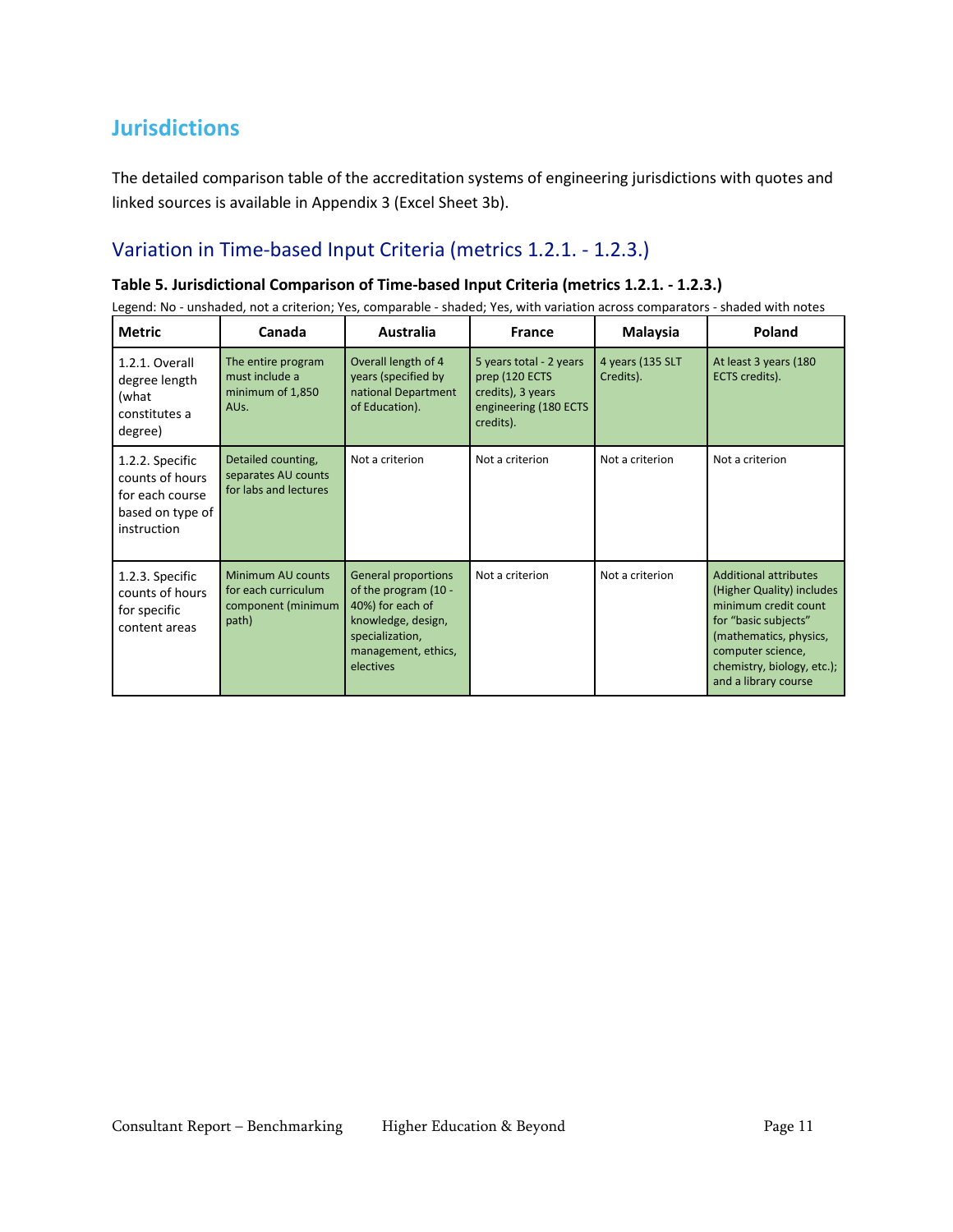### <span id="page-16-0"></span>Variation in Delivery and Learning Spaces Input (metrics 1.3.1. - 1.3.9.)

#### <span id="page-16-1"></span>**Table 6. Jurisdictional Comparison of Delivery and Learning Spaces Input Criteria (metrics 1.3.1. - 1.3.8.)**

| <b>Metric</b>                                                    | Canada                                                                                                                                                                                                                                                     | Australia                                                                                                                                                             | <b>France</b>                                                                                                                                                                   | Malaysia                                                                                                                                                                                                                                                                                                                                                                                                              | Poland                                                                                                                                                                                                                                                                                                                                                                                                                         |
|------------------------------------------------------------------|------------------------------------------------------------------------------------------------------------------------------------------------------------------------------------------------------------------------------------------------------------|-----------------------------------------------------------------------------------------------------------------------------------------------------------------------|---------------------------------------------------------------------------------------------------------------------------------------------------------------------------------|-----------------------------------------------------------------------------------------------------------------------------------------------------------------------------------------------------------------------------------------------------------------------------------------------------------------------------------------------------------------------------------------------------------------------|--------------------------------------------------------------------------------------------------------------------------------------------------------------------------------------------------------------------------------------------------------------------------------------------------------------------------------------------------------------------------------------------------------------------------------|
| 1.3.1.<br>Measures of<br>interpersonal<br>climate                | Quality, morale, and<br>commitment of<br>students, faculty,<br>support staff and<br>administration                                                                                                                                                         | With a focus on EDI<br>including "Staff<br>awareness of gender<br>and cross-cultural<br>issues, inclusive<br>teaching approach"                                       | Yes, schools are<br>responsible for the<br>social environment<br>for students and<br>staff, as well as<br>supporting student<br>life and activities                             | <b>Environment conducive</b><br>to ensure that students<br>are enthusiastic and<br>motivated. Students not<br>overburdened with<br>workload. Co-curricular<br>to develop character.                                                                                                                                                                                                                                   | <b>Conditions for active</b><br>participation in student<br>cultural life, including for<br>students with disabilities.                                                                                                                                                                                                                                                                                                        |
| 1.3.2.<br><b>Facilities</b>                                      | Quality, suitability,<br>accessibility of labs,<br>library, computing<br>facilities                                                                                                                                                                        | Appropriate<br>experimental and<br>project-based facilities;<br>meet needs of<br>students (including<br>those with a disability)                                      | Labs (own or partner)<br><b>Teaching space</b>                                                                                                                                  | Adequate teaching and<br>learning facilities,<br>including classrooms,<br>study areas, computer /<br>IT systems, labs,<br>workshops, and<br>experimental facilities.                                                                                                                                                                                                                                                  | Adequate infrastructure,<br>including classrooms, labs,<br>workshops, student<br>housing, internet access,<br>and library access                                                                                                                                                                                                                                                                                               |
| 1.3.3. Faculty<br>qualifications<br>(competence<br>requirements) | High level of<br>expertise and<br>competence with<br>factors including<br>education; teaching,<br>research or<br>engineering<br>practice,<br>communication,<br>participation in<br>engineering<br>societies and<br>positive attitude<br>towards licensure. | "Appropriate depth,<br>mix and distribution of<br>qualifications,<br>experience and<br>engineering practice<br>exposure, scholarship<br>and professional<br>standing" | Teacher-researchers<br>must hold a<br>doctorate, devote at<br>least 30% of time to<br>research and produce<br>on average at least 1<br>scientific publication<br>every 2 years. | All academic staff<br>teaching engineering<br>subjects must be<br>registered with the<br>regulator (not<br>necessarily as PEng).<br><b>Competence factors</b><br>include education,<br>diversity of background,<br>engineering or teaching<br>experience, "enthusiasm<br>for developing more<br>effective programmes",<br>communication,<br>scholarship, participation<br>in professional societies<br>and licensure. | Detailed criteria: "At least<br>30% of lectures (number of<br>subjects) from core and<br>field-related subject groups<br>are delivered by staff who<br>have the academic title,<br>post-doctoral degree or<br>experts" with experts<br>defined as those with<br>experience in at least one<br>of the fields of teaching<br>(didactic), professional<br>practice, design (e.g.,<br>patents), or branch-related<br>distinctions. |
| 1.3.4.<br>Number of<br>faculty &<br>faculty duties               | Sufficient number of<br>full-time faculty,<br>sufficient<br>experience, and<br>balance of duties                                                                                                                                                           | Appropriate<br>student/staff ratios.<br><b>Effective workload</b><br>policies and practices.                                                                          | Sufficient number<br>of permanent<br>teachers, teacher-<br>researchers, admin<br>/ technical staff.                                                                             | The full-time equivalent<br>academic staff to<br>student ratio shall ideally<br>be 1:20 or better.<br>Minimum 8 faculty per<br>discipline.                                                                                                                                                                                                                                                                            | Minimum staff<br>requirement as set by law.<br>Additional (higher quality)<br>criteria met if no more<br>than 15 students per lab)                                                                                                                                                                                                                                                                                             |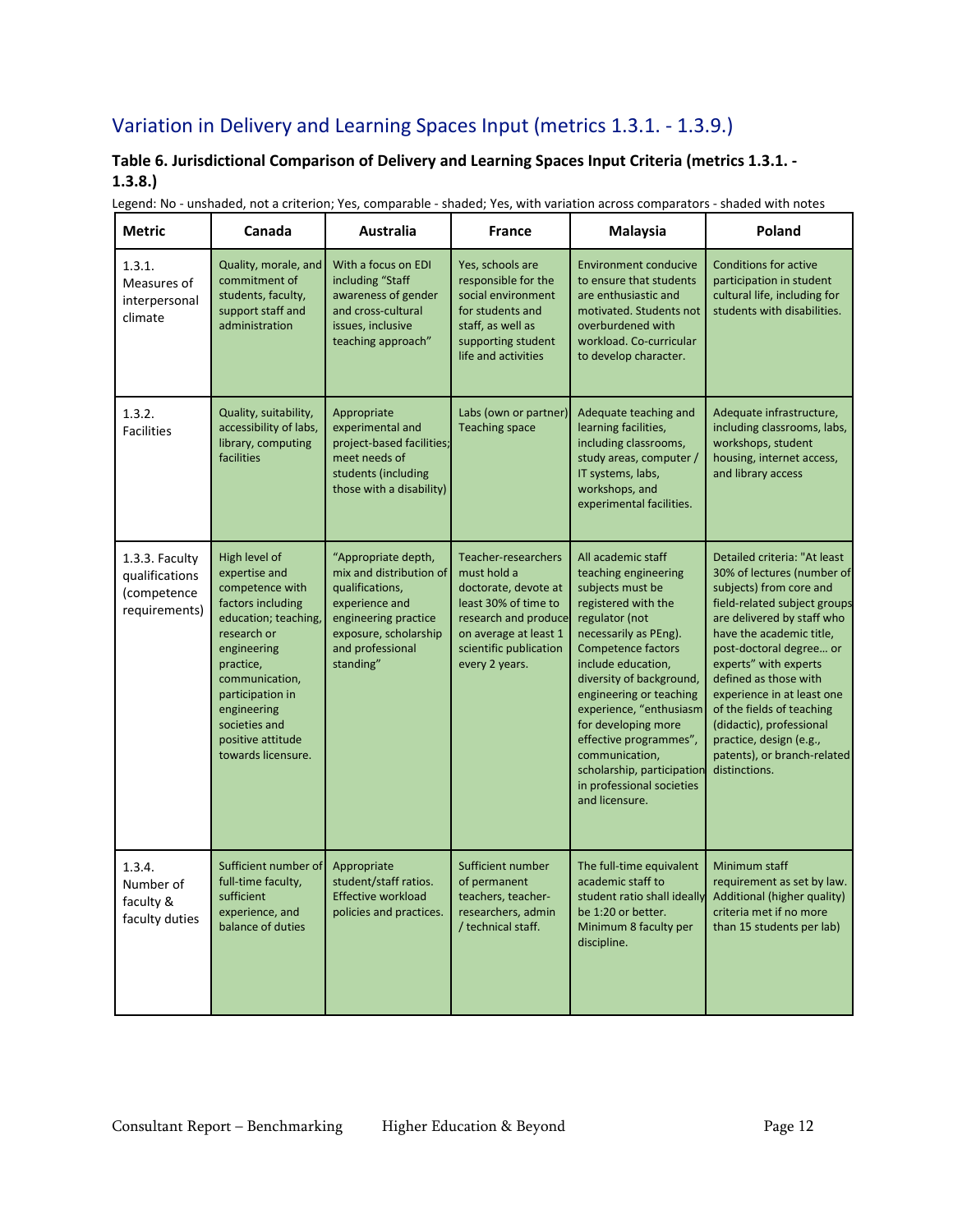<span id="page-17-0"></span>

| <b>Metric</b>                                                                       | Canada                                                                                                                                                                                                      | <b>Australia</b>                                                                                                                                                                                       | <b>France</b>                                                                                                                | Malaysia                                                                                                                                                                                                                          | Poland                                                                                                                                                                                                                       |
|-------------------------------------------------------------------------------------|-------------------------------------------------------------------------------------------------------------------------------------------------------------------------------------------------------------|--------------------------------------------------------------------------------------------------------------------------------------------------------------------------------------------------------|------------------------------------------------------------------------------------------------------------------------------|-----------------------------------------------------------------------------------------------------------------------------------------------------------------------------------------------------------------------------------|------------------------------------------------------------------------------------------------------------------------------------------------------------------------------------------------------------------------------|
| 1.3.5.<br>Licensure<br>requirement<br>for faculty                                   | A portion of<br>engineering science<br>and/or engineering<br>design is expected to<br>be delivered by<br>faculty members<br>holding, or<br>progressing toward,<br>professional<br>engineering<br>licensure. | Not a criterion for<br>accreditation.<br>Australian government<br>requires teaching staff<br>to have a qualification<br>one level higher than<br>what they are<br>teaching. Licensure not<br>required. | Not a criterion                                                                                                              | "minimum of 3 full-<br>time Professional<br><b>Engineers registered</b><br>with the BEM<br>[regulator]. Where<br>>160 students, at least<br>30% of the actively<br>teaching engineering<br>academic staff shall be<br>registered" | Not a criterion                                                                                                                                                                                                              |
| 1.3.6.<br>Financial                                                                 | Sufficient for staff<br>recruitment,<br>retention and<br>training; acquiring<br>and maintaining<br>infrastructure and<br>equipment.                                                                         | Appropriate resources<br>for program delivery,<br>sound business<br>planning for current<br>and proposed<br>commitments, capacity<br>to deliver                                                        | Approval of school<br>budgets, average<br>costs taken into<br>account, financial<br>forecasting for new<br>programs or sites | Adequate to assure<br>overall quality and<br>program continuity:<br>sufficient financial<br>resources to acquire,<br>maintain and operate<br>appropriate facilities.                                                              | Not a criterion                                                                                                                                                                                                              |
| 1.3.7.<br>Curriculum<br>oversight<br>within<br>institution /<br>school /<br>program | Required continual<br>improvement<br>process & actions.<br><b>Curriculum changes</b><br>overseen by a<br>formally structured<br>curriculum<br>committee whose<br>majority is licensed.                      | <b>Quality systems</b><br>criteria including<br>engagement with<br>students and external<br>stakeholders,<br>continual<br>improvement and<br>benchmarking                                              | <b>Quality system</b><br>(policy, management<br>tools); process<br>mapping; monitoring<br>systems and<br>indicators          | Continual quality<br>improvement<br>processes involving all<br>academic staff and<br>including review of<br>program outcomes,<br>course outcomes, and<br>performance<br>assessment                                                | Clearly-defined decision-<br>making processes;<br>internal system of quality<br>assurance focusing on<br>assessment of teaching<br>materials, review of<br>student surveys, class<br>inspections, achievement<br>of outcomes |
| 1.3.8. List of<br>data tables                                                       | 10 auto-filled and 3<br>manual entry tables                                                                                                                                                                 | Data checklist and<br>templates, includes<br>forms as well as tables.                                                                                                                                  | 5 tables                                                                                                                     | 16 sample tables                                                                                                                                                                                                                  | Not listed                                                                                                                                                                                                                   |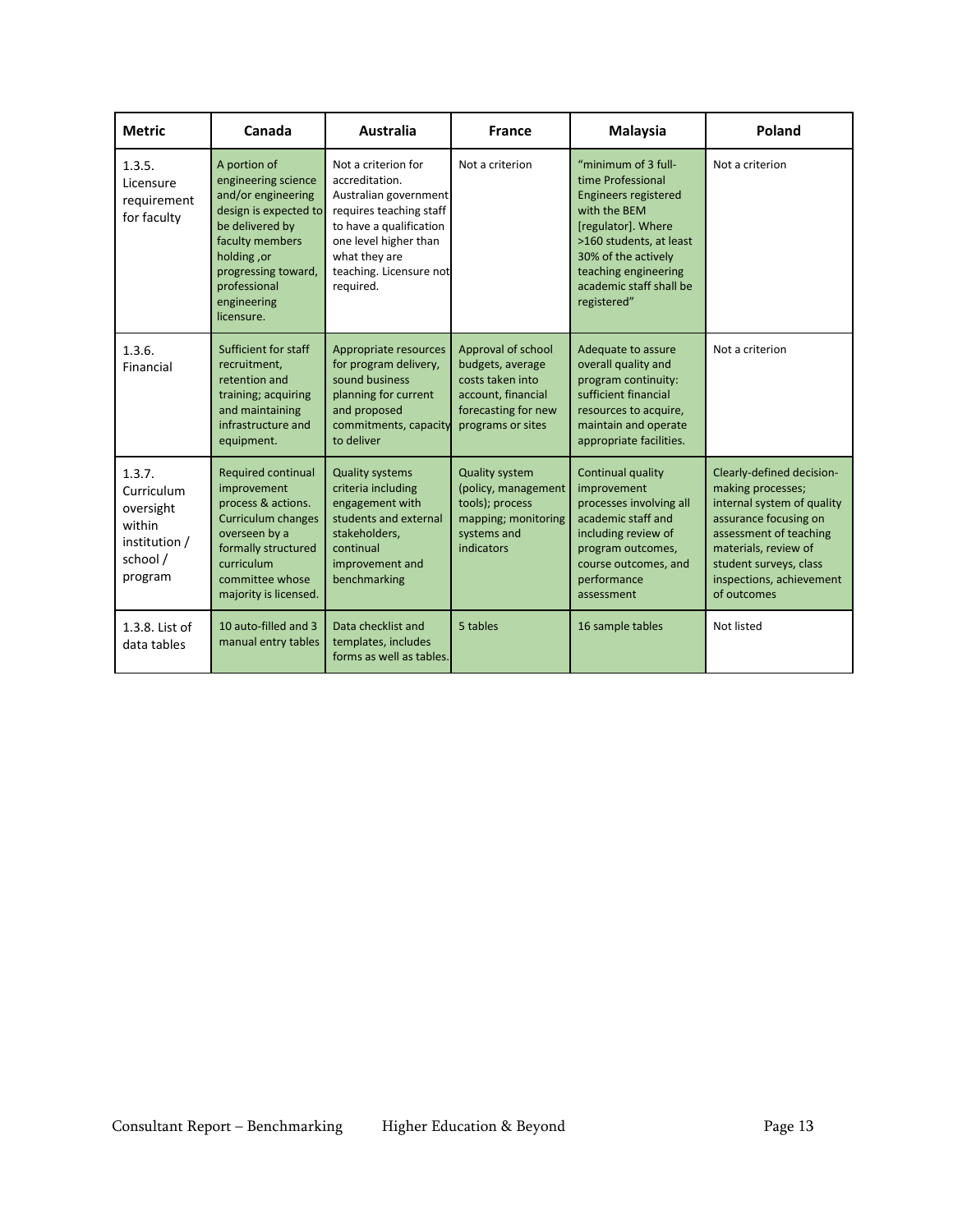#### **Table 7. Jurisdictional Comparison of Leadership and Authority (metrics 1.3.9.1 - 1.3.9.4.)**

<span id="page-18-0"></span>

| <b>Metric</b>                                                                                                                        | Canada                                                                                                                                                                                         | Australia                                                                                                              | <b>France</b>                                                  | <b>Malaysia</b>                                                                                                                               | Poland                                                                                                                 |
|--------------------------------------------------------------------------------------------------------------------------------------|------------------------------------------------------------------------------------------------------------------------------------------------------------------------------------------------|------------------------------------------------------------------------------------------------------------------------|----------------------------------------------------------------|-----------------------------------------------------------------------------------------------------------------------------------------------|------------------------------------------------------------------------------------------------------------------------|
| 1.3.9.1.<br>Professional /<br>academic<br>qualifications of<br>Dean or unit<br>leadership                                            | Deans and program<br>heads expected to be<br>licensed to practice in<br>Canada.                                                                                                                | Not a criterion                                                                                                        | Ph.D required.                                                 | Not a criterion                                                                                                                               | Not a criterion                                                                                                        |
| 1.3.9.2. Formal<br>curriculum<br>committee or<br>equivalent<br>faculty body with<br>responsibility for<br>program<br>decision-making | <b>Faculty Council has</b><br>"clear, documented<br>authority and<br>responsibility for the<br>engineering<br>program". Curriculum<br>changes overseen by<br>a formal curriculum<br>committee. | Formally constituted<br>committee structures<br>and mechanisms for<br>program review and<br>approval.                  | Requirement for<br>Development<br>Councils for each<br>course. | All academic staff involved<br>with regular curriculum<br>and content review.                                                                 | Clearly defined structure<br>for implementing and<br>documenting education<br>quality assurance.                       |
| 1.3.9.3.<br>Alignment with<br>institutional<br>strategy and<br>mission                                                               | Not a criterion                                                                                                                                                                                | Alignment of<br>organization to deliver<br>the program through<br>long-term commitment<br>and strategic<br>management. | Not a criterion                                                | <b>Expectation for</b><br>engineering education to<br>be "reflected in the IHL's<br>vision and mission<br>statements and strategic<br>plans." | Requirement for unit's<br>strategy to be<br>"consistent with the<br>strategy and mission of<br>the parent university." |
| 1.3.9.4.<br>Functional<br>effectiveness of<br>committees and<br>leadership                                                           | <b>Expectation for</b><br>"suitable committee<br>and reporting<br>structures" to be in<br>place.                                                                                               | "Effective program<br>teams, with effective<br>team leadership" as<br>evidence for academic<br>leadership.             | Not a criterion                                                | "Constructive leadership"<br>and "adequate policies"<br>expected as a reflection of<br>institutional support.                                 | <b>Expectation for a</b><br>"smoothly functioning<br>dean's office".                                                   |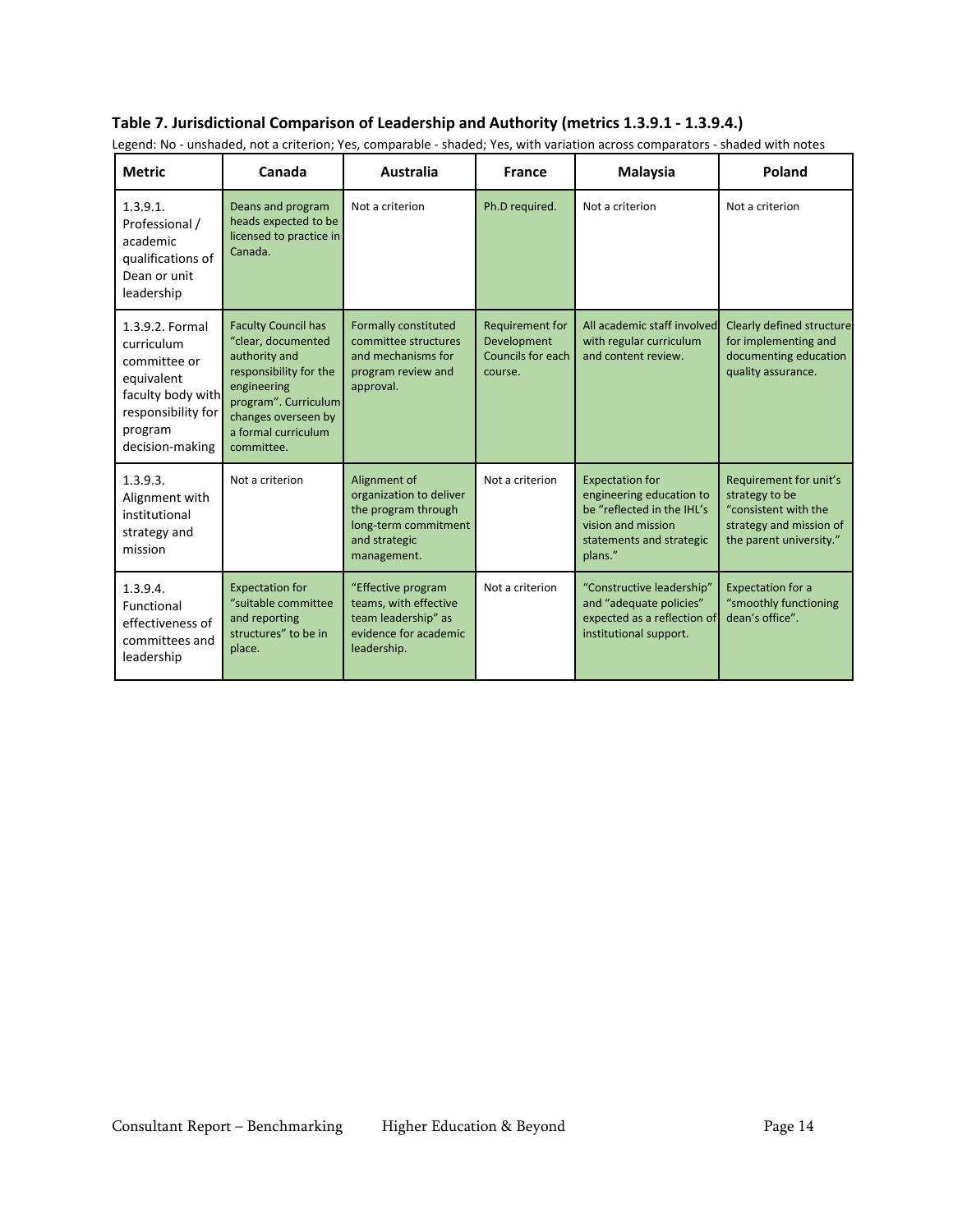# Variation in Outcomes, Discipline-specific, Industry Involvement, and Professional Experience (experiential learning) (metrics 1.4. - 1.7.)

#### <span id="page-19-0"></span>**Table 8. Jurisdictional Comparison of Outcomes, Discipline-specific, Industry Involvement, and Experiential Learning Criteria (metrics 1.4. - 1.7.)**

| <b>Metric</b>                                                            | Canada                                                                                                                       | Australia                                                                                                                                                                                            | <b>France</b>                                                                                                                                                                                                                                                                                                                                                                                             | Malaysia                                                                                                          | Poland                                                                               |
|--------------------------------------------------------------------------|------------------------------------------------------------------------------------------------------------------------------|------------------------------------------------------------------------------------------------------------------------------------------------------------------------------------------------------|-----------------------------------------------------------------------------------------------------------------------------------------------------------------------------------------------------------------------------------------------------------------------------------------------------------------------------------------------------------------------------------------------------------|-------------------------------------------------------------------------------------------------------------------|--------------------------------------------------------------------------------------|
| 1.4. Outcomes<br>(graduate<br>attributes; entry-<br>level competencies)  | <b>High level Graduate</b><br>attributes                                                                                     | <b>Detailed</b><br>outcomes with<br>example<br>indicators + must<br>reference within<br>program learning<br>outcomes the<br>national Stage 1<br>Competencies for<br>Professional<br><b>Engineers</b> | Outcome - focus on the<br>process defining,<br>developing and evaluating<br>competencies.                                                                                                                                                                                                                                                                                                                 | Outcome-based<br><b>Education (OBE)</b><br>implementation<br>based on 12<br><b>Program Outcomes</b>               | Outcomes with a<br>rubric (single rating<br>per graduate<br>attribute<br>equivalent) |
| 1.5.1. Discipline-<br>specific content in<br>self-evaluation<br>criteria | Not a criterion                                                                                                              | Not a criterion                                                                                                                                                                                      | Not a criterion                                                                                                                                                                                                                                                                                                                                                                                           | Requirement to<br>cover broad areas<br>in respective<br>disciplines,<br>ensuring depth and<br>breadth of content. | Not a criterion                                                                      |
| 1.5.2. Discipline-<br>specific<br>perspective on the<br>visiting team    | Not a criterion (though<br>included as "breadth of<br>outlook" expectation<br>for the visiting team)                         | <b>Evaluation panel</b><br>(visiting team)<br><i>includes</i><br>"Discipline<br>Experts" from<br>Industry.                                                                                           | Not a criterion                                                                                                                                                                                                                                                                                                                                                                                           | <b>All Evaluation Panel</b><br>members must be<br>chosen from fields<br>related to the<br>program.                | Not a criterion                                                                      |
| 1.6.1. Industry as<br>stakeholders of<br>accreditation<br>council/boards | Appointments from<br>regulators. Ideally, 1/3<br>of CEAB members<br>must be currently or<br>formerly engaged in<br>practice. | Yes.                                                                                                                                                                                                 | The commission is<br>composed of 32 members<br>divided into two colleges.<br>The academic college has<br>16 members chosen from<br>among higher education<br>personnel, the socio-<br>economic college has 8<br>members chosen from<br>among the most<br>representative employers'<br>organizations and 8<br>members chosen from<br>among the associations<br>and trade unions<br>representing engineers. | At least 50% of EAC<br>members must be<br>from industry.                                                          | Not a criterion                                                                      |
| 1.6.2. Industry as<br>members of<br>accreditation visits                 | General visitor<br>selected by<br>regulators, usually<br>not employed full-<br>time in an academic<br>environment.           | <b>Evaluation panels</b><br>include Discipline<br><b>Experts selected</b><br>from Industry.                                                                                                          | Yes, but not every time.<br>Depends on the<br>availability of industry<br>members or relevance for<br>a specific visit.                                                                                                                                                                                                                                                                                   | Visiting team has<br>representatives<br>from both industry<br>and academia.                                       | Employer<br>representative.                                                          |
| 1.6.3. Program<br>requirement for                                        | Not a criterion                                                                                                              | <b>Engagement with</b><br>external                                                                                                                                                                   | Yes. They are part of the<br>internal quality                                                                                                                                                                                                                                                                                                                                                             | Requirement for<br>industry advisory                                                                              | Not a criterion                                                                      |

Legend: No - unshaded, not a criteria; Yes, comparable - shaded; Yes, with variation across comparators - shaded with notes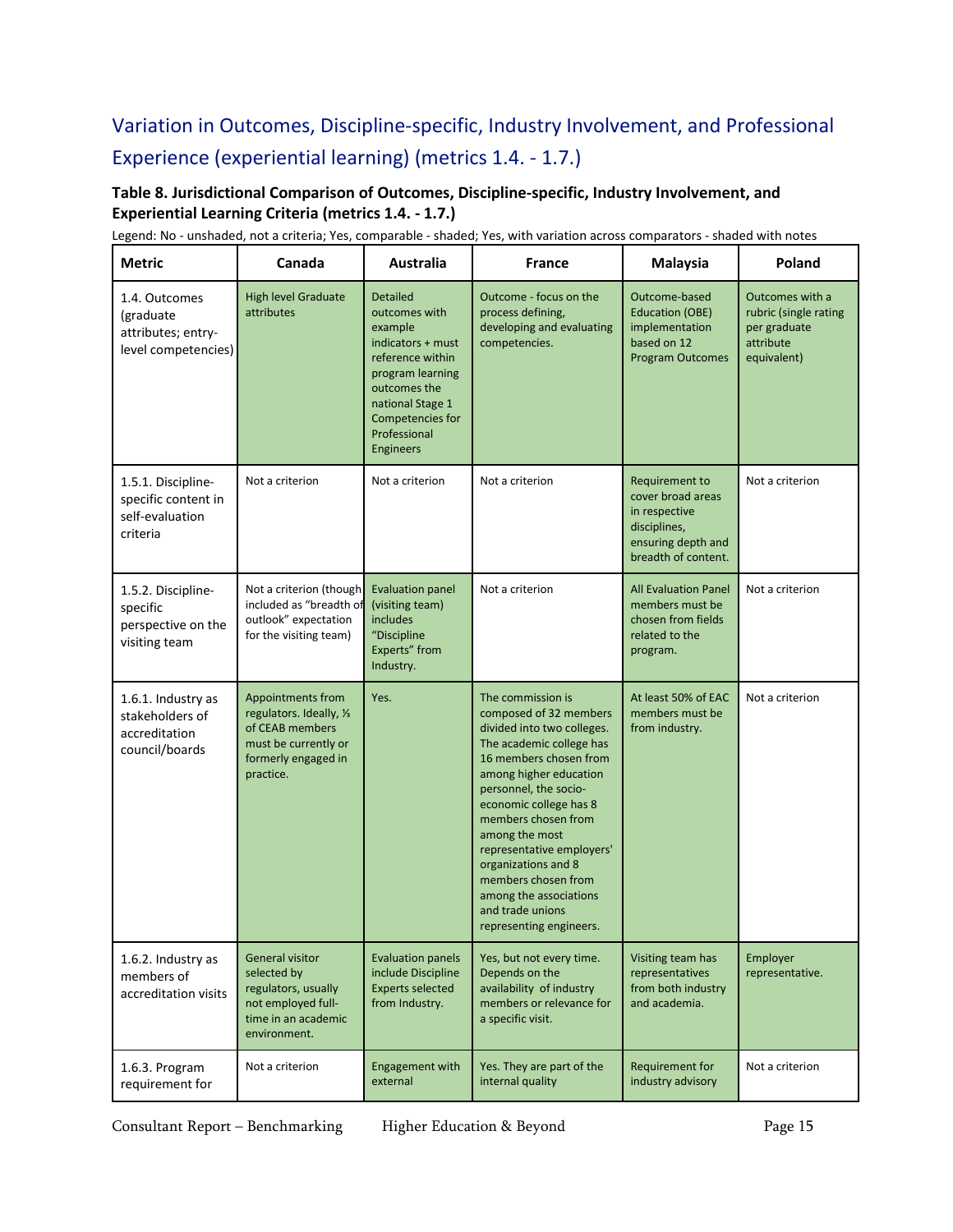| <b>Metric</b>                                                                                                                        | Canada                                                                                                                                                              | <b>Australia</b>                                                             | <b>France</b>                                                                   | Malaysia                                                                                                        | Poland                                                                                                                                |
|--------------------------------------------------------------------------------------------------------------------------------------|---------------------------------------------------------------------------------------------------------------------------------------------------------------------|------------------------------------------------------------------------------|---------------------------------------------------------------------------------|-----------------------------------------------------------------------------------------------------------------|---------------------------------------------------------------------------------------------------------------------------------------|
| industry advisory<br>panel to inform<br>continual<br>improvement                                                                     |                                                                                                                                                                     | stakeholders to<br>drive continual<br>improvement                            | improvement process for<br>each university.                                     | panel for the<br>purpose of<br>planning and<br>continual quality<br>improvement.                                |                                                                                                                                       |
| 1.6.4. Industry<br>completes direct<br>review of<br>programs                                                                         | Not a criterion                                                                                                                                                     | Not a criterion                                                              | No directly but<br>consultations/surveys/meet<br>ings with them are<br>required | Not a criterion                                                                                                 | "Study programmes<br>are reviewed by<br>employers".                                                                                   |
| 1.6.5. Stakeholder<br>engagement that<br>can (but is not<br>required to)<br>include industry                                         | Internal and external<br>stakeholder<br>engagement in<br>continual<br>improvement process<br>required.                                                              | Not a criterion                                                              | Surveys sent to companies<br>to have their input on<br>graduates' training      | Consultation<br>required by<br>education<br>institutions with<br>industry and other<br>external<br>stakeholders | Requirement for<br>unit's strategy to<br>take stakeholders<br>into account,<br>including employers<br>and industry<br>associations.   |
| 1.7.1. Mandatory<br>co-op, internship,<br>practicum or work-<br>integrated learning<br>experience                                    | Not a criterion                                                                                                                                                     | Not a criterion                                                              | Professional practice is<br>part of the curriculum.                             | Requirement for<br>minimum 8 weeks<br>of industrial<br>training.                                                | Student internships<br>and apprenticeships<br>required (minimum<br>4 weeks).                                                          |
| 1.7.1.1 Mandatory<br>assessment /<br>standards for co-<br>op, internship,<br>practicum or work-<br>integrated learning<br>experience | Not a criterion                                                                                                                                                     | <b>Standards</b><br>provided for<br>professional<br>practice<br>experiences. | Specific criteria for<br>professional practice.                                 | Assessment<br>processes for<br>industrial training<br>required as part of<br>quality assurance.                 | Requirement for<br>educational<br>outcomes for<br>internships and<br>apprenticeships to<br>be "closely related"<br>to field of study. |
| 1.7.2. Culminating<br>project or thesis<br>(i.e., capstone)                                                                          | "A significant design<br>experience conducted<br>under the professional<br>responsibility of faculty<br>licensed to practise<br>engineering in Canada"<br>required. | Final year design<br>projects and<br>theses                                  | Not a criterion                                                                 | Final year project<br>(minimum 6<br>credits) and an<br><b>Integrated Design</b><br>Project                      | Thesis or equivalent<br>engineering project                                                                                           |
| 1.7.2.1. Indicate if<br>required to be<br>related to<br>professional<br>experience or<br>"industry-related"                          | Not a criterion                                                                                                                                                     | Not a criterion                                                              | Project or thesis not<br>required, but if it is, it<br>must be industry-related | "The final-year<br>project should<br>preferably be<br>industry related"                                         | Not a criterion                                                                                                                       |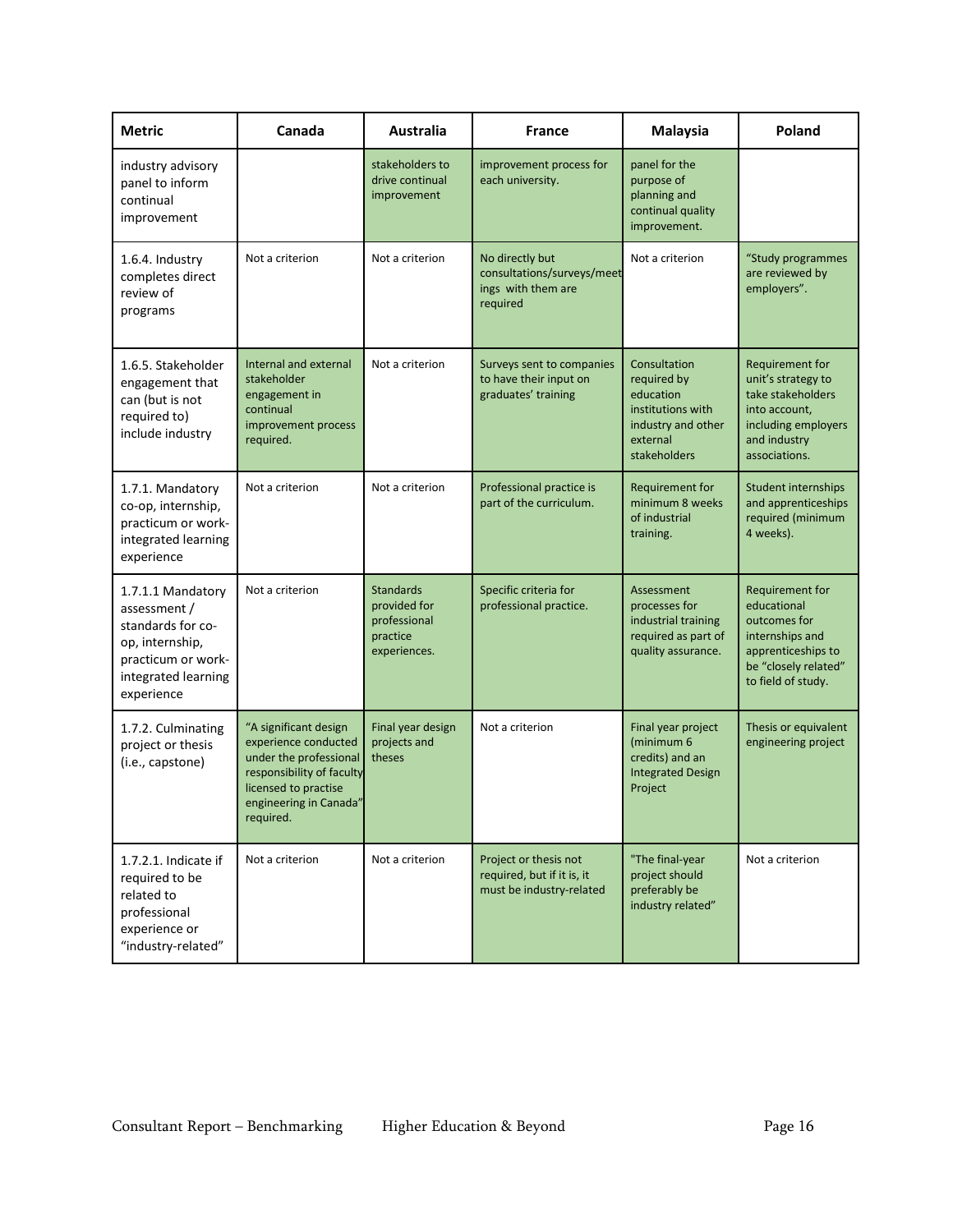# <span id="page-21-0"></span>Licensure context and the benefit of accreditation for graduates (metrics 2.1. - 2.2.2.)

In Canada, engineering licensure exists nationwide and includes an exclusive right to practice. Graduates of accredited engineering degree programs are exempt from technical exams to become an engineer-intraining and to become a professional engineer. In all provinces and territories, graduates of accredited programs still need to complete a standard national professional practice exam on law, ethics and professionalism. One province, British Columbia, has both professional engineering registration for most disciplines, and an additional specialist designation post licensure for Designated Structural Engineer for those "who meet the requirements to create and manage the design of a building's primary structural system" based on 6 years of experience. In addition, some provinces assess applicants using discipline-specific programs or competencies.

In Australia, statutory registration only existed in one of seven states/territories until recently. Following an Engineers Australia report in 2020, statutory registration has grown to three states/territories out of seven. Registration processes vary from state to state. Graduates from accredited programs are exempt from national competency assessment for engineering stage 1 competencies. For example, the Board of Professional Engineers of Queensland (BPEQ), which has regulated engineering practice in the state since 1930, requires engineers to be registered in an 'area of engineering' and they must only practice engineering in the specific area(s) they are registered in. Being registered requires: (1) Qualification - "Graduating from a recognised tertiary institute with a four-year undergraduate degree in engineering (or equivalent)."; (2) Competency - "Gained through experience working as an engineer and carrying out professional engineering services (four to five years post-graduation)."; and (3) Assessment - Qualification and competency assessed through an approved assessment entity.; and (4) application for registration - Made to BPEQ along with letter of assessment and fitness to practice declaration. Graduates from accredited programs in the appropriate area would qualify for academic qualification. Thus, the registration requirements across Canada and Queensland are similar in the grounds for registration (education and experience); Queensland also has registration for 19 specific disciplines.

In Malaysia, the exclusive right to practice and exclusive right to (reserved) title for professional engineers is legislated under section 7 o[f Malaysia's Registration of Engineers Act 1967 \(revised 2015\).](http://www.bem.org.my/web/guest/registration-of-engineers-act-1967-revised-2015-) Malaysia has three levels of practice, with a similar exemption for the engineer-in-training equivalent level. In Malaysia, graduates of an accredited 4-year programs are exempt from technical exams (have direct entry) into an engineer-in-training ("Graduate Engineer") level, but must write and pass a professional exam in addition to experience to become a Professional Engineer, and then must write and pass an additional exam to reach the higher level of Professional Engineer with Practising Certificate in order to own a practice and submit plans.

France has no engineering licensure process; thus, graduates can practice with no further requirements, however they are limited the types of projects they can do. "Graduate engineers" in France is a protected title and "State Engineers" can do any projects including structural. An thesis, experience and exam equivalent to a PhD is required to become a "State engineers" and is worded as "Valorisation des acquis de l'expérience (VAE)." Poland only has a single registration body for civil engineering only for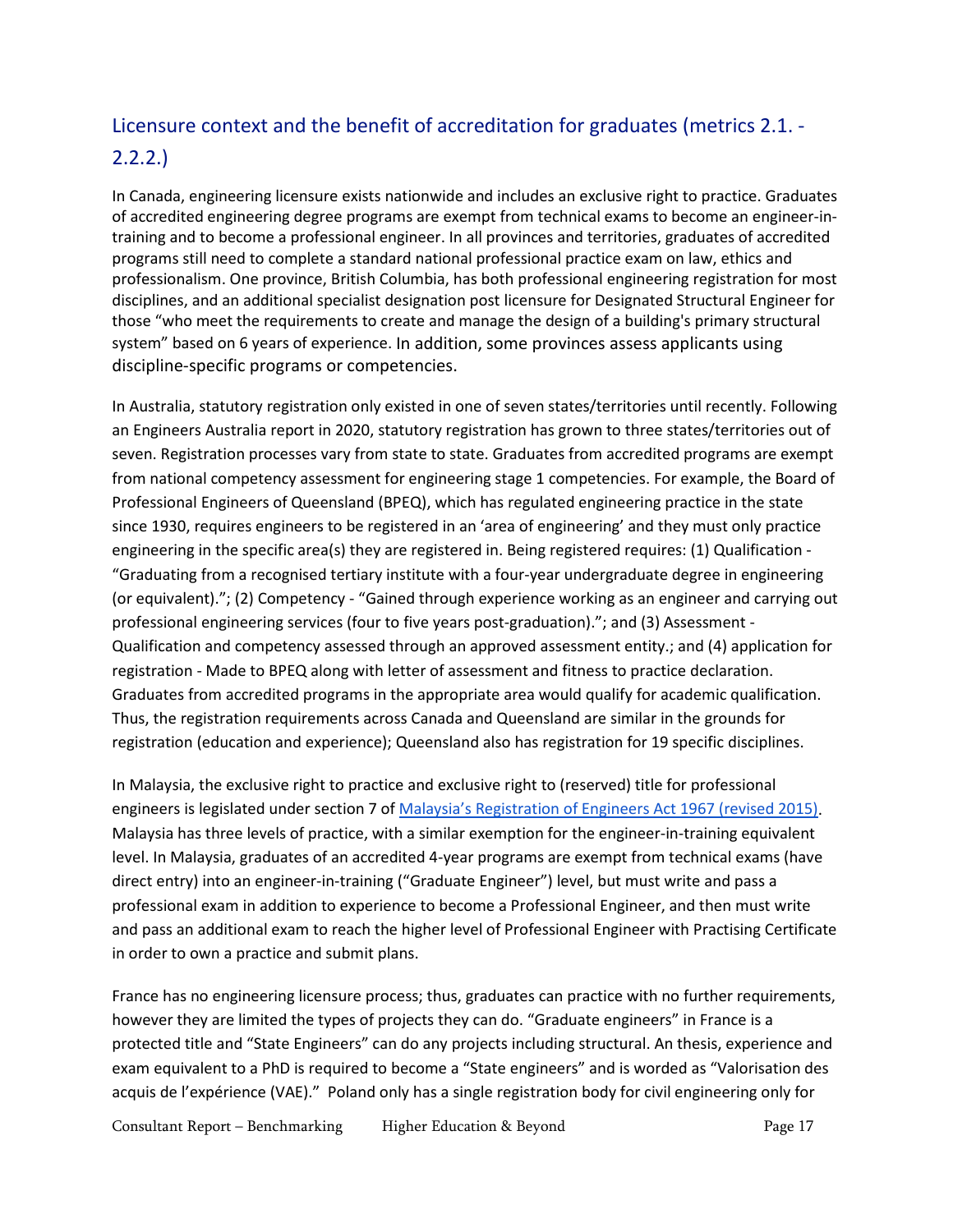which accredited program graduates with appropriate degrees and experience can practice, so graduates can practice with no further requirements in other areas. Both France and Poland have no technical exams required, and thus no need for exemptions for graduates to enter all professional levels.

#### <span id="page-22-0"></span>Roles and Responsibilities (metrics 3.1. - 3.3.)

In Canada, one higher-level oversight body sets the standards for accreditation (the Engineers Canada Board), while a second body implements the accreditation process and makes accreditation decisions (the CEAB); this is similar in Poland and Australia. Malaysia's council is intertwined closely with their regulator who selects their council members and provides staff; though a single body (their council) implements, makes accreditation decisions, and sets criteria. In France, the CTI sets the standards and makes the initial decision, though the final decision is made by a government ministry. All set criteria in accordance with international agreements for program evaluation. The accreditation body is typically supported by staff or a secretariat though it varies if the staff are from the regulator (Malaysia) or a separately defined unit (Australia).

In all jurisdictions, including Canada, academic programs are scheduled or request to be reviewed and their institutions/departments complete a self-evaluation. The site visit takes place, and a report is written by the visiting team or by the visiting team lead with input from the visiting team about the findings; Poland also includes a "statement of the assessment team leader and an opinion of an internal reviewer".

Accreditation site visits are conducted by visiting teams, audit teams, evaluation panels, or similarlydefined groups that are selected by the accreditation organization. Visiting teams (or equivalent) consist of individuals with specific perspectives and backgrounds. In general, there is an expectation to include both academic and non-academic perspectives on the team. France, Australia, Poland, and Malaysia specify a role for industry or employer representatives as visiting team members, while General Visitors in Canada are selected by provincial and territorial regulators and typically do not work full-time in an academic environment. France requires involvement from both academic and "socio-economic" representatives, the latter of which includes both employers and associations and trade organizations representing engineers: additionally, their accreditation body (CTI) defines four categories of experts to participate in the audit process:

- French, European or foreign experts, working in France, participating in audits in their fields of competence,
- French, European or foreign experts working abroad and participating in audits to provide an international perspective and expertise in their own fields of competence,
- French, European or foreign engineering students, to bring their vision as students,
- Occasional experts, French, European or foreign, participating in CTI activities for a short period (for rare profiles: language or country; specialty; field; for replacement needs)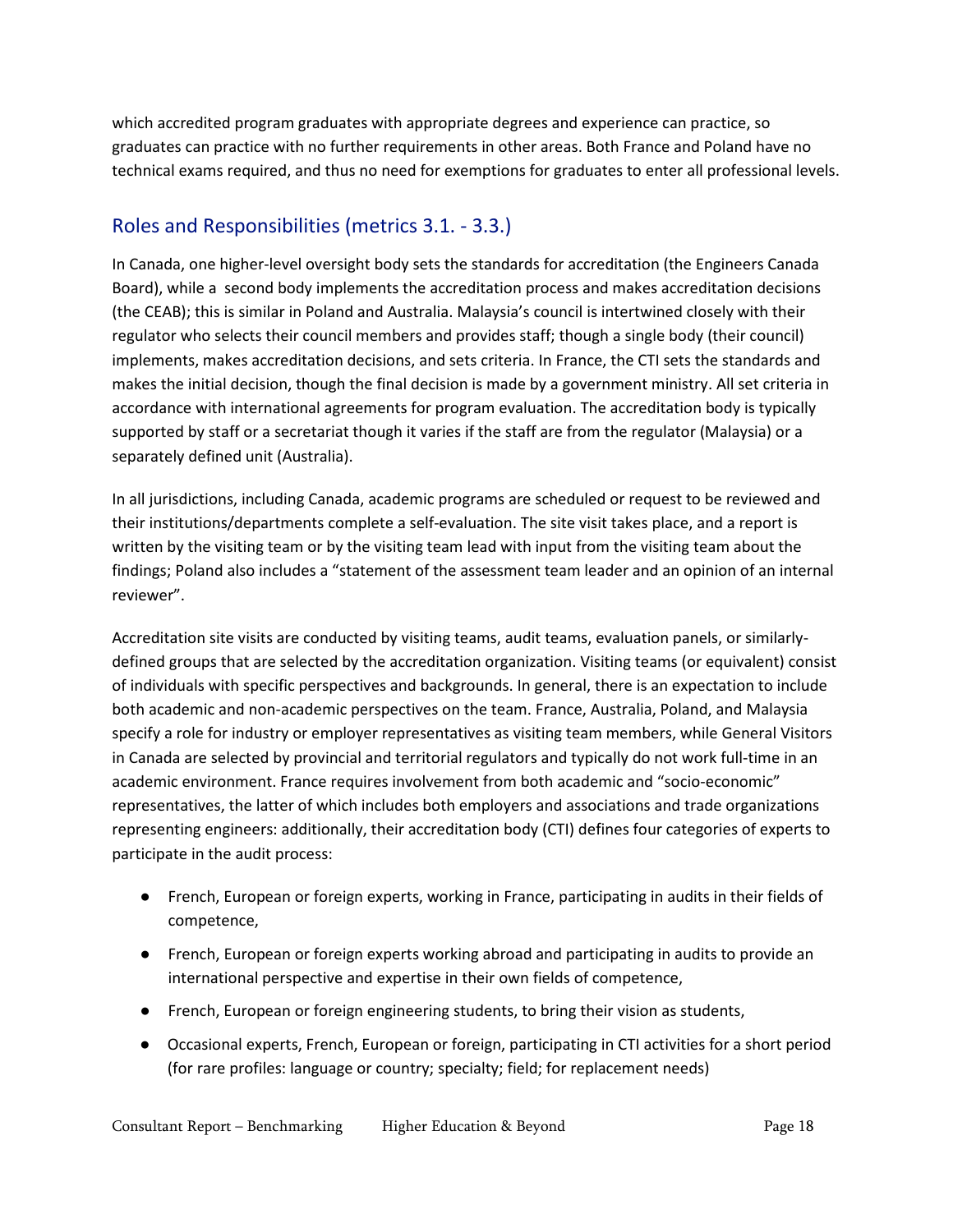The report is reviewed by a paid visiting team manager in Australia, or by the department overseeing accreditation (who approve or review at this stage) in Canada and Malaysia), while other jurisdictions do not include a review step.

The CTI is responsible for writing the report and providing an initial decision regarding accreditation while the final decision for accreditation approval rests with the Ministère de l'enseignement supérieur, de la recherche et de l'innovation in France. In Canada and all other comparator jurisdictions, the accrediting body then reviews the reports and other inputs and makes the accreditation decisions.

Accreditation bodies in this benchmarking process explicitly identify specific stakeholders, with notable variations across jurisdictions. In addition to academic institutions or bodies (such as engineering deans' councils), which are explicitly mentioned by Canada and all four comparator jurisdictions, industry or employers (or in the case of Australia, an industry-led skills council) are specified as stakeholders by all jurisdictions except Canada. Engineering regulators are identified as key stakeholders by Canada and Malaysia. Other key stakeholders include international engineering bodies such as the International Engineering Alliance by Australia, member organizations focused on promotion and member support such as the Institute of Engineers in Malaysia, and government bodies such as the Public Service Department in Malaysia.

The only accreditation body included in the benchmarking process that accredits other levels, such as technicians or technologists, is Engineers Australia which also accredits 3-year engineering technology programs and 2-year technician programs.

#### <span id="page-23-0"></span>Quality Consistency and Evaluation (metrics 4.1. - 4.3.)

Beyond standards that are present in all jurisdictions, Engineers Australia's visiting teams include a visit manager who is an employee or contract staff person of the accrediting body who each manage 2-3 visits per year; the role is more than logistics as the visiting manager reviews the report prior to submission for approval, and looks for consistency between visits. The visit managers are typically in early retirement and have been involved in visits prior. Quality consistency is additionally ensured through a post-visit survey in Australia of visiting team members.

Canada has developed a[n Accountability in Accreditation Framework](https://engineerscanada.ca/accreditation/accountability-in-accreditation/accountability-in-accreditation-evaluation-strategy) with seven key outcomes defining a well-functioning accreditation system. Each of these outcomes have two to six associated indicators, and each indicator has one or more associated measures.

Training exists in all accreditation systems though with limited details publicly available. At least two jurisdictions are redeveloping training for visiting team members. Engineers Australia is developing hands-on training using real samples, and Engineers Canada has plans for a training program [to] improve consistency across accreditation visits by providing volunteers and educators the information they need in a timely and repeatable way".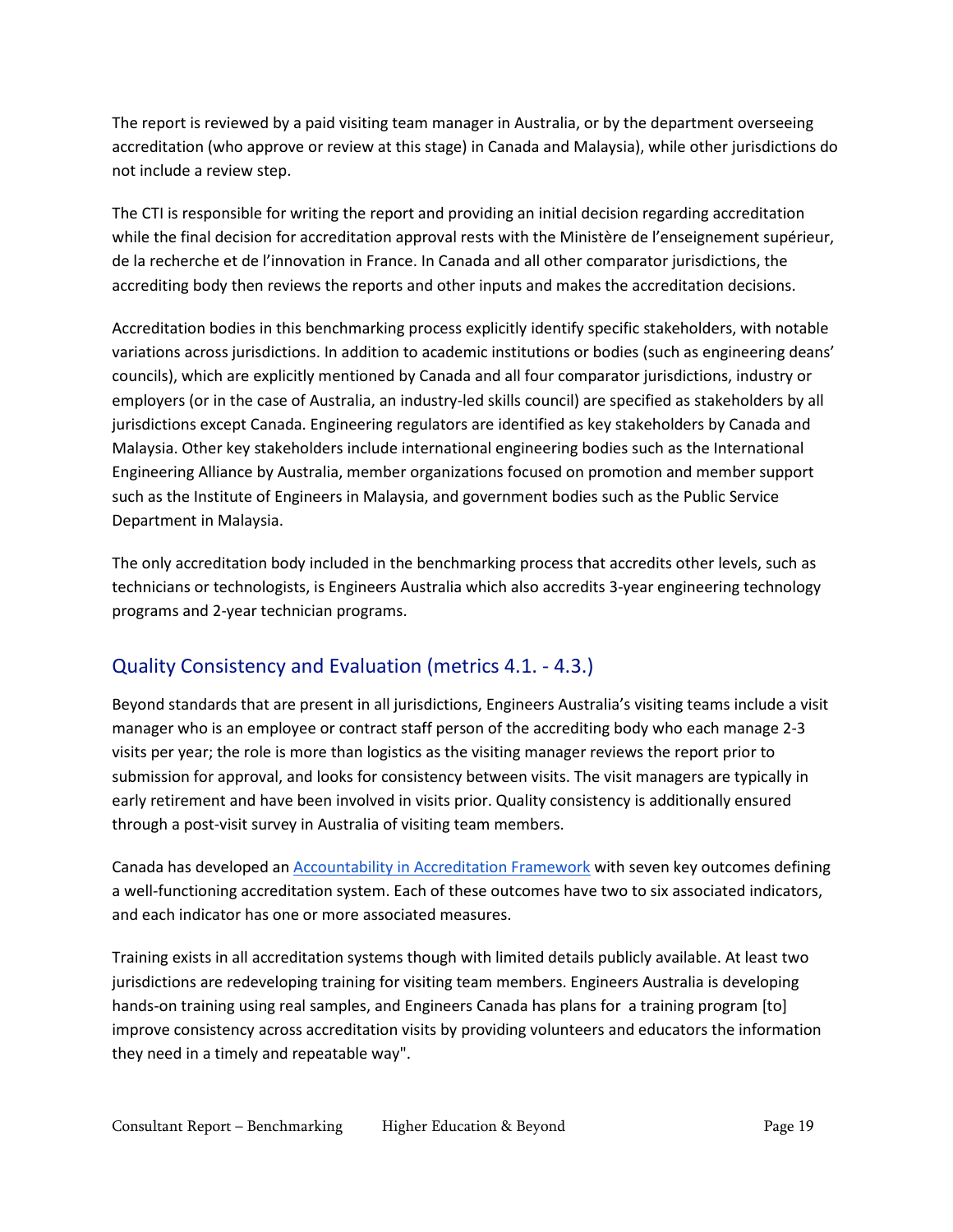Regarding a public meta-evaluation, France's CTI undergoes periodic external evaluations to demonstrate that its procedures comply with the Standards and Guidelines for Quality Assurance in the European Higher Education Area (ESG) or with the standards of relevant organizations such as:

- European Association for Quality Assurance in Higher Education (ENQA),
- European Quality Assurance Register for Higher Education (EQAR),
- European Network for the Accreditation of Engineering Education (ENAEE),
- Conseil National de l'Emploi, de la Formation et de l'Orientation Professionnelle (CNEFOP).

Poland is also externally evaluated as part of the European Network for the Accreditation of Engineering Education (ENAEE). Canada, Australia, and Malaysia are externally evaluated as part of the Washington Accord. No mention of consistency strategies was found for Malaysia. No survey or data of public confidence in any jurisdiction's accrediting body was found (4.3.).

#### <span id="page-24-0"></span>Purpose of Accreditation (metric 5.1.)

The purpose for all jurisdictions is for engineering education accreditation to improve or ensure the quality of education, including, for most, preparing quality graduates for the profession (Australia) or ensuring knowledge of graduates for licensure (Canada and Malaysia). Assurance to potential employers (Malaysia) and the public (Malaysia, France) were explicit considerations for some. The primary stakeholder served was noted as the regulator(s) for Canada and Malaysia, and as the "profession" and meeting government requirements for Poland and Australia.

For example, Malaysia's accreditation objective first addresses their regulator's (BEM) need to identify academically qualified graduates, then secondarily to ensure continual quality improvement and also benchmarking of programs for higher education institutions (IHL's in Malaysia): "... to ensure that graduates of the accredited engineering programmes meet the minimum academic requirements for registration as a graduate engineering with BEM. In addition, … is to ensure that the Continual Quality Improvement is being practiced by IHLs. Accreditation may also serve as a tool to benchmark engineering programmes offered by IHLs in Malaysia."

### <span id="page-24-1"></span>**Professions**

The detailed comparison table of the accreditation systems of non-engineering regulated professions in Canada with quotes and linked sources is available in Appendix 3 (Excel Sheet 1c).

The international agreements for the professions compared were:

- Washington Accord (engineering)
- Seoul Accord for Informational Technology and Processing Professionals (IT).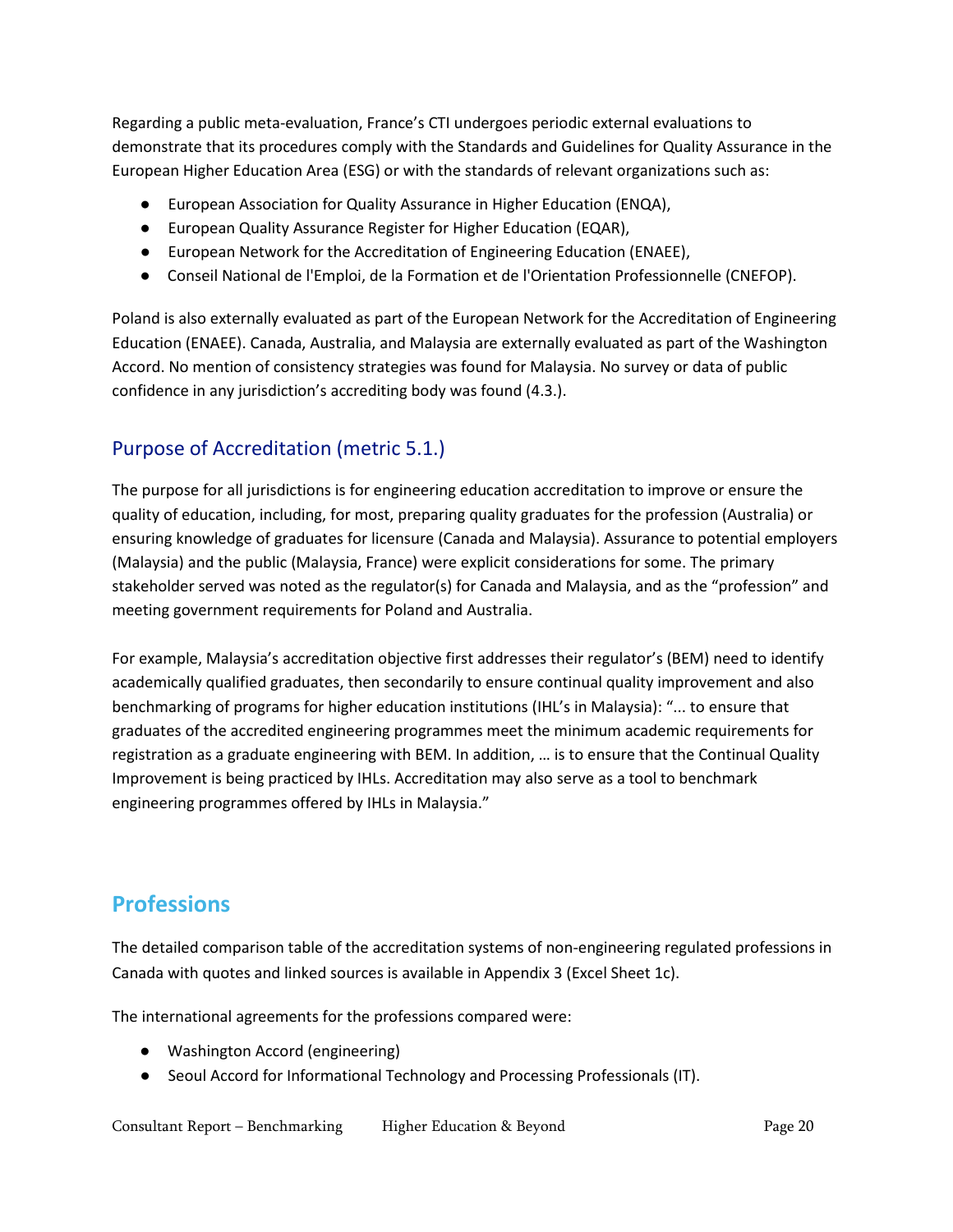Nursing has a reciprocal agreement with the equivalent US body (CCNE) to recognize each others' degrees only for the purposes of graduate program entry requirements. Social work has Memoranda of Understanding (MOUs) with the equivalent US body (CSWE) and the National Indigenous Accreditation Board (NIAB) for the mutual recognition and honouring of accredited degrees.

### <span id="page-25-0"></span>Variation in Time-based Input Criteria (metrics 1.2.1. - 1.2.3.)

#### <span id="page-25-1"></span>**Table 9. Profession Comparison of Time-based Input Criteria (metrics 1.2.1. - 1.2.3.)**

Legend: No - unshaded, not a criterion; Yes, comparable - shaded; Yes, with variation across comparators - shaded with notes

| <b>Metric</b>                                                                            | <b>Engineering</b><br>(repeated)                                              | IT                                                                                                                                                    | <b>Nursing</b>                                                                                                                                  | <b>Social Work</b>                                                                                                                                                                                  |
|------------------------------------------------------------------------------------------|-------------------------------------------------------------------------------|-------------------------------------------------------------------------------------------------------------------------------------------------------|-------------------------------------------------------------------------------------------------------------------------------------------------|-----------------------------------------------------------------------------------------------------------------------------------------------------------------------------------------------------|
| 1.2.1. Overall<br>degree length<br>(what<br>constitutes a<br>degree)                     | The entire program<br>must include a<br>minimum of 1,850<br>AU <sub>s</sub> . | 40 courses of study leading<br>to a Baccalaureate degree. 1<br>course = $1$ semester, roughly<br>12 weeks, 36 lecture hours.                          | 4-year Baccalaureate<br>generally required, though<br>some jurisdictions allow for<br>completion in 3 years $+1$ pre-<br>year in math/sciences. | Baccalaureate degree<br>required.                                                                                                                                                                   |
| 1.2.2. Specific<br>counts of hours<br>for each course<br>based on type<br>of instruction | Detailed counting,<br>separates AU counts<br>for labs and lectures            | Not a criterion.                                                                                                                                      | Not a criterion                                                                                                                                 | Not a criterion                                                                                                                                                                                     |
| 1.2.3. Specific<br>counts of hours<br>for specific<br>content areas                      | Minima AU counts<br>for each curriculum<br>component<br>(minimum path)        | Specified number of courses<br>for computer science /<br>software engineering /<br>computer engineering, math<br>/ statistics, and other<br>subjects. | Not a criterion                                                                                                                                 | At least 40% of the program<br>must be general education<br>(courses outside of social<br>work, may be completed prior<br>to admissions) and at least<br>50% professional social work<br>education. |

#### <span id="page-25-2"></span>Variation in Delivery and Learning Spaces Input (metrics 1.3.1. - 1.3.9.)

#### <span id="page-25-3"></span>**Table 10. Profession Comparison of Delivery and Learning Spaces Input (metrics 1.3.1. - 1.3.8.)**

| Metric                                            | <b>Engineering</b> (repeated)                                                                   |                                                                                              | <b>Nursing</b>                                                                  | <b>Social Work</b>                                                                                                                                                    |
|---------------------------------------------------|-------------------------------------------------------------------------------------------------|----------------------------------------------------------------------------------------------|---------------------------------------------------------------------------------|-----------------------------------------------------------------------------------------------------------------------------------------------------------------------|
| 1.3.1.<br>Measures of<br>interpersonal<br>climate | Quality, morale, and<br>commitment of students,<br>faculty, support staff and<br>administration | Faculty job satisfaction,<br>student satisfaction,<br>faculty and student morale<br>assessed | References to EDI and social-<br>cultural environment of the<br>education units | Support and encouragement for<br>the active engagement of faculty<br>members, instructors, staff, and<br>students in the development and<br>operation of the program. |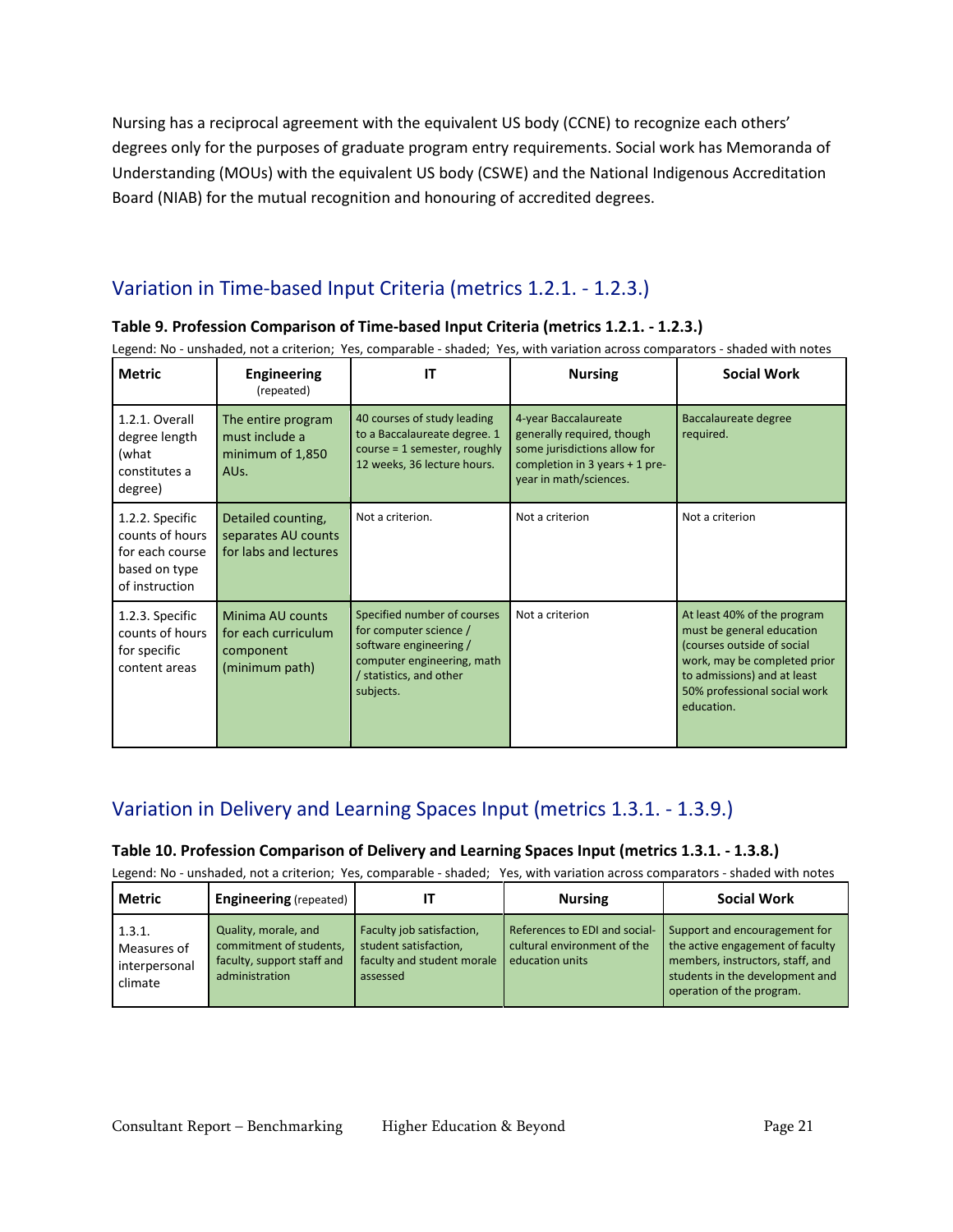| <b>Metric</b>                                                                       | <b>Engineering</b> (repeated)                                                                                                                                                                                                                  | IT                                                                                                                                                                                                                                                                                    | <b>Nursing</b>                                                                                                                                                                                                                   | <b>Social Work</b>                                                                                                                                                                                                                                                                                                                 |
|-------------------------------------------------------------------------------------|------------------------------------------------------------------------------------------------------------------------------------------------------------------------------------------------------------------------------------------------|---------------------------------------------------------------------------------------------------------------------------------------------------------------------------------------------------------------------------------------------------------------------------------------|----------------------------------------------------------------------------------------------------------------------------------------------------------------------------------------------------------------------------------|------------------------------------------------------------------------------------------------------------------------------------------------------------------------------------------------------------------------------------------------------------------------------------------------------------------------------------|
| 1.3.2. Facilities                                                                   | Quality, suitability,<br>accessibility of labs, library<br>computing facilities                                                                                                                                                                | Availability of resources<br>and staff support including<br>computational and<br>network facilities                                                                                                                                                                                   | Standard on Resources &<br><b>Environment refers to</b><br>physical spaces                                                                                                                                                       | Access to physical space aligns<br>with mission, goals, and curricular<br>content, including offices for<br>faculty, staff, and part-time<br>instructors; classrooms; dedicated<br>spaces for student interaction and<br>community meetings.                                                                                       |
| 1.3.3. Faculty<br>qualifications<br>(competence<br>requirements)                    | High level of expertise and<br>competence with factors<br>including education;<br>teaching, research or<br>engineering practice,<br>communication,<br>participation in<br>engineering societies and<br>positive attitude towards<br>licensure. | Faculty are competent,<br>qualified, possess relevant<br>knowledge and skills.                                                                                                                                                                                                        | Faculty are required to<br>possess academic<br>qualifications and<br>professional experiences in<br>their area of teaching.                                                                                                      | Faculty members and field<br>education personnel represent a<br>range of experience and<br>perspectives and have the<br>qualifications, experience,<br>knowledge and skills to effectively<br>fulfill their duties. (15 specific<br>requirements are listed under<br>2.2. Human resources: faculty<br>members and field education) |
| 1.3.4. Number<br>of faculty &<br>faculty duties                                     | Sufficient number of full-<br>time faculty, sufficient<br>experience, and balance of<br>duties                                                                                                                                                 | Sufficient number to<br>provide a range of<br>experience, capability, and<br>meaningful technical<br>interaction among the<br>faculty members. Faculty<br>engage in professional<br>development activities<br>such as research<br>scholarship, industrial<br>interaction, consulting. | Sufficient number to achieve<br>mission, goals, expected<br>outcomes, and to support<br>faculty scholarship                                                                                                                      | Sufficient number to plan,<br>administer and deliver its<br>programs; faculty expected to<br>engage in teaching, research, and<br>service to the university,<br>profession, and community                                                                                                                                          |
| 1.3.5.<br>Licensure<br>requirement<br>for faculty                                   | A portion of Engineering<br>science and/or engineering<br>design is expected to be<br>delivered by faculty<br>nembers holding, or<br>progressing toward,<br>professional engineering<br>licensure.                                             | Not a criterion                                                                                                                                                                                                                                                                       | Preceptors who teach or<br>supervise in clinical settings<br>required to be licensed/<br>registered in their practice<br>jurisdiction. The nursing<br>leader / academic head of the<br>education unit is required to<br>be a RN. | Not a criterion                                                                                                                                                                                                                                                                                                                    |
| 1.3.6.<br>Financial                                                                 | Sufficient to ensure<br>qualified staff recruitment,<br>retention and training;<br>acquiring and maintaining<br>infrastructure and<br>equipment.                                                                                               | Sufficient based on<br>description, including<br>faculty size and enrolment                                                                                                                                                                                                           | Sufficient to achieve mission,<br>goals, outcomes of program                                                                                                                                                                     | Sufficient to achieve mission, goals,<br>outcomes of program                                                                                                                                                                                                                                                                       |
| 1.3.7.<br>Curriculum<br>oversight<br>within<br>institution /<br>school /<br>program | Continual improvement<br>process & actions required<br>Curriculum changes<br>overseen by a formally<br>structured curriculum<br>committee with a majority<br>of members licensed.                                                              | Requirement for regular<br>review of graduate<br>attributes and quality<br>indicators and<br>implementation of<br>improvements by<br>departments                                                                                                                                      | Requirement for curriculum<br>evaluation plan and ongoing<br>evaluation, including<br>evaluation / curriculum<br>committee                                                                                                       | Academic units engage in regular<br>summative and formative<br>evaluative processes to ensure<br>their programs are of high quality,<br>relevant, and respond to changing<br>needs and new knowledge.                                                                                                                              |
| 1.3.8. List of<br>data tables                                                       | 10 auto-filled and 3<br>manual entry tables                                                                                                                                                                                                    | <b>Structured form (manual</b><br>entry), separate tables<br>required for each course                                                                                                                                                                                                 | 6-8 forms                                                                                                                                                                                                                        | Not listed                                                                                                                                                                                                                                                                                                                         |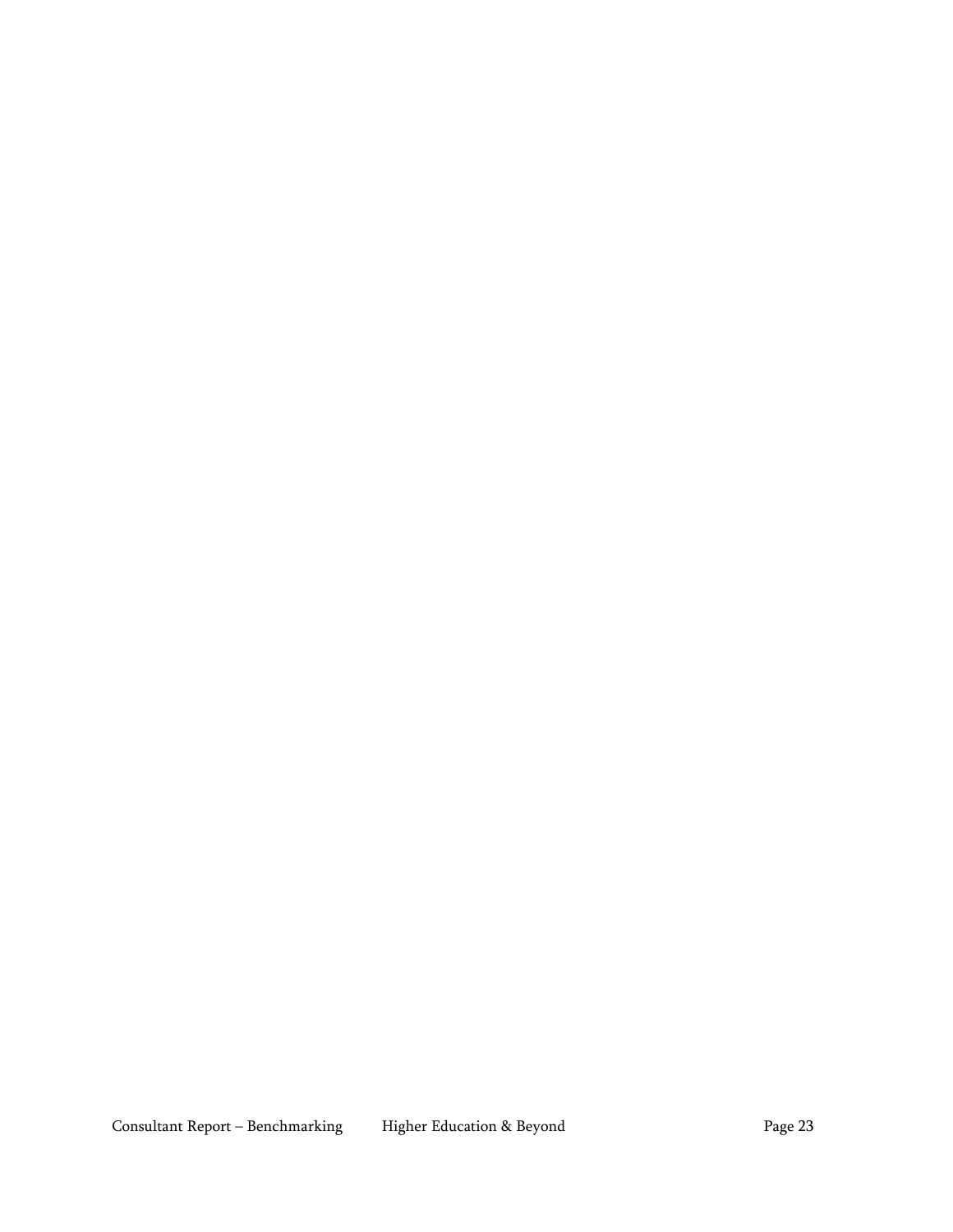| <b>Metric</b>                                                                                                                           | <b>Engineering (repeated)</b>                                                                                                                                                                            | IT                                                                                  | <b>Nursing</b>                                                                                                                   | <b>Social Work</b>                                                                                                                    |
|-----------------------------------------------------------------------------------------------------------------------------------------|----------------------------------------------------------------------------------------------------------------------------------------------------------------------------------------------------------|-------------------------------------------------------------------------------------|----------------------------------------------------------------------------------------------------------------------------------|---------------------------------------------------------------------------------------------------------------------------------------|
| 1.3.9.1.<br>Professional /<br>academic<br>qualifications of<br>Dean or unit<br>leadership                                               | Deans and program heads<br>expected to be licensed to<br>practice in Canada.                                                                                                                             | Not a criterion                                                                     | Nursing leader / academic<br>head is required to be a RN<br>and hold a master's or<br>doctoral degree                            | Director required to hold a full-<br>time position within the academic<br>unit necessary social work<br>experience and expertise.     |
| 1.3.9.2. Formal<br>curriculum<br>committee or<br>equivalent<br>faculty body<br>with<br>responsibility<br>for program<br>decision-making | <b>Faculty Council required to</b><br>have "clear, documented<br>authority and responsibility<br>for the engineering<br>program". Curriculum<br>changes overseen by a<br>formal curriculum<br>committee. | Not a criterion                                                                     | Requirement for an<br>evaluation / curriculum<br>committee                                                                       | Social work academic unit<br>required to have a "decisive<br>voice" (autonomy) in program<br>delivery, design, and<br>administration. |
| 1.3.9.3.<br>Alignment with<br>institutional<br>strategy and<br>mission                                                                  | Not a criterion                                                                                                                                                                                          | Not a criterion                                                                     | Not a criterion                                                                                                                  | Not a criterion                                                                                                                       |
| 1.3.9.4.<br>Functional<br>effectiveness of<br>committees and<br>leadership                                                              | <b>Expectation for "suitable</b><br>committee and reporting<br>structures" to be in place.                                                                                                               | "Control and<br>organization of the<br>institution" assessed<br>through site visit. | "Clearly defined, transparent<br>organizational structures,<br>policies, and processes" for<br>effective program<br>functioning. | Importance of academic unit's<br>leadership in respect to social<br>work education.                                                   |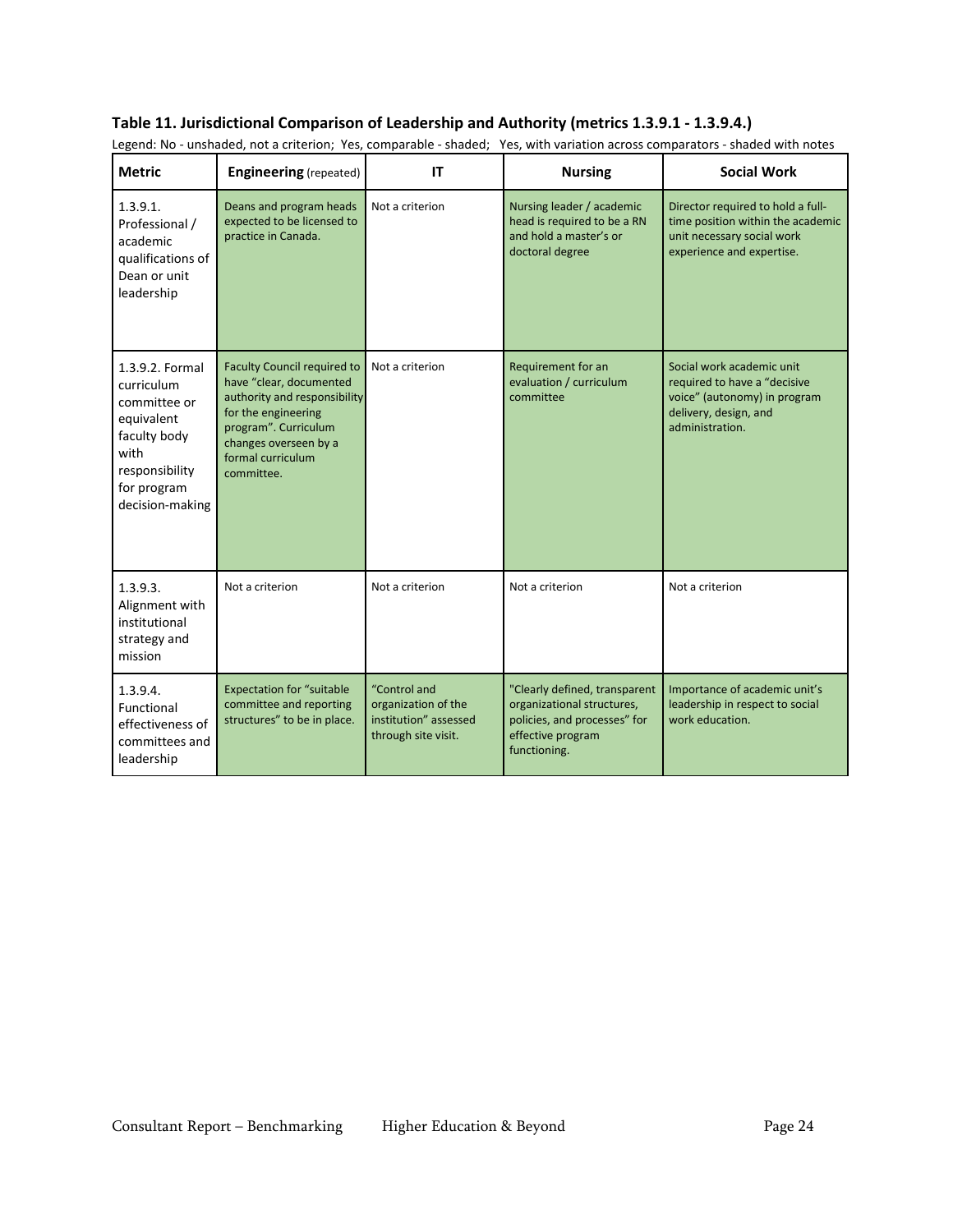### <span id="page-29-0"></span>Variation in Outcomes, Discipline-specific, Industry Involvement, and Experiential Learning (metrics 1.4 - 1.7)

#### <span id="page-29-1"></span>**Table 12. Profession Comparison of Outcomes, Discipline-specific, Industry Involvement, and Experiential Learning (metrics 1.4. - 1.7.)**

**Metric Engineers**(repeated) **IT Nursing Social Work** 1.4. Outcomes (graduate attributes; entry-level competencies) High level Graduate attributes Outcomes/competencies listed. Two sets listed: degree-level outcomes and provincial/territorial entrylevel competencies. Competencies listed. 1.5.1. Disciplinespecific content in self-evaluation criteria Not a criterion **Course count breadth** requirements for different program types Not a criterion Not a criterion 1.5.2. Disciplinespecific perspective on the visiting team Not a criterion Not a criterion Not a criterion Not a criterion Not a criterion Not a criterion 1.6.1. Industry as stakeholders of accreditation council / boards Appointments from regulators. Ideally, ⅓ of CEAB members must be currently or formerly engaged in practice. Industry listed as accreditation stakeholder along with government and educators Not a criterion Not a criterion 1.6.2. Industry as members of accreditation visits General visitor selected by regulators, usually not employed full-time in an academic environment. Not a criterion Not a criterion Not a criterion 1.6.3. Program requirement for industry advisory panel to inform continual improvement Not a criterion Not a criterion Not a criterion Not a criterion Not a criterion 1.6.4. Industry completes direct review of programs Not a criterion Not a criterion Not a criterion Not a criterion Not a criterion Not a criterion 1.6.5. Stakeholder engagement that can (but is not required to) include industry Stakeholder engagement listed in accreditation criteria. "Where possible, the [visiting] team will also speak to employers, such as members of the department's industrial advisory board." On-site / virtual interviews conducted with employers/representatives of placement services Engagement with partners including practitioners, regulators, and community. 1.7.1. Mandatory co-op, internship, practicum or workintegrated learning experience Not a criterion Not a criterion Not a criterion Curriculum requirement for practice experiences (clinical placements and simulation). Some jurisdictions require a set # hours of clinical practice for graduates. A minimum of 700 field education practicum hours.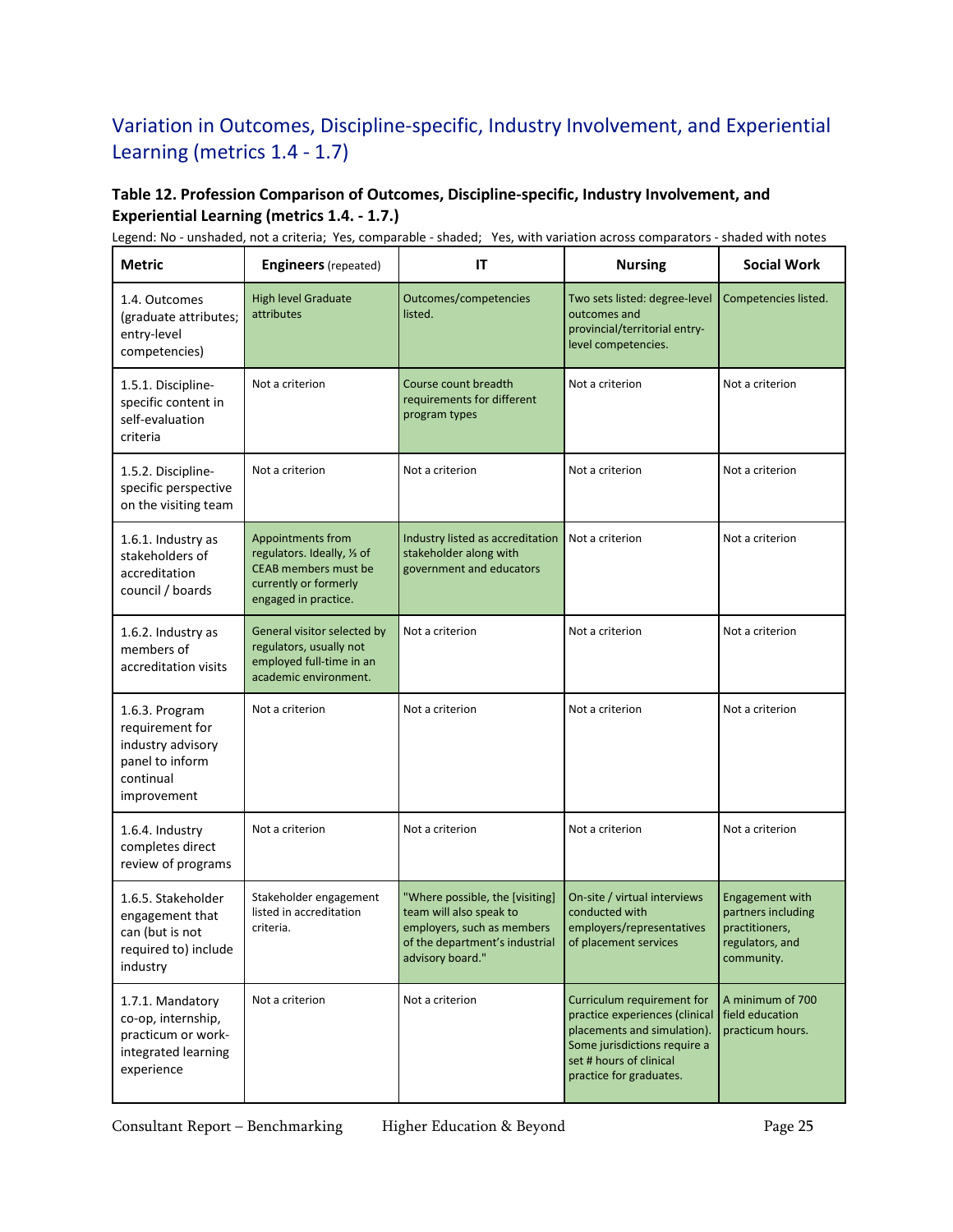| <b>Metric</b>                                                                                                                        | <b>Engineers</b> (repeated)                                                                                                                                         | IΤ                                                                                                                                                     | <b>Nursing</b>                                                                                               | <b>Social Work</b>                                                                           |
|--------------------------------------------------------------------------------------------------------------------------------------|---------------------------------------------------------------------------------------------------------------------------------------------------------------------|--------------------------------------------------------------------------------------------------------------------------------------------------------|--------------------------------------------------------------------------------------------------------------|----------------------------------------------------------------------------------------------|
| 1.7.1.1. Mandatory<br>assessment /<br>standards for co-op,<br>internship,<br>practicum or work-<br>integrated learning<br>experience | "A significant design<br>experience conducted under<br>the professional<br>responsibility of faculty<br>licensed to practise<br>engineering in Canada"<br>required. | N/A                                                                                                                                                    | Requirement that<br>placements provide learning<br>opportunities that<br>contribute to learning<br>outcomes. | Defined requirements<br>for Field Education<br>Curriculum, including<br>learning objectives. |
| 1.7.2. Culminating<br>project or thesis<br>(i.e., capstone)                                                                          | Not a criterion                                                                                                                                                     | "Significant Design<br>Experience" - "whether it be in<br>course projects, a final 4th-<br>year project, or an internship<br>or in some other manner". | Not a criterion                                                                                              | Not a criterion                                                                              |
| 1.7.2.1. Indicate if<br>required to be<br>related to<br>professional<br>experience or<br>"industry-related"                          | <b>High level Graduate</b><br>attributes.                                                                                                                           | Not a criterion                                                                                                                                        | N/A                                                                                                          | N/A                                                                                          |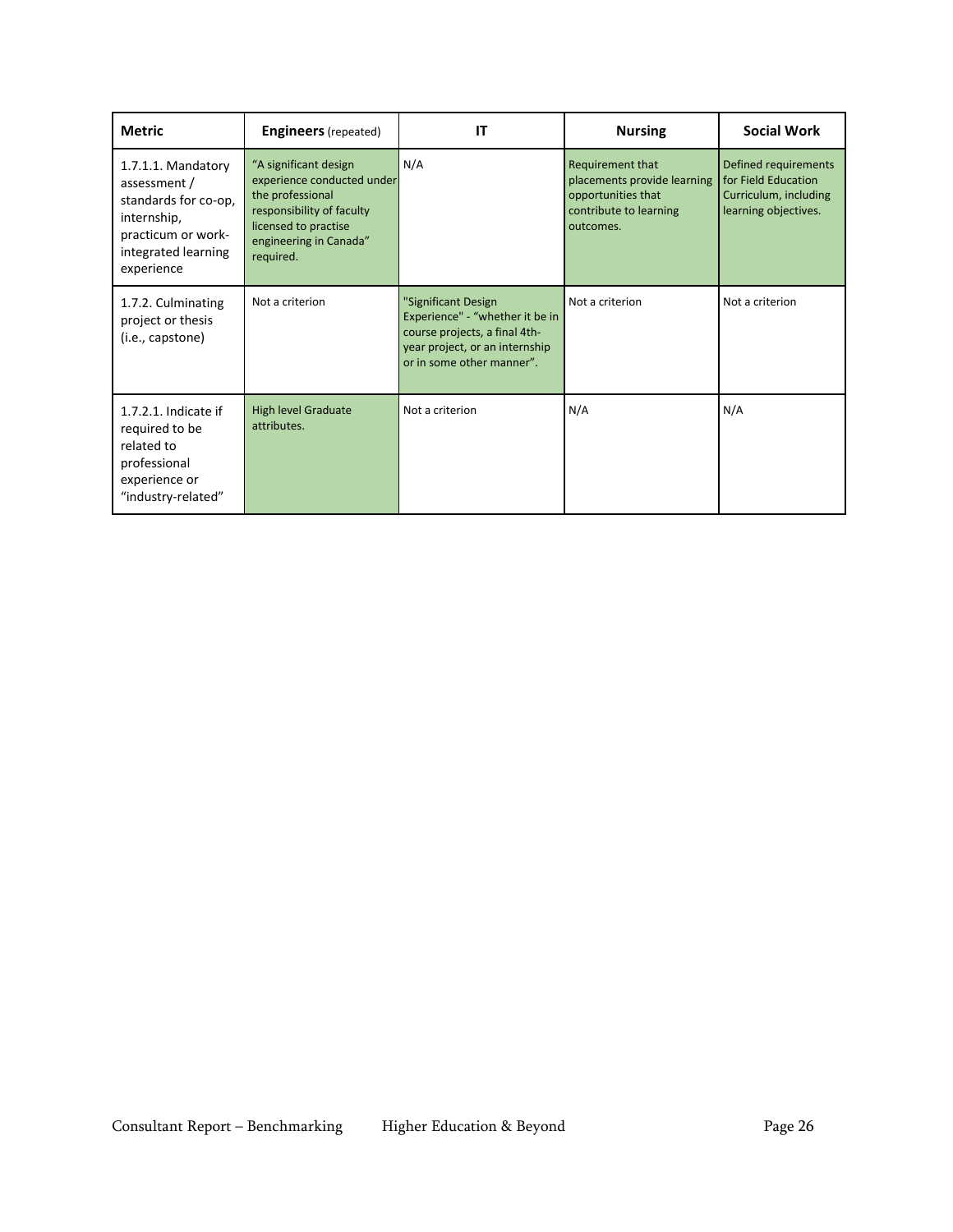### <span id="page-31-0"></span>Licensure context and the benefit of accreditation for graduates (2.1. - 2.2.)

| <b>Metric</b>                                                                                    | <b>Engineers</b> (repeated)                                                                                                                                   | IT                                                                                                                                                                                                                                                                            | <b>Nursing</b>                                                                                                                                                                                                                   | <b>Social Work</b>                                                                                                                                                                                                                                                                                                                                                                                                                                      |
|--------------------------------------------------------------------------------------------------|---------------------------------------------------------------------------------------------------------------------------------------------------------------|-------------------------------------------------------------------------------------------------------------------------------------------------------------------------------------------------------------------------------------------------------------------------------|----------------------------------------------------------------------------------------------------------------------------------------------------------------------------------------------------------------------------------|---------------------------------------------------------------------------------------------------------------------------------------------------------------------------------------------------------------------------------------------------------------------------------------------------------------------------------------------------------------------------------------------------------------------------------------------------------|
| 2.1. Licensure<br>context                                                                        | <b>Accredited programs</b><br>meet academic criteria<br>for licensure (1 of 5<br>categories of criteria) by<br>provincial / territorial<br>regulatory bodies. | Information Systems Professional<br>(ISP) designation is legislated as a<br>self-regulating designation in BC,<br>AB, SK, ON, NB, NS.                                                                                                                                         | Each province and<br>territory's regulators set<br>their own requirements<br>or guidelines, while<br>using a common set of<br>entry-level<br>competencies:<br>accreditation plays<br>different roles for<br>different regulators | Registration for licensure allows<br>access to certain protected<br>practices. Otherwise, licensure is<br>not always required.                                                                                                                                                                                                                                                                                                                          |
| 2.1.1. Exclusive<br>right to<br>practice?                                                        | Yes. Exclusive right to<br>practice and reserved<br>title                                                                                                     | N <sub>o</sub>                                                                                                                                                                                                                                                                | Yes. Exclusive right to<br>practice and reserved<br>title (as RN)                                                                                                                                                                | Exclusive right to practice only in<br>Ontario. Reserved title in all<br>provinces except Nunavut.                                                                                                                                                                                                                                                                                                                                                      |
| 2.2. What is<br>the benefit of<br>accreditation<br>for graduates<br>in the licensure<br>context? | Graduates considered<br>academically qualified to<br>begin licensure process                                                                                  | Graduating from an accredited<br>program allows for pre-<br>professional Associate Information<br><b>Technology Professional (AITP)</b><br>designation with no exams or<br>sponsorship: fewer years of post-<br>graduate experience required to<br>apply for ISP designation. | <b>Graduates of education</b><br>programs approved by<br>provincial regulators<br>eligible to write exam<br>without an individual<br>assessment                                                                                  | Graduates from a Canadian<br>accredited social work program<br>are able to apply without<br>additional exams, review of<br>education requirements or<br>qualifications review, except in BC<br>where there is a required exam<br>with no exemption. Post-<br>graduate practicum hours<br>required for Alberta and Nova<br>Scotia. Quebec has its own<br>system for accrediting Quebec<br>institutions and does not rely on<br>the same national system. |
| 2.2.1. Exams,<br>portfolios,<br>other?                                                           | Technical exams,<br>national professional<br>practice (ethics) exams.                                                                                         | Competency review, ethics exam<br>and required years of experience.                                                                                                                                                                                                           | National exam (NCLEX;<br>separate exam in<br>Quebec called the<br>Professional<br><b>Examination of the</b><br>OIIQ).                                                                                                            | Exams for all graduates (BC);<br>exams in specific circumstances<br>(MB, NL).                                                                                                                                                                                                                                                                                                                                                                           |
| 2.2.2 Are there<br>exemptions for<br>graduates of<br>accredited<br>programs?                     | Graduates are exempt<br>from technical exams<br>but not national<br>professional practice<br>(ethics) exams.                                                  | Exemption for graduates of<br>accredited programs for<br>competency review, ethics exams<br>and reduce years of experience<br>required to apply for the regulated<br><b>Information Systems Professional</b><br>(I.S.P.) designation.                                         | No                                                                                                                                                                                                                               | Exam required of all applicants in<br>British Columbia: exempt in MB,<br>NL (if within 3 years of<br>graduation) (Appendix 1d).                                                                                                                                                                                                                                                                                                                         |

#### <span id="page-31-1"></span>**Table 13. Licensure context and the benefit of accreditation for graduates (2.1. - 2.2.)**

Legend: No - unshaded, not a criteria; Yes, comparable - shaded; Yes, with variation across comparators - shaded with notes

### <span id="page-31-2"></span>Roles and Responsibilities (3.1. - 3.3.)

For the comparator professions, the standards for accreditation are set by a profession's accrediting body, specifically their board or council, in accordance with international agreements and usually with stakeholder representation. Within these structures, there is a separate accreditation board responsible for overseeing the accreditation process and making decisions on accreditation based on self-evaluation and site visits. This accreditation board is typically supported by staff or a secretariat. In short, one body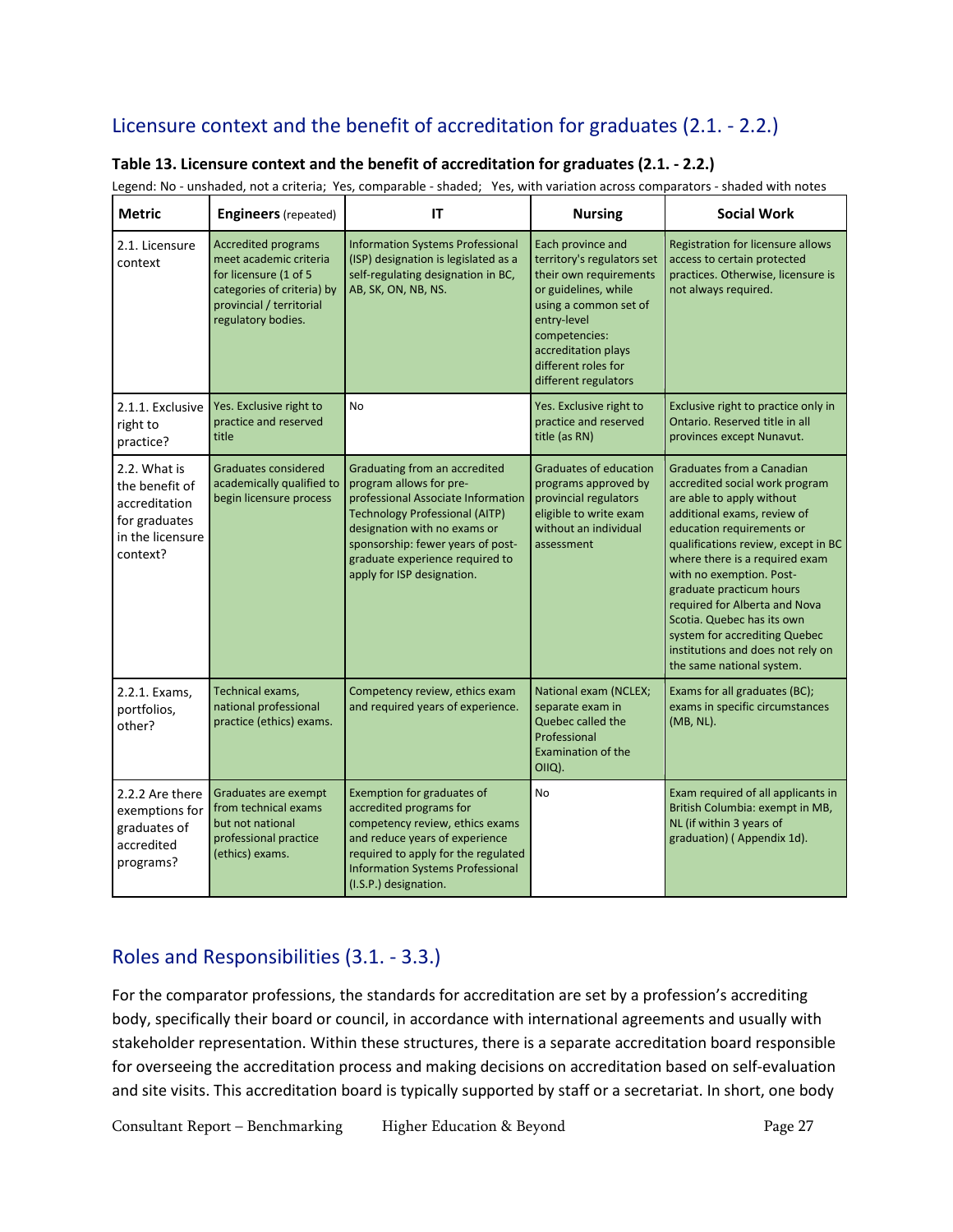(accreditation board) implements the standards and makes decisions, and a higher body (the association board) sets the standards.

For site visits, nursing and social work expect team members to be educators; with nursing visiting team members are required to be full-time faculty (or retired from such a position within the past three years) and social work commissioners must either be a faculty member or hold a continuing appointment with an accredited program. In contrast, IT does not provide specific requirements for its review teams, aside from members being "carefully selected" to represent the accreditation council. Training is provided by the accreditation body to reviewers, with nursing and IT team members required to complete a webbased module provided by the Association of Accrediting Agencies of Canada (AAAC). Furthermore, IT requires that new reviewers participate as an observer on their first site visit. There is no reference to team members for these three accreditation bodies receiving compensation for their participation.

The documented processes for the three comparator professions did not include any requirements for a review between the visiting team's final report being completed and the board or commission receiving the report. Similar to Engineers Canada, institutions were offered an opportunity to comment on their accreditation report prior to the board / commission decision.

For each of the three comparator professions, the results of the self-evaluation and site visits are reported to the board or commission responsible for accreditation (CIPS Computer Science Accreditation Council for IT, CASN Accreditation Bureau for nursing, and the Commission on Accreditation for social work), who then decide whether accreditation is granted or if remediation of issues identified in the accreditation process is required first.

In terms of stated stakeholders, all three comparator accreditation bodies refer to engaging with educational institutions or educators, with social work specifically mentioning collaborative relations with the association representing deans and directors of schools of social work, the Quebec association for social work programs, and the Indigenous Social Work Education Network. IT lists both government and industry as additional stakeholders, while nursing mentions regulators, the Canadian Nursing Association, and internal volunteers as stakeholders to consult for periodic revisions to standards.

The accrediting bodies for all three comparator professions also perform accreditation for educational programs at other levels. Nursing accredits the Licensed Practical Nurse, Nurse Practitioner, and Registered Psychiatric Nurse programs along with bridging programs for Internationally-Educated Nurses; social work accredits both masters and bachelors of social work programs; and IT accredits programs that lead to certificates, diplomas, and applied degrees.

#### <span id="page-32-0"></span>Quality Consistency and Evaluation (metrics 4.1. - 4.3.)

Accreditation quality and consistency across the professions' programs rely on accreditation standards themselves (which specify key elements and evaluation guidelines for each standard) and practices such as mentorship and staff support for visiting team members; similar to jurisdictions. Social work has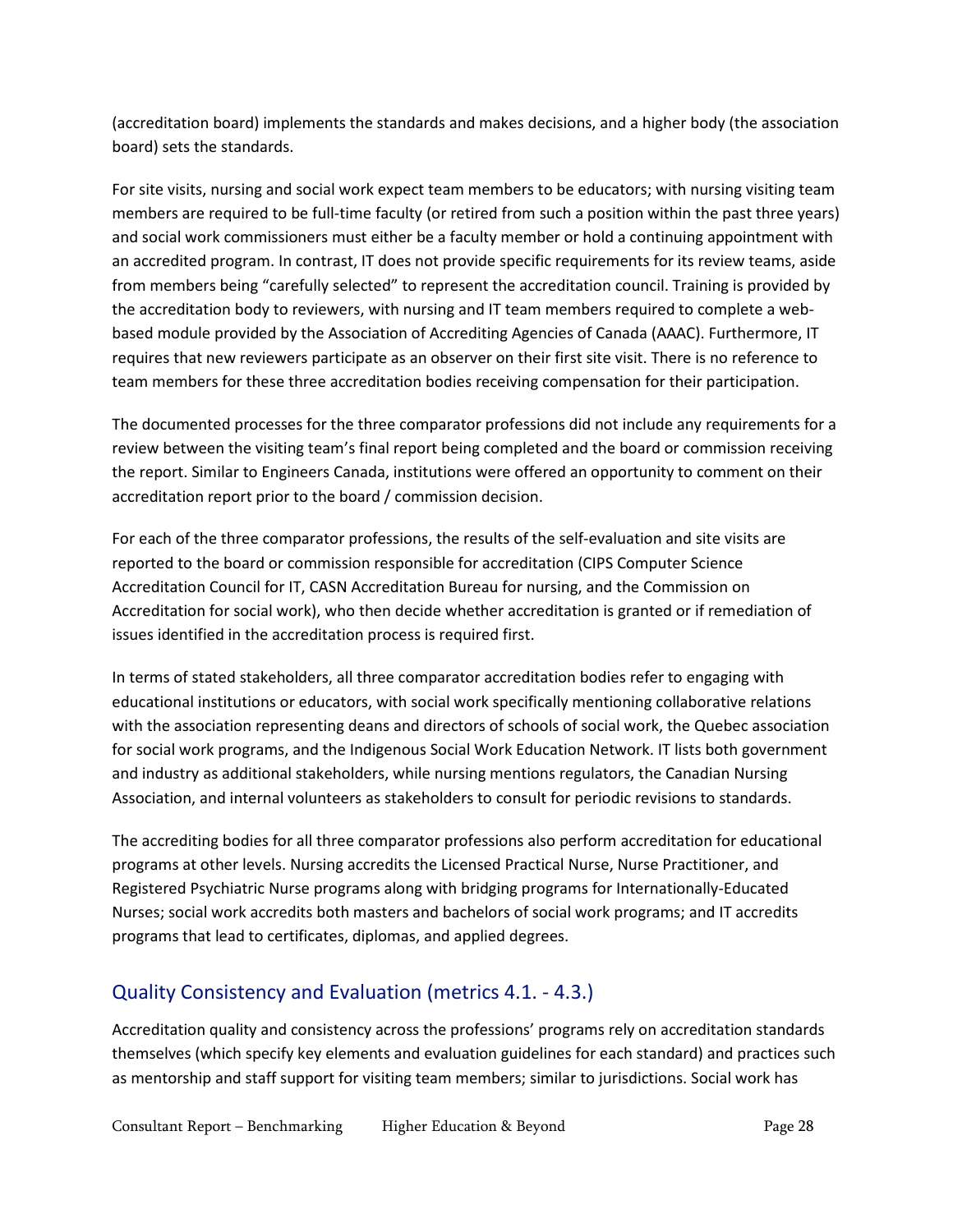commissionaires that attend all of the visits, similar to Australia having one person on each team that attends multiple visits. Visiting team members for IT, nursing, and engineering in Canada are required to complete training prior to serving on a team (including the Association for Accrediting Agencies of Canada's online course) and IT requires visiting team members to attend their first accreditation visit as an "Accreditor in Training" (observer status).

#### <span id="page-33-0"></span>Purpose of Accreditation (5.1)

All three comparator professions describe accreditation as fulfilling both an assessment function (i.e., ensuring program quality or rigour) and supporting ongoing program development and improvement. Social Work also describes accreditation as serving "an advocacy function to support academic units in the delivery of quality social work education", while IT notes how accreditation serves as a signal to the general public regarding a graduate's qualifications for entering the industry job market.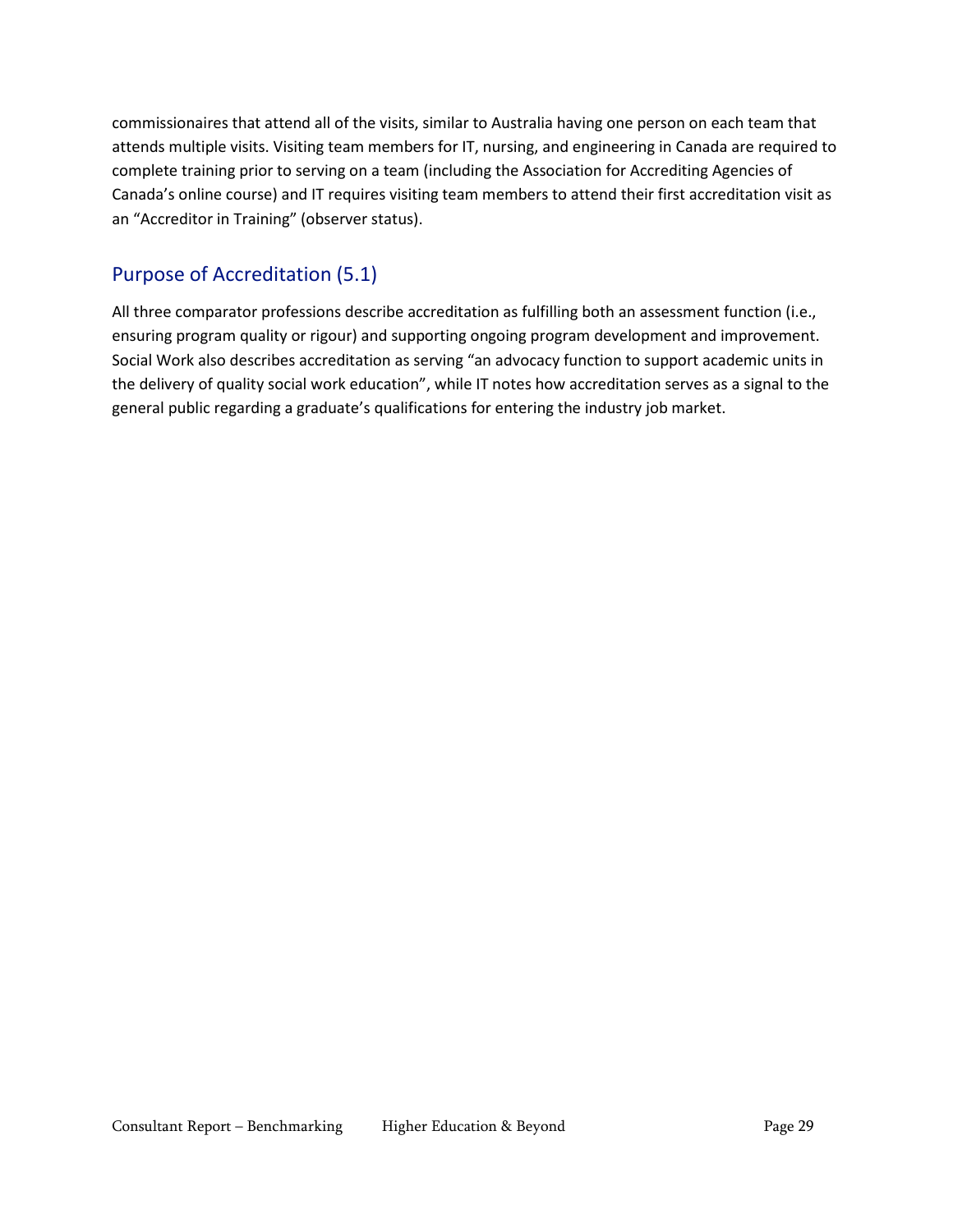# <span id="page-34-0"></span>**Additional Highlights**

#### <span id="page-34-1"></span>Two Levels of Standards: Basic and Higher Quality Attributes

Poland's accreditation criteria for engineering programs "have been divided into two sections:

- basic meeting of all these attributes is a prerequisite for obtaining accreditation,
- additional meeting of any of these attributes is a testament to the higher quality of education than meeting only the basic attributes implies."

In Poland, accreditation is granted for either two or five years, but "Accreditation for five years may be granted [only] if the organizational unit meets all of the basic attributes and at least 60% of the additional [higher quality] attributes." For most of Poland's **Standards** they have defined both "basic" and "additional" attributes that indicate higher quality. As an example, Table 14 lists the basic attributes required of all accredited programs, and higher quality "additional" attributes that allow for longer accreditation for Poland's Standard III: *Requirements for Engineering Analysis, Design and Practice*.

| <b>Basic Attributes</b>                                                                                                                                                                                                                                                                                                                                                                                                                                                                                                                                                                                                                                                                                                                                                                                                                                                                                                                                                                                                                                                                                                               | (Higher Quality) Additional Attributes                                                                                                                                                                                                                                                                     |
|---------------------------------------------------------------------------------------------------------------------------------------------------------------------------------------------------------------------------------------------------------------------------------------------------------------------------------------------------------------------------------------------------------------------------------------------------------------------------------------------------------------------------------------------------------------------------------------------------------------------------------------------------------------------------------------------------------------------------------------------------------------------------------------------------------------------------------------------------------------------------------------------------------------------------------------------------------------------------------------------------------------------------------------------------------------------------------------------------------------------------------------|------------------------------------------------------------------------------------------------------------------------------------------------------------------------------------------------------------------------------------------------------------------------------------------------------------|
| 1. Learning outcomes contained in the content of basic subjects<br>(mathematics, physics, computer science, chemistry, biology,<br>etc.) make it possible to formulate and solve simple tasks in the<br>represented engineering discipline, and allow to understand<br>the broad interdisciplinary nature of technical sciences.                                                                                                                                                                                                                                                                                                                                                                                                                                                                                                                                                                                                                                                                                                                                                                                                      | 6. In the study program, activities related to the<br>content of education in basic subjects (mathematics,<br>physics, computer science, chemistry, biology, etc.)<br>enable to collect a total of at least 18 ECTS credits.<br>7. Among the design classes in core or specialization                      |
| 2. Core and specialization subjects that are aimed at acquiring<br>engineering practical skills (analysis, design and engineering<br>practice) have separate design and / or laboratory classes in the<br>number of hours ensuring students achieve these learning<br>outcomes.<br>3. Engineering practical skills and social competences are<br>achieved as part of projects carried out by students<br>(individually and / or as a team), and their elements are:<br>analysis of facilities, processes and / or systems;<br>selecting and applying appropriate analytical, computational<br>and / or experimental methods.<br>The study program guarantees that the student will achieve<br>4.<br>learning outcomes in the field of knowledge, skills and social<br>competences necessary for:<br>assessing the suitability of analytical methods,<br>solving simple project tasks, applying standards in engineering<br>practice, understanding non-technical, social, environmental,<br>economic, legal and industrial aspects affecting engineering<br>practice.<br>5. Learning outcomes achieved in the process of pursuing the | subjects, which are aimed at acquiring engineering<br>practical skills (analysis, design and engineering<br>practice), at least one provides for the<br>implementation of a team project whose subject is a<br>complex technical facility.                                                                 |
|                                                                                                                                                                                                                                                                                                                                                                                                                                                                                                                                                                                                                                                                                                                                                                                                                                                                                                                                                                                                                                                                                                                                       | 8. As part of the project work (individual and / or<br>team work), the student is obliged to assess the<br>usefulness of analytical or research methods in<br>solving the given task.                                                                                                                      |
|                                                                                                                                                                                                                                                                                                                                                                                                                                                                                                                                                                                                                                                                                                                                                                                                                                                                                                                                                                                                                                                                                                                                       | 9. The study program includes a compulsory library<br>training course, where the student achieves the<br>ability to obtain and interpret relevant data,<br>including the use of access to electronic databases.                                                                                            |
|                                                                                                                                                                                                                                                                                                                                                                                                                                                                                                                                                                                                                                                                                                                                                                                                                                                                                                                                                                                                                                                                                                                                       | 10. The process of pursuing the degree award<br>provides for the possibility of writing diploma theses,<br>the subjects of which arise from the need to solve a<br>specific problem given by an industrial enterprise.<br>Such work has been carried out in an accredited<br>course in the last two years. |
| degree award (completion of the diploma thesis or engineering<br>project) include, in addition to engineering knowledge and<br>design and analytical skills, also:<br>the ability to obtain and interpret relevant data and results,<br>self-assessment skills, including awareness of responsibility for<br>decisions made, awareness of the necessity of lifelong learning.                                                                                                                                                                                                                                                                                                                                                                                                                                                                                                                                                                                                                                                                                                                                                         | 11. A student of an accredited course understands<br>organizational and management aspects in an<br>industrial and business context.                                                                                                                                                                       |

#### <span id="page-34-2"></span>**Table 14. Poland's Basic and Higher Quality Additional Requirements Sample of the Standard on Requirements for Engineering Analysis, Design and Practice**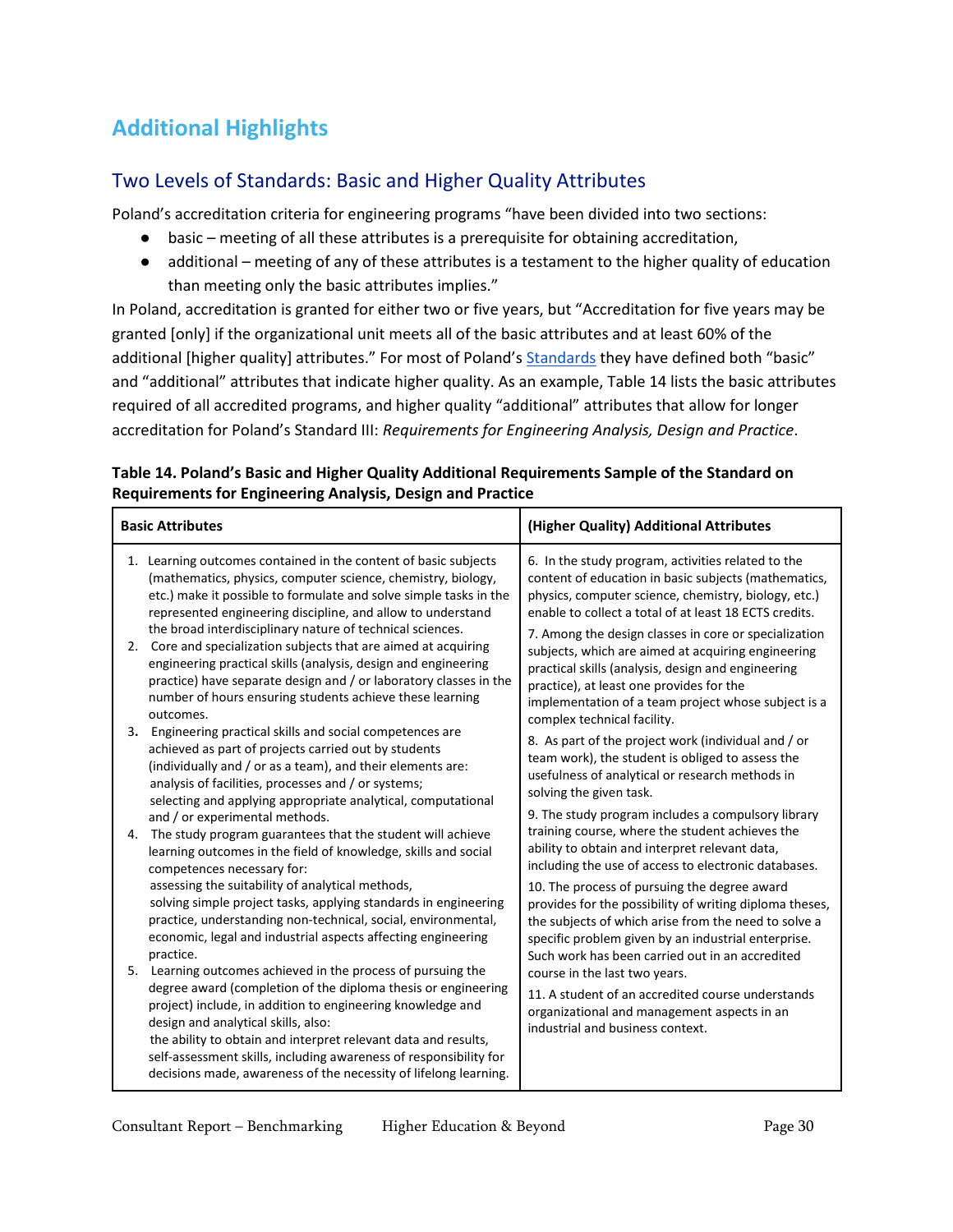### <span id="page-35-0"></span>EDI (Equity, Diversity and Inclusion) Criteria

Equity, diversity, and inclusion (EDI) was embedded in criteria for Australia'[s Standards](https://www.engineersaustralia.org.au/sites/default/files/2019-08/AMS-STD-10_Accreditation_Standard-Higher_Education_v1.0.pdf) including their faculty requirements, academic leadership and educational culture requirements, and their funding, facilities, and physical resources requirements. France's standards include consideration for diversity and actions against discrimination both within the school and within student activities. EDI is also embedded within nursing and social work criteria for hiring, learning environment and core competencies. Specific example EDI criteria are shown in Table 15.

| <b>EDI Focus</b>                                        | Sample Criteria                                                                                                                                                                                                                                                                                                                                                                                                                                                                                                                                                                                                                                                 |
|---------------------------------------------------------|-----------------------------------------------------------------------------------------------------------------------------------------------------------------------------------------------------------------------------------------------------------------------------------------------------------------------------------------------------------------------------------------------------------------------------------------------------------------------------------------------------------------------------------------------------------------------------------------------------------------------------------------------------------------|
| Hiring,<br>retention and<br>equitable<br>assessment     | • Faculty requirements include "Gender balance across academic appointment levels"<br>(Australia Standards)<br>• "The policies and procedures of the academic unit include specific mechanisms to support<br>the recruitment, hiring, retention, and equitable assessment of Indigenous Peoples and<br>members of equity-seeking groups." (Social work; also noted in Table 16)                                                                                                                                                                                                                                                                                 |
| Academic<br>leadership<br>and<br>educational<br>culture | · Dynamic, cooperative learning community, inclusive of gender, culture, social differences;<br>and engaged with: i. Progressive pedagogical frameworks and adoption of best practice in<br>engineering education; ii. Cooperative industry and community outreach; iii. Encouraging<br>diversity and the development of individual staff as learning facilitators; iv. Interlinked<br>research and teaching programs" (Australia Standards)<br>• "Staff awareness of gender and cross-cultural issues, inclusive teaching approach" (Australia<br>Standards)                                                                                                   |
|                                                         | • At the school level "A.2.1 Social and environmental responsibility [of the school towards<br>students and staff]: In terms of social responsibility, the school ensures diversity and balance<br>of profiles within its bodies, management, teaching staff and students, diversity of<br>geographical and social origins among students, inclusion of all publics and in particular<br>people with disabilities, quality of life at work, safety at work, the fight against discrimination<br>and violence of all kinds. The school is involved in national measures to fight against sexist<br>and sexual violence" (France Standards)                       |
|                                                         | • Within student activities "F.2 Student life: The school encourages responsible community<br>life, which is set out in a specific charter: control of environmental impacts, fight against<br>discrimination, attention to isolated populations, promotion of responsible behavior (fight<br>against addictions, harassment, violence including sexist and sexual violence). Prevention<br>measures are implemented with student engineers." (France Standards)<br>• "Resources & Environment" includes Key Element 8: "Equity, inclusion and respect of<br>diversity are reflected in the stated values, policies, and relationships of the educational unit" |
|                                                         | (Nursing Standards)                                                                                                                                                                                                                                                                                                                                                                                                                                                                                                                                                                                                                                             |
| Funding and<br>facilities                               | • "Learning support facilities appropriate to the development of the full range of graduate<br>capabilities and matching the needs of individual students, including those with a disability"<br>(Australia Standards)                                                                                                                                                                                                                                                                                                                                                                                                                                          |
| Curriculum &<br>Learning<br>Outcomes                    | • Three out of 13 core competencies focus on EDI: "6. Francophone Peoples and Communities;<br>7. Equity and social justice; and 8. Anti-racism." (Social Work Standards)                                                                                                                                                                                                                                                                                                                                                                                                                                                                                        |

<span id="page-35-1"></span>**Table 15. Sample Equity, Diversity, and inclusion (EDI) Criteria**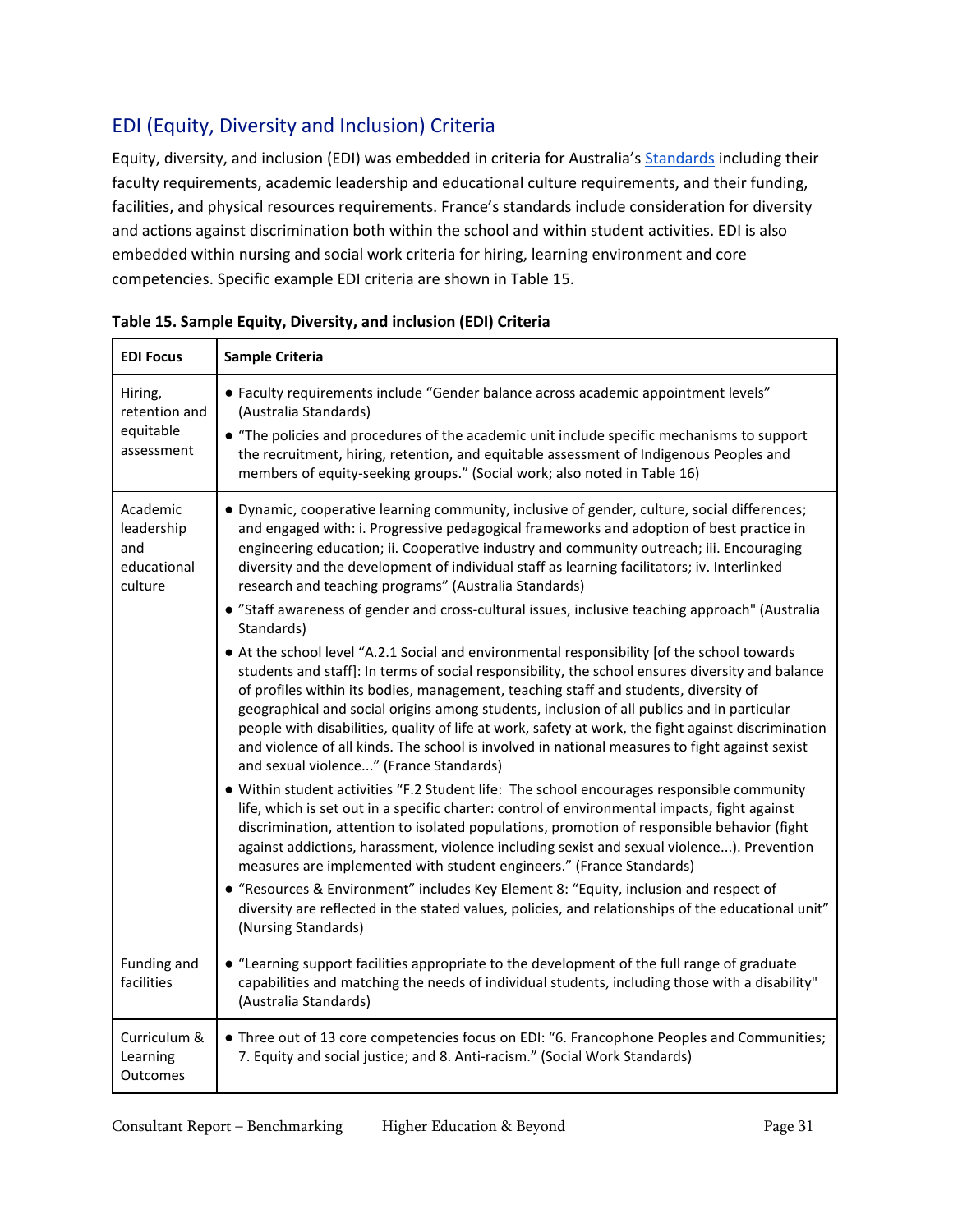### <span id="page-36-0"></span>Indigenization Criteria

Indigenization, notably, is absent from the standards of all four engineering education accreditation systems at the time of this review. Indigenization is embedded within comparator professions of social work and nursing within their criteria for hiring and evaluation of faculty, facilities and funding, partnerships and curriculum as shown in Table 16.

<span id="page-36-2"></span>

| <b>Indigenization Focus</b>                   | Sample Criteria                                                                                                                                                                                                                                                                                                                                                                                                                                                                                                                                                                                                  |
|-----------------------------------------------|------------------------------------------------------------------------------------------------------------------------------------------------------------------------------------------------------------------------------------------------------------------------------------------------------------------------------------------------------------------------------------------------------------------------------------------------------------------------------------------------------------------------------------------------------------------------------------------------------------------|
| Hiring, retention and<br>equitable assessment | • "The policies and procedures of the academic unit include specific mechanisms to<br>support the recruitment, hiring, retention, and equitable assessment of Indigenous<br>Peoples and members of equity-seeking groups." (Social work; also noted in Table 15)                                                                                                                                                                                                                                                                                                                                                 |
| Funding and facilities                        | • "Academic units where decolonization and indigenization are central to the program<br>will have adequate financial, physical, pedagogical, and community resources for the<br>achievement of the mission and delivery of its program" (Social Work Standards).                                                                                                                                                                                                                                                                                                                                                 |
| Curriculum &<br><b>Learning Outcomes</b>      | • "The curriculum addresses Action 24 of the Truth and Reconciliation Commission<br>programs of nursing to integrate the United Nations Declaration on the Rights of<br>Indigenous Peoples, human rights, the history of Indigenous peoples in Canada,<br>Indigenous teachings and practice, intercultural competency, and anti-racism."<br>(Nursing Standards)<br>• Two of social work's 13 core competencies focus on Indigenization: 4. Colonialism and                                                                                                                                                       |
|                                               | social work; 5. Indigenous Peoples and Communities" (Social Work Standards)                                                                                                                                                                                                                                                                                                                                                                                                                                                                                                                                      |
| Partnerships and<br>Collaborations            | • "The academic unit reciprocally engages with Indigenous communities on whose<br>historical and contemporary territories it is located and institutes specific mechanisms<br>to incorporate aspects of the cultural and linguistic characteristics of these<br>communities throughout the program. This includes collaborative and relational work<br>with diverse Indigenous nations who are not connected to traditional territories."<br>(Social Work)                                                                                                                                                       |
|                                               | • "The academic unit collaborates with multiple partners to develop curricular content<br>relevant to core learning objectives. The academic unit specifically collaborates with<br>multiple Indigenous partners (including, but not limited to, scholars, professors,<br>students, knowledge keepers, and community members) to develop curricular<br>content relevant to core learning objectives #4 & #5 and pertinent to the territories<br>in which the program operates. This includes relational work with diverse Indigenous<br>nations who are not connected to traditional territories." (Social Work) |

<span id="page-36-1"></span>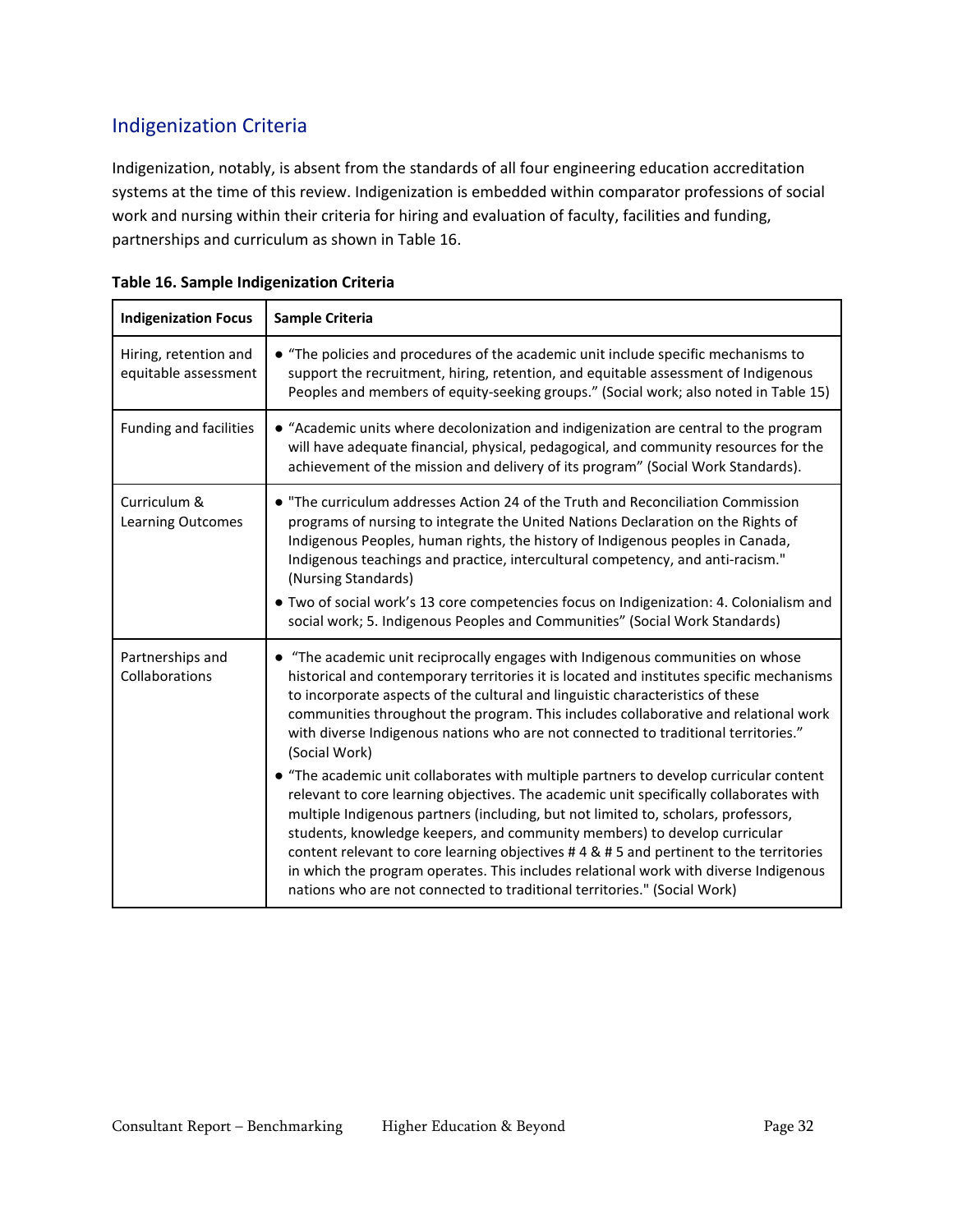#### Clear Definitions of Experiential Learning

Out of the comparator engineering education jurisdictions, Australia and Malaysia both provide clear definitions and expectations around the inclusion of experiential learning practices.

Engineers Australia includes in their accreditation criteria the concept of Engagement with Professional Practice (EPP), which aims to support the development of professional work practices and methods. The desired outcome of this approach is to provide the basis for developing professional judgment, with the aim of such practices continuing for students after graduation. Professional practice experiences are expected to be delivered through settings that provide experiential learning, including simulated, virtual, or industrial environments, and are recognized as providing material differences from traditional education environments. Specifically, these experiences provide familiarity with work management systems and professional communication styles, an introduction to constructive role models, and interactions with business functions and unanticipated disturbances that constrain engineers' ability to deliver their outputs.

EPP in the Australian context is expected to be an integral learning activity that is understood by all stakeholders and documented within the curriculum as formal learning activities; furthermore, these experiences must include formal monitoring and assessment of associated learning outcomes. The accreditation criteria provide a non-exhaustive list of EPP elements, as listed under Standard AP4 Engagement with professional practice:

"1) Systematic contact with practicing professionals, for example, through on-going project reviews, mentoring, or professional society activities

- 2) Engineering information management, especially management of an engineering baseline
- 3) Direct industry input to authentic problem-solving, projects and evaluation tasks
- 4) Industry-based investigations and case studies, including final year projects
- 5) Industrial site visits that contribute to learning outcomes
- 6) Inclusion of staff with industry experience in curriculum delivery
- 7) Guest lectures by industry practitioners
- 8) Application of industry standards, codes, practices and methods
- 9) Structured interviews of engineering professionals"

Malaysia's accreditation standards place a similar emphasis on experiential learning, noting that practical experience with a range of common engineering processes is required to be provided at the appropriate level for students. Exposure to engineering practice is expected to be integrated throughout the curriculum, including through guest lecturers from industry, industry visits, and the preference for the final-year project to be industry-related. Additionally, all accredited programs are required to provide a minimum of eight weeks of continuous industrial training for each student, with the focus on appreciating and improving one's capability of engaging in complex engineering activities. Such industrial training is intended to introduce students to leading technologies and processes, as well as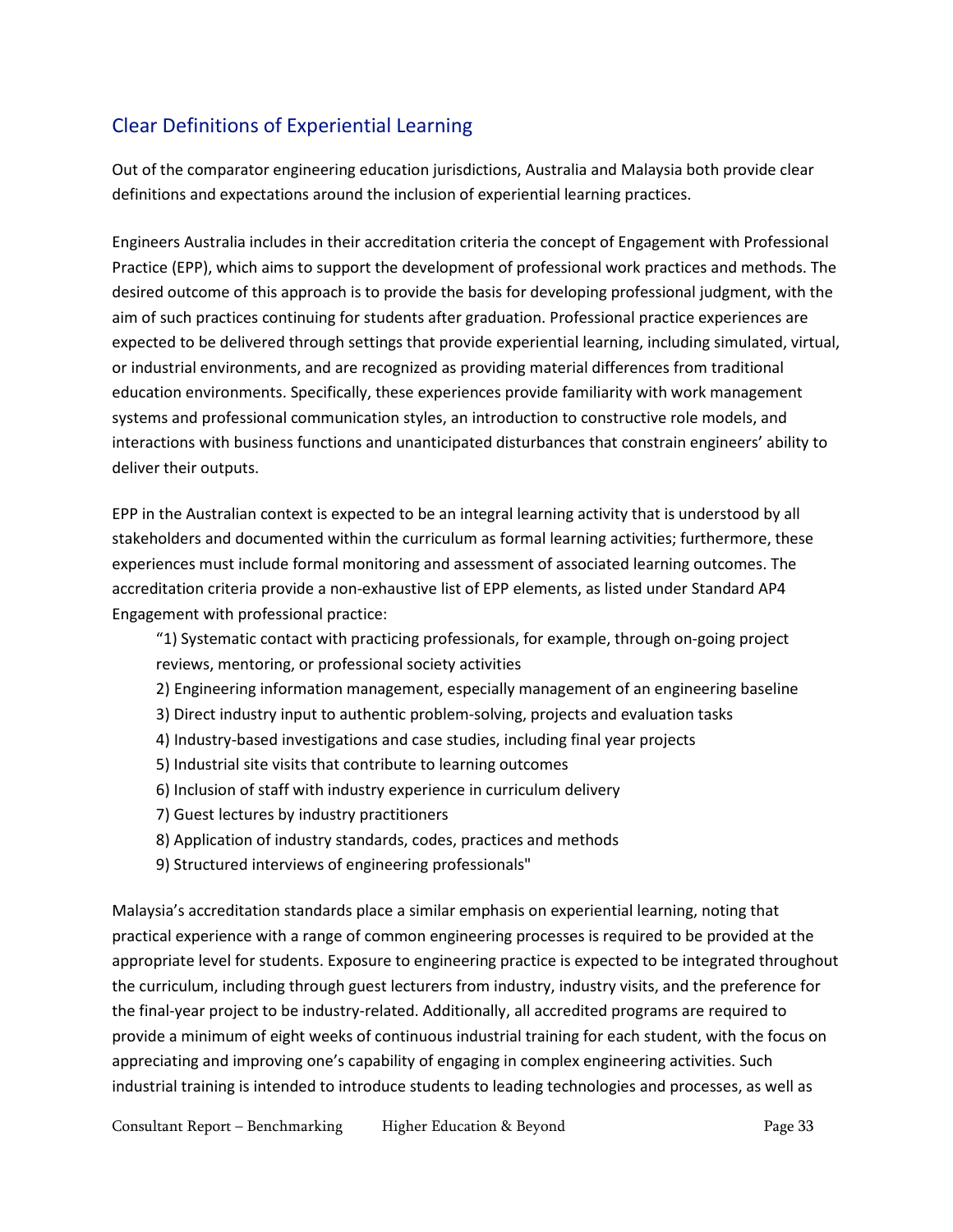large-scale operations that would not be possible to demonstrate outside of industrial settings. Industrial training can include observations and demonstrations at industrial sites: the accreditation standards also allow for a Work-Based Learning (WBL) approach, so long as the work experience enables the program's learning outcomes to be met.

# Conclusion

Overall, there is notable variation across professions and jurisdictions for the 41 metrics comparing accreditation criteria (content, learning spaces, and outcomes), processes, roles and responsibilities, impact on licensure, strategies for consistency, and purpose. Canadian engineering education accreditation was distinct in its use of minimum path criteria, and as the only accreditation system without an experiential learning requirement. One profession and one jurisdiction had discipline-specific criteria. In addition, there were highlighted and noted variations across accreditation systems that may offer options for Canadian engineering accreditation. These findings do not entail specific implications or benefits / costs of such distinctions. Instead, they simply contribute questions and possibilities to the ongoing investigation into the purpose and scope of accreditation.

All eight accreditation systems, including the five engineering and three other professions, are outcomebased accreditation systems. Outcome-based accreditation systems rely on self-evaluations of learning environments and the process and results of measures of student outcomes. The self-evaluations are reviewed by a national body through a process that includes a visit by a team external to the institution, a report and a decision-making body (e.g., a board or commission) that reviews the report and makes recommendations on accreditation. Regarding process, there was variation in the membership of review teams, and the approval or review function of department or committee within the national body (e.g., Canadian accreditation board). There was also variation in most criteria, though facilities requirements were similar.

Though all are outcome-based accreditation systems, their context of licensure and international agreements also vary. Two distinct international agreements were examined for engineering accreditation across jurisdictions: Washington Accord and ENAEE. Licensure requirements in Poland, one province in Canada, and in Australia was notably higher for structural engineers than other disciplines. Malaysia had three levels with the first equivalent to Canada's engineer-in-training, the highest level is equivalent to Canada's professional engineering allowing for owning a consultancy and approving plans, and the middle level allowing for practice but not owning a consultancy or approving plans. Australia's Queensland mandatory registration is discipline-specific, narrowing practice allowed to the specific discipline area the engineer is registered in; in Poland only civil engineers are registered and in BC structural engineering is the only discipline with a separate registration.

**Exclusive rights** - Only Malaysia has nationally legislated exclusive right to practice and reserved title for professional engineers, and in a federated model, only Canada has legislation in all provinces and territories. Australia has growing statutory registration at the state/territory level. Among the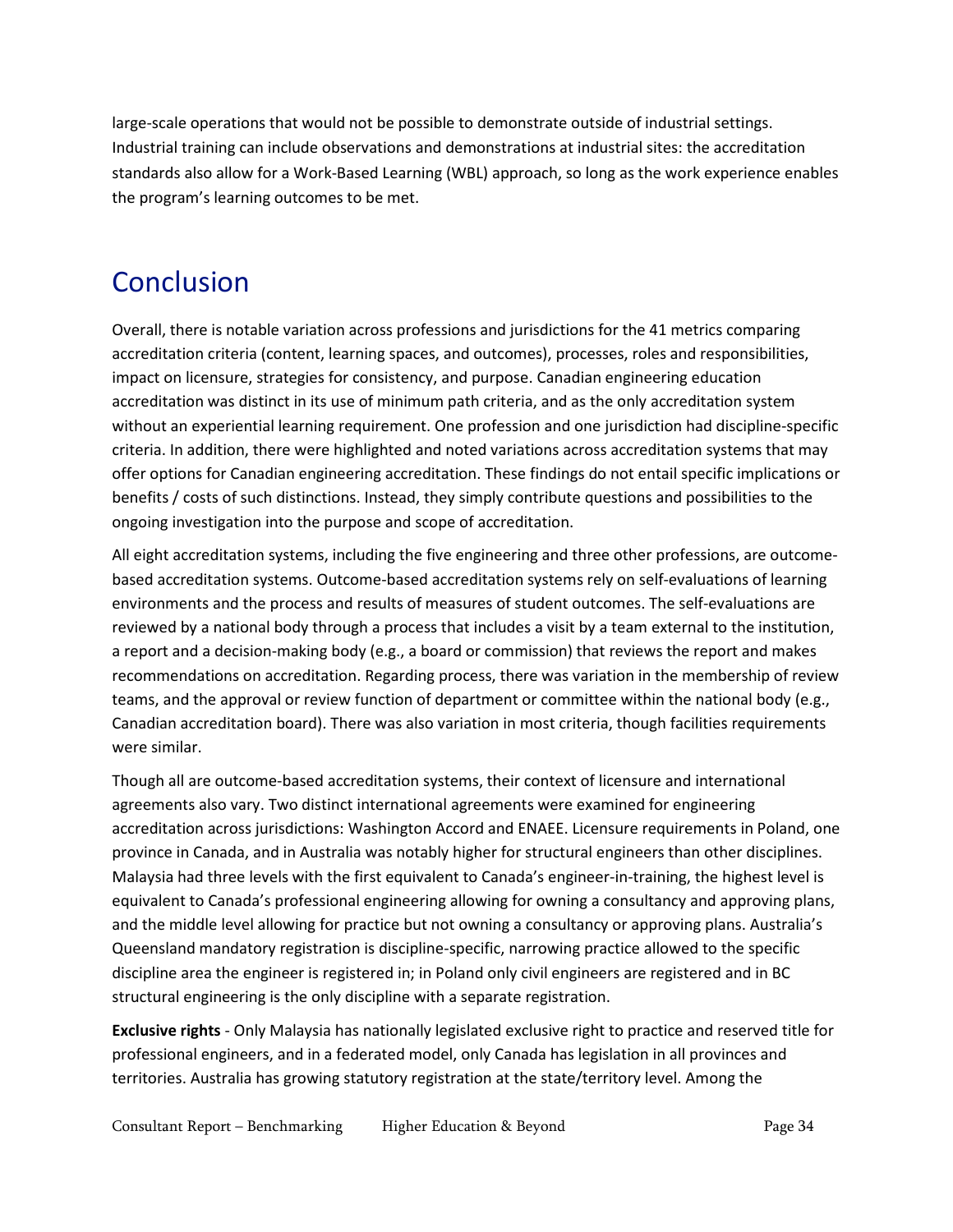comparator professions, nursing had both exclusive right to practice and reserved title for all provinces and one territory; and social work has exclusive right to practice in Ontario and reserved title for all provinces and one territory but not Nunavut and Yukon where there is no social work academic program.

**Distinctions (absence or presence of criterion)** - Across benchmarked jurisdictions and professions, Canadian engineering education accreditation is the sole system that utilizes a minimum path requirement and includes detailed time-based input counts beyond the requirement of overall degree length. Canadian engineering education accreditation is also the only system without some form of experiential learning requirement; IT has a lighter requirement while most have a substantial requirement for experiential learning. Malaysia and IT alone have discipline-specific content criteria. Canada also has less required industry involvement.

**Variations within criteria present** - Although many of the metrics were present across comparators, the level of detail and the specific criteria varied across accreditation systems, particularly for curriculum content requirements, faculty qualifications, industry involvement, and learning environment criteria other than facilities. For some comparators, accreditation lightened the requirements on graduates who pursue licensure. The purpose of accreditation spanned from advocacy to assessment of quality of education received by graduates or quality of graduates with a frequent focus on reassuring the public. Subject matter experts on visiting team could be educators, representatives from industry, or regulators. Several accreditation systems seek to enhance consistency through having individuals who attend multiple visits a year (paid or commissionaires) as well as training.

**Additional Highlights** - Three highlights were noted: (1) Poland (KAUT's Standards) specifies two levels of criteria and to receive full-term accreditation a program must demonstrate all of the "basic" criteria plus 60% of the "additional" criteria, where "meeting of any of these attributes is a testament to the higher quality of education". (2) Regarding Indigenization, and EDI (equity, diversity, and inclusion) criteria, the only engineering education accreditation system to mention either was Australia's standards for faculty numbers (gender parity) and qualifications (Staff awareness of gender and crosscultural issues, inclusive teaching approach). In Canada, social work and nursing included criteria with a focus on Indigenization and EDI. (3) Descriptions of what qualifies as experiential learning in engineering were notably provided in Australia and Malaysia.

### <span id="page-39-0"></span>**About the Consultants: Higher Education and Beyond**

<span id="page-39-1"></span>Our experienced and qualified facilitators and researchers offer evidence-informed decision-making, professional development design, evaluation capacity building, and inter-perspective knowledge facilitation for organizational success and stakeholder engagement within and beyond higher education. The consultants on this report have experience with outcome-based accreditation across multiple jurisdictions and professions, and experience with metric development.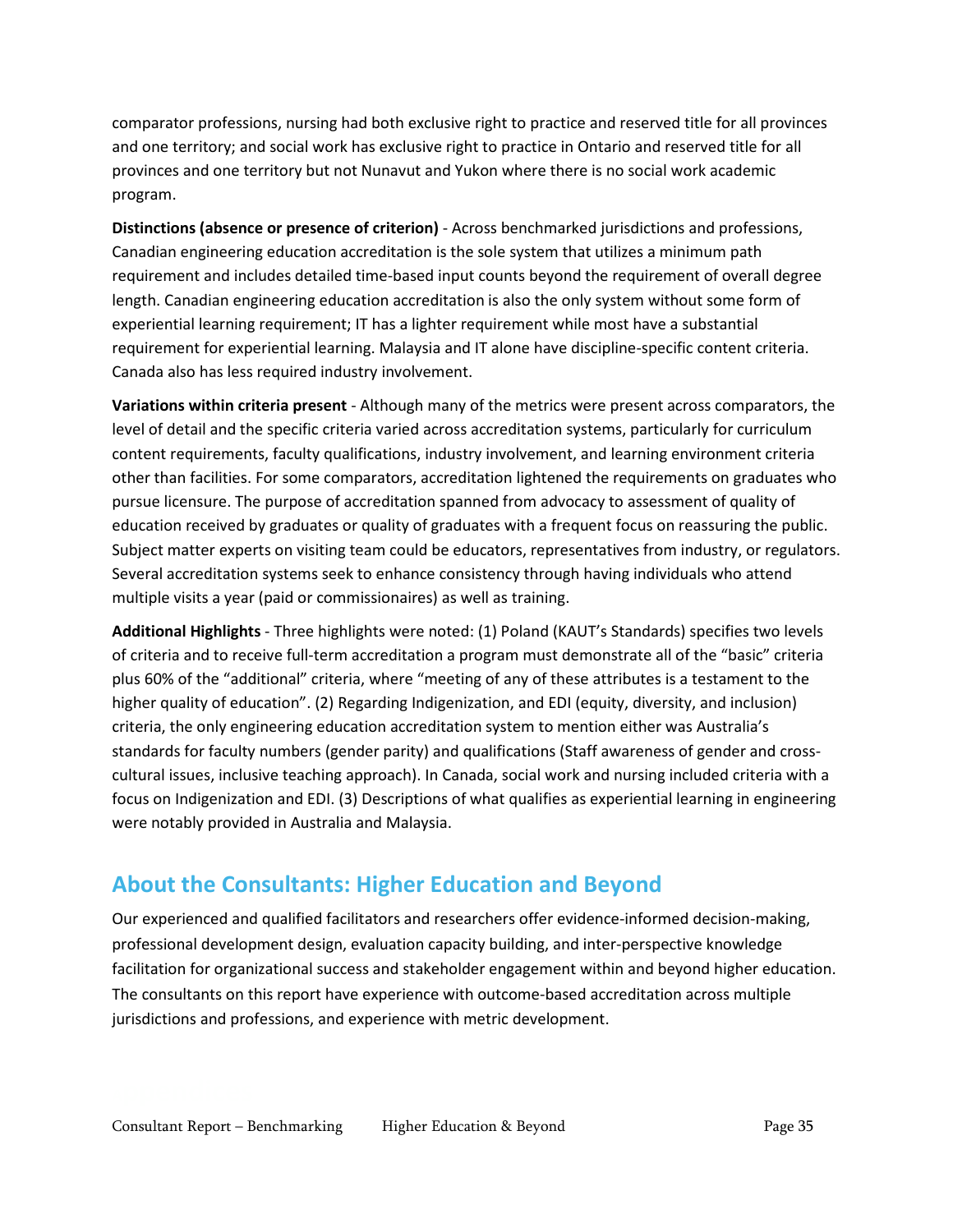#### **Appendix 1. Potential and Selected Jurisdiction Comparators**

<span id="page-40-0"></span>

|                              | 1. EQUIVALENT                                                                             | 2. COMPARABLE         | 3. QUALITY          | 4. REGISTRATION: They have a                                                                                                                                                                                                                    | 5. PROFESSIONAL LICENSURE: have a       | <b>6. WASHINGTON</b>    |
|------------------------------|-------------------------------------------------------------------------------------------|-----------------------|---------------------|-------------------------------------------------------------------------------------------------------------------------------------------------------------------------------------------------------------------------------------------------|-----------------------------------------|-------------------------|
|                              | <b>EDUCATIONAL SYSTEM:</b>                                                                | <b>DEGREE LENGTH:</b> | <b>ASSURANCE</b>    | system where individuals are<br>system where individuals are required to                                                                                                                                                                        |                                         | <b>ACCORD SIGNATORY</b> |
|                              | Their primary and                                                                         | The degree is of a    | <b>SYSTEM: They</b> | required to be registered in order                                                                                                                                                                                                              | have a license in order to practise     | (Near Comparator)       |
| <b>Possible Jurisdiction</b> | secondary education is                                                                    | comparable            | have some           | to practise, but the requirement is                                                                                                                                                                                                             | engineering, and there are ongoing      |                         |
|                              | of a comparable length                                                                    | length to             | type of quality     | a one-time-one step. Once you're                                                                                                                                                                                                                | competency requirements associated with |                         |
| <b>Comparators</b>           | as Canada's                                                                               | Canada's              | control system      | on the list, you remain on the list.<br>that licensure in order to maintain status.<br>Engineers Canada International Institutions and Degrees Database to get some basic information about other countries that may be promising. The database |                                         |                         |
| Source                       | holds all of our research on countries, institutions and degrees from the last 20+ years. |                       |                     |                                                                                                                                                                                                                                                 | Dec. 2021 Signatories                   |                         |
| <b>Australia</b>             | Yes                                                                                       | Yes                   | Yes                 | Yes                                                                                                                                                                                                                                             | Yes                                     | Yes                     |
| Austria*                     | Yes                                                                                       | Yes                   | Yes                 | Yes                                                                                                                                                                                                                                             |                                         |                         |
| Bangladesh                   | Yes                                                                                       | Yes                   | Yes                 | Yes                                                                                                                                                                                                                                             |                                         |                         |
| Belgium                      | Yes                                                                                       | Yes                   | Yes                 |                                                                                                                                                                                                                                                 | Yes                                     |                         |
| Canada                       | Yes                                                                                       | Yes                   | Yes                 | Yes                                                                                                                                                                                                                                             | Yes                                     | <b>Yes</b>              |
| Cyprus                       | Yes                                                                                       | Yes                   | Yes                 | Yes                                                                                                                                                                                                                                             |                                         |                         |
| France                       | Yes                                                                                       | Yes                   | Yes                 |                                                                                                                                                                                                                                                 | Yes                                     | *agreement with OIQ     |
| Hong Kong                    | Yes                                                                                       | Yes                   | Yes                 | Yes                                                                                                                                                                                                                                             | Yes                                     | Yes                     |
| India                        | Yes                                                                                       | Yes                   | Yes                 | Yes                                                                                                                                                                                                                                             | Yes                                     | Yes                     |
| Indonesia                    | Yes                                                                                       | Yes                   | Yes                 | Yes                                                                                                                                                                                                                                             |                                         | Yes                     |
| Ireland                      | Yes                                                                                       | Yes                   | Yes                 | Yes                                                                                                                                                                                                                                             | Yes                                     | Yes                     |
| Japan                        | Yes                                                                                       | Yes                   | Yes                 | Yes                                                                                                                                                                                                                                             | Yes                                     | Yes                     |
| Korea, Republic of           | Yes                                                                                       | Yes                   | Yes                 | Yes                                                                                                                                                                                                                                             | Yes                                     | Yes                     |
| Latvia                       | Yes                                                                                       | Yes                   | Yes                 | Yes                                                                                                                                                                                                                                             |                                         |                         |
| Malaysia                     | Yes                                                                                       | Yes                   | Yes                 | Yes                                                                                                                                                                                                                                             |                                         | <b>Yes</b>              |
| Malta                        | Yes                                                                                       | Yes                   | Yes                 | Yes                                                                                                                                                                                                                                             |                                         |                         |
| Montenegro                   | Yes                                                                                       | Yes                   | Yes                 |                                                                                                                                                                                                                                                 | Yes                                     |                         |
| Netherlands                  | Yes                                                                                       | Yes                   | Yes                 | Yes                                                                                                                                                                                                                                             |                                         |                         |
| New Zealand                  | Yes                                                                                       | Yes                   | Yes                 | Yes                                                                                                                                                                                                                                             | Yes                                     | Yes                     |
| Pakistan                     | Yes                                                                                       | Yes                   | Yes                 | Yes                                                                                                                                                                                                                                             | Yes                                     | Yes                     |
| Peru                         | Yes                                                                                       | Yes                   | Yes                 | Yes                                                                                                                                                                                                                                             |                                         | Yes                     |
| <b>Poland</b>                | Yes                                                                                       | Yes                   | Yes                 | Yes (Civil Engineering)                                                                                                                                                                                                                         |                                         |                         |
| Puerto Rico                  | Yes                                                                                       | Yes                   | Yes                 | Yes                                                                                                                                                                                                                                             | Yes                                     |                         |
| Russian Federation*          | Yes                                                                                       | Yes                   | Yes                 | Yes                                                                                                                                                                                                                                             |                                         | Yes                     |
| Serbia                       | Yes                                                                                       | Yes                   | Yes                 |                                                                                                                                                                                                                                                 | Yes                                     |                         |
| Singapore                    | Yes                                                                                       | Yes                   | Yes                 | Yes                                                                                                                                                                                                                                             | Yes                                     | Yes                     |
| Slovenia                     | Yes                                                                                       | Yes                   | Yes                 |                                                                                                                                                                                                                                                 | Yes                                     |                         |
| South Africa                 | Yes                                                                                       | Yes                   | Yes                 | Yes                                                                                                                                                                                                                                             | Yes                                     | Yes                     |
| Spain                        | Yes                                                                                       | Yes                   | Yes                 | Yes                                                                                                                                                                                                                                             |                                         |                         |
| Sri Lanka                    | Yes                                                                                       | Yes                   | Yes                 | Yes                                                                                                                                                                                                                                             |                                         |                         |
| Taiwan, Province of China    | Yes                                                                                       | Yes                   | Yes                 | Yes                                                                                                                                                                                                                                             |                                         |                         |
| Tanzania, United Republic of | Yes                                                                                       | Yes                   | Yes                 |                                                                                                                                                                                                                                                 | Yes                                     |                         |
| Thailand                     | Yes                                                                                       | Yes                   | Yes                 | Yes                                                                                                                                                                                                                                             |                                         | Yes                     |
| <b>United Arab Emirates</b>  | Yes                                                                                       | Yes                   | Yes                 |                                                                                                                                                                                                                                                 | Yes                                     |                         |
| United Kingdom               | Yes                                                                                       | Yes                   | Yes                 | Yes                                                                                                                                                                                                                                             | Yes                                     | Yes                     |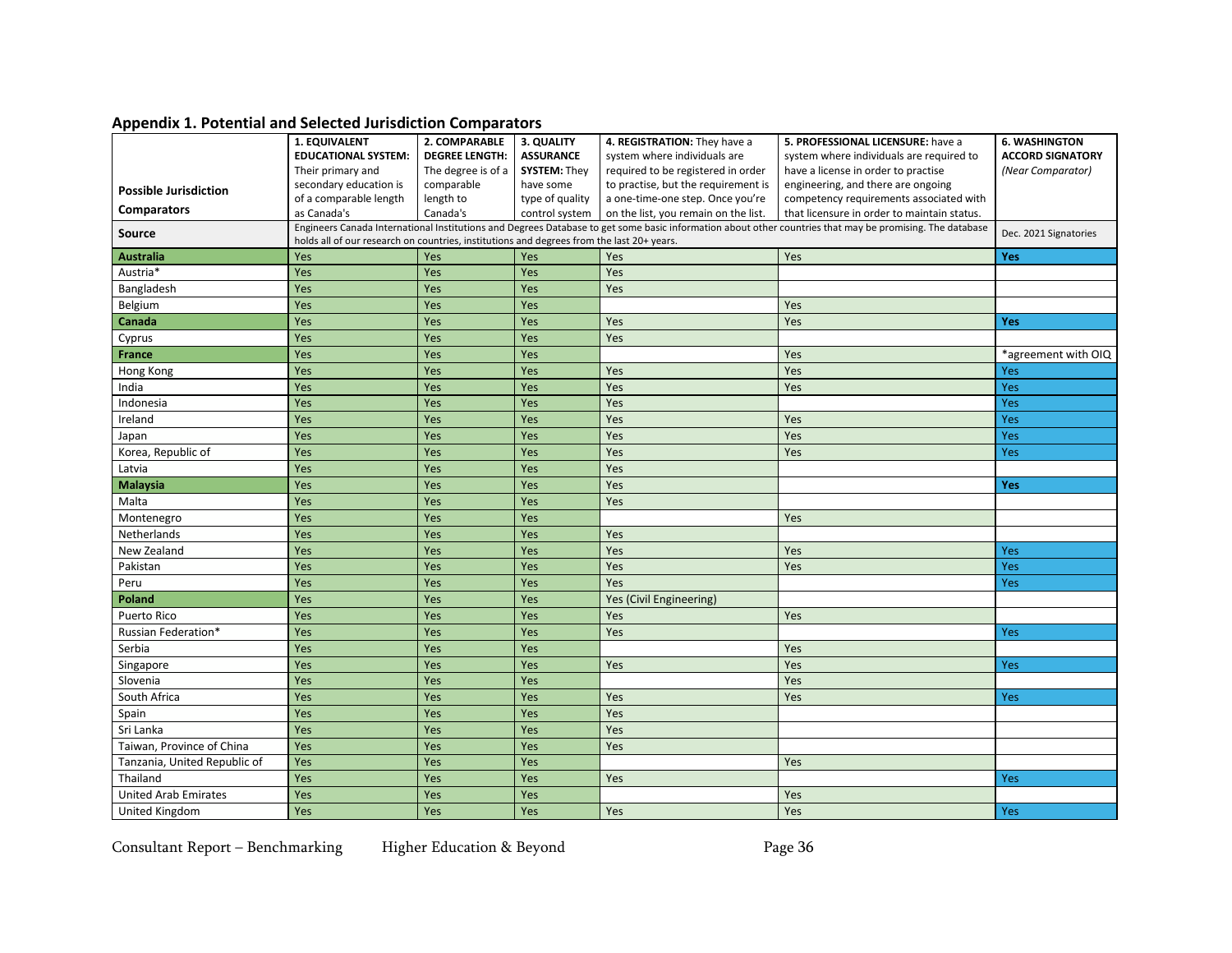| Un<br>. States<br>∵ited.<br>$\sim$ | Yes | $V \cap C$ | <b>Vou</b> |  |
|------------------------------------|-----|------------|------------|--|

#### **Appendix 2. Potential and Selected Profession Comparators**

<span id="page-41-0"></span>

| <b>Professions Considered</b><br>(organization)                                                                                              | Must be accrediting at a<br>bachelor's or<br>comparable level                                                           | <b>Typical students must</b><br>direct enter from high<br>school/CEGEP                                   | A national<br>accrediting<br>framework | <b>Regulated (CICIC.ca)</b>                                                                                                                                                                                                                                                                                                                                                                                               | <b>Technical post-graduate Exams?</b><br><b>Exemption for graduates of</b><br>accredited programs?                                                                                                                                                                                      |
|----------------------------------------------------------------------------------------------------------------------------------------------|-------------------------------------------------------------------------------------------------------------------------|----------------------------------------------------------------------------------------------------------|----------------------------------------|---------------------------------------------------------------------------------------------------------------------------------------------------------------------------------------------------------------------------------------------------------------------------------------------------------------------------------------------------------------------------------------------------------------------------|-----------------------------------------------------------------------------------------------------------------------------------------------------------------------------------------------------------------------------------------------------------------------------------------|
| <b>Engineering (Engineers</b><br>Canada)                                                                                                     | <b>Yes</b>                                                                                                              | Yes                                                                                                      | Yes                                    | Yes. Reserved title (CICIC) &<br>exclusive right to (independent)<br>practice in all provinces & territories                                                                                                                                                                                                                                                                                                              | Exams exist. Exemptions for<br>accredited program graduates.                                                                                                                                                                                                                            |
| <b>Nursing (Canadian</b><br><b>Association of Schools of</b><br>Nursing (CASN))                                                              | Yes at Baccalaureate<br>level (Nursing, B.Sc in<br>Nursing), M.Sc in<br>Nursing. Quebec accepts<br>diploma-level for RN | Yes                                                                                                      | Yes                                    | Yes. Exclusive right to practice &<br>reserved title (all provinces &<br>territories)                                                                                                                                                                                                                                                                                                                                     | Exams required; No exemption                                                                                                                                                                                                                                                            |
| Social Work (Canada's<br><b>Association for Social</b><br><b>Work Education</b><br>(CASWE))                                                  | <b>Yes</b>                                                                                                              | Yes                                                                                                      | <b>Yes</b>                             | Ontario - Exclusive right to practice.<br>Most - Reserved title (all except<br>Yukon or Nunavut)                                                                                                                                                                                                                                                                                                                          | Exams; Exemptions vary by province<br>(e.g., no exemption (in BC) unless<br>registered already in another<br>province.)                                                                                                                                                                 |
| <b>IT Professionals</b>                                                                                                                      | <b>Yes</b>                                                                                                              | Yes                                                                                                      | Yes                                    | No. Voluntary certification, license or<br>registration (Information systems<br>analysts and consultants) Information program graduates. Graduates from<br>Systems Professional (I.S.P) is<br>"Canada's only legally recognized<br>designation for IT professionals,<br>legislated as a self-regulating<br>designation in six provinces (British<br>Columbia, Alberta, Sask., Ontario,<br>New Brunswick and Nova Scotia)" | Exam exist. Exemption for technical<br>and ethics exam for accredited<br>accredited programs automatically<br>qualify for lower level AITP<br>designation; and apply reduced years<br>of experience and no ethics exam<br>requirement for the higher level ISP<br>designation. (Note 2) |
| <b>Accounting</b><br>(Chartered Professional<br><b>Accountants Canada;</b><br>Ordre des comptables en<br>management accrédités<br>du Québec) | Not equivalent<br>Recognition at<br>undergraduate level.<br>Accreditation as post-<br>graduation level (Note 1)         | Yes for recognition;<br>No for accredited<br>programs which are<br>graduate-level national<br>curriculum | <b>Yes</b>                             | Yes. Exclusive right to practice &<br>reserved title (all provinces &<br>territories)                                                                                                                                                                                                                                                                                                                                     | Exams; No exemption                                                                                                                                                                                                                                                                     |
| Architecture (Canadian<br>Architectural                                                                                                      | Yes. Accredit both a<br>bachelor of architecture                                                                        | Yes.                                                                                                     | Yes                                    | Yes. Exclusive right to practice &<br>reserved title (all except Yukon or                                                                                                                                                                                                                                                                                                                                                 | No exams. Portfolio.<br>Graduates of accredited programs                                                                                                                                                                                                                                |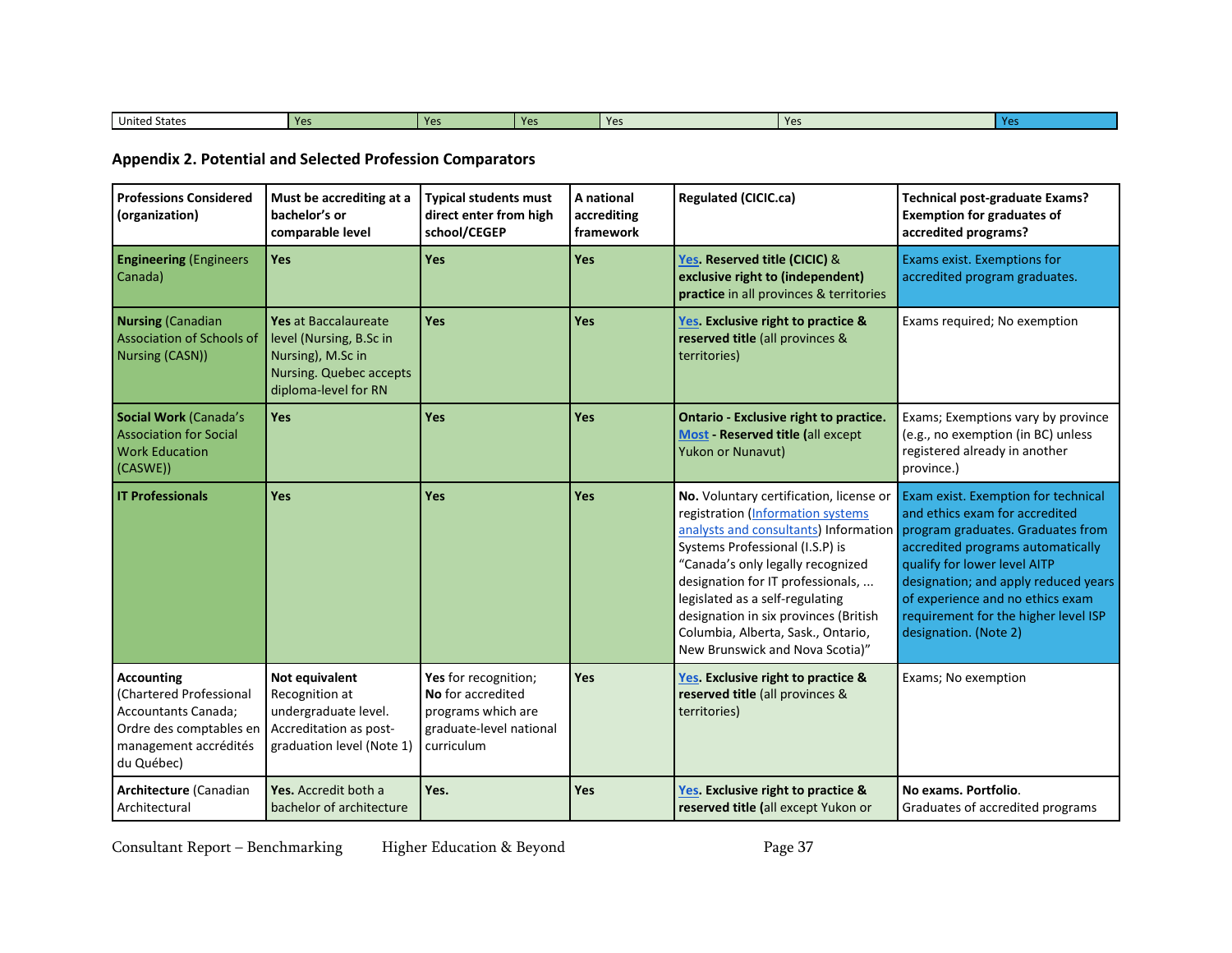| <b>Professions Considered</b><br>(organization)                                                                                                                                           | Must be accrediting at a<br>bachelor's or<br>comparable level                                                                | <b>Typical students must</b><br>direct enter from high<br>school/CEGEP                                                                                                                                            | A national<br>accrediting<br>framework                                                                                       | <b>Regulated (CICIC.ca)</b>                                                                                                                                                       | <b>Technical post-graduate Exams?</b><br><b>Exemption for graduates of</b><br>accredited programs?                                                                                                                                                 |
|-------------------------------------------------------------------------------------------------------------------------------------------------------------------------------------------|------------------------------------------------------------------------------------------------------------------------------|-------------------------------------------------------------------------------------------------------------------------------------------------------------------------------------------------------------------|------------------------------------------------------------------------------------------------------------------------------|-----------------------------------------------------------------------------------------------------------------------------------------------------------------------------------|----------------------------------------------------------------------------------------------------------------------------------------------------------------------------------------------------------------------------------------------------|
| <b>Certification Board</b><br>(CACB))                                                                                                                                                     | (BArch) or a master of<br>architecture (M. Arch)<br>degree                                                                   |                                                                                                                                                                                                                   |                                                                                                                              | Nunavut)                                                                                                                                                                          | exempt.                                                                                                                                                                                                                                            |
| Pharmacy (Canadian<br><b>Council for Accreditation</b><br>of Pharmacy Programs<br>(CCAPP))                                                                                                | No. Primarily Doctor of<br>Pharmacy (PharmD) is an<br>undergraduate<br>professional doctorate                                | No. (e.g., UAlberta -<br>"Applicants must<br>complete 60 credit units<br>of University<br>transferable work<br>including the<br>prerequisite courses<br>listed below."                                            | <b>Yes</b>                                                                                                                   | Yes. Exclusive right to practice &<br>reserved title (all provinces &<br>territories)                                                                                             | Exams required (except in Quebec).<br>A pharmacy degree require to sit<br>Pharmacy Examining Board of<br>Canada exams, no exemptions<br>outside Quebec. (Note 3: Quebec)                                                                           |
| Veterinary (Council on<br>Education (COE) of the<br>American and Canadian<br><b>Veterinary Medical</b><br>Associations (AVMA and<br>CVMA, respectively).                                  | No. Doctor of Veterinary<br>Medicine (only 5<br>programs in Canada:<br>UPEI, Guelph,<br>Saskatchewan, Calgary,<br>UMontreal) | No. (e.g., UPEI - "You<br>must have at least 20<br>prerequisite courses<br>completed or in<br>progress at the time of<br>applicationat the<br>undergraduate degree<br>level at a post-<br>secondary institution." | Yes, but not<br>equivalent,<br>programs in<br>Canada are<br>accredited by a<br>ioint Canada &<br><b>USA</b><br>accreditation | Yes. Exclusive right to practice &<br>reserved title (all except Yukon)                                                                                                           | Yes - North American Veterinary<br>Licensing Examination (NAVLE) exam<br>with 360 clinically-relevant multiple-<br>choice questions<br>No Exemption (e.g., since 1986 in<br>Manitoba).                                                             |
| Law (National<br>Committee on<br>Accreditation (NCA) of<br>the Federation of Law<br>Societies of Canada, for<br>common law)                                                               | <b>Primarily Juris Doctor</b><br>(JD)                                                                                        | No. (e.g.,)<br>USaskatchewan - "You<br>cannot begin this<br>program directly from<br>high school")                                                                                                                | Yes. National<br>requirements                                                                                                | Yes. Both Exclusive right to practice<br>& reserved title (all provinces &<br>territories)                                                                                        | Yes - exams by NCA.<br>Requirement varies by Province for<br>graduates of Canadian common law<br>programs (Note 4)                                                                                                                                 |
| Medicine (Committee on<br>Accreditation of<br><b>Canadian Medical</b><br>Schools, Canadian<br><b>Medical Association and</b><br>The Association of<br>faculties of medicine of<br>Canada) | Doctorate of Medicine<br>(MD) is a undergraduate<br>professional doctorate                                                   | No. (e.g., Dalhousie U. -<br>requires undergraduate<br>or graduate credit hours<br>(Note 5)                                                                                                                       | Yes. Committee<br>on Accreditation<br>of Canadian<br><b>Medical Schools</b>                                                  | Yes. Both Exclusive right to practice<br>& reserved title (all provinces &<br>territories; both for specialist<br>physicians, and General practitioners<br>and family physicians) | Exams. (exams just for<br>internationally trained). Exemption<br>with no exams for graduates. "Upon<br>earning the M.D. degree, students<br>are then eligible to apply for<br>postgraduate training in the<br>discipline of their choice." (Usask) |
| Education (e.g., Ontario                                                                                                                                                                  | Yes                                                                                                                          | Yes                                                                                                                                                                                                               | No. National                                                                                                                 | Yes. Exclusive right to practice but                                                                                                                                              | No technical exams                                                                                                                                                                                                                                 |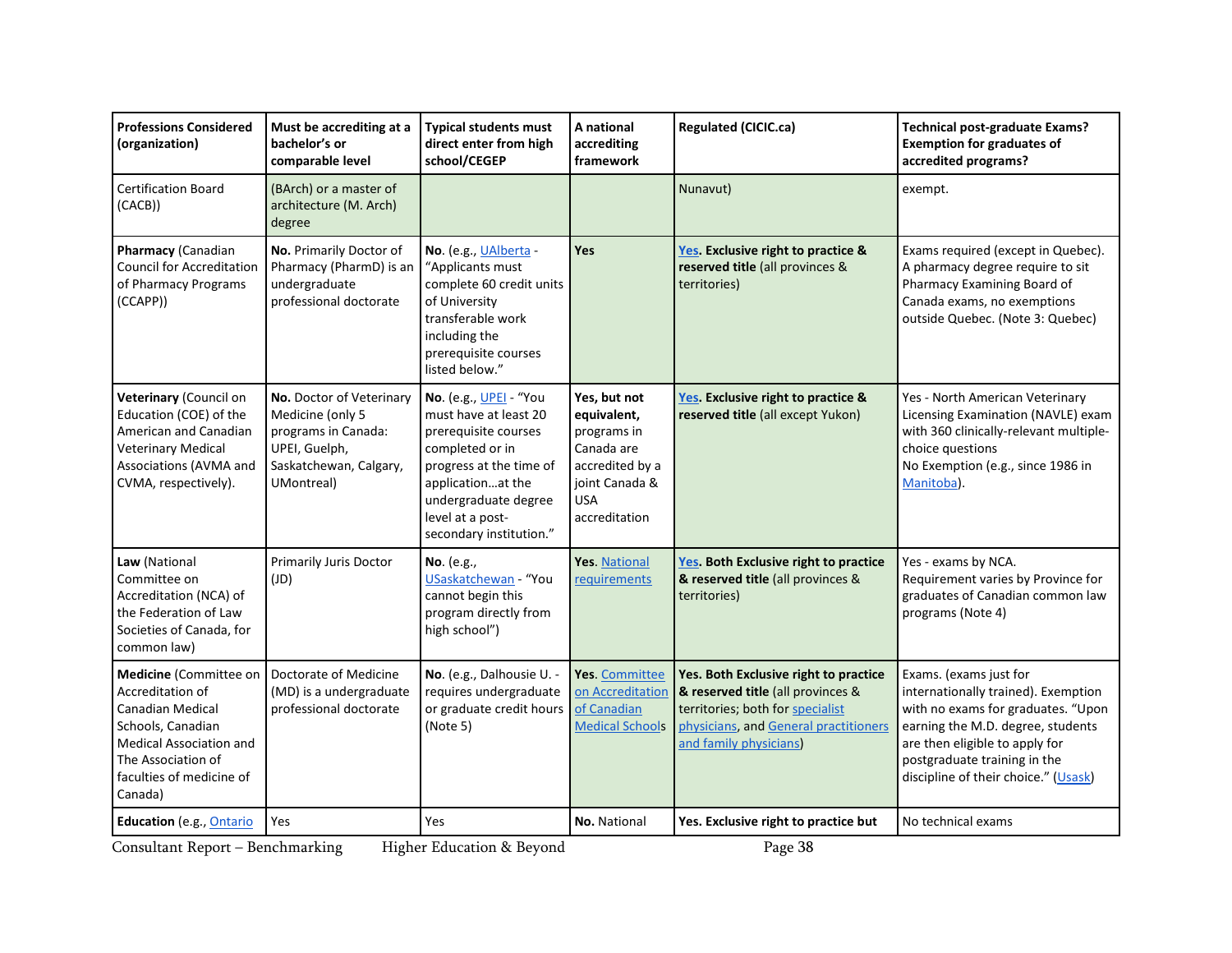| <b>Professions Considered</b><br>(organization) | Must be accrediting at a<br>bachelor's or<br>comparable level | <b>Typical students must</b><br>direct enter from high<br>school/CEGEP | A national<br>accrediting<br><b>framework</b> | <b>Regulated (CICIC.ca)</b>                                                                               | Technical post-graduate Exams?<br><b>Exemption for graduates of</b><br>accredited programs? |
|-------------------------------------------------|---------------------------------------------------------------|------------------------------------------------------------------------|-----------------------------------------------|-----------------------------------------------------------------------------------------------------------|---------------------------------------------------------------------------------------------|
| <b>College of Teachers</b>                      |                                                               |                                                                        | Standard;<br>Provincially<br>accredited.      | not reserved title (all provinces &<br>territories; both for secondary and<br>elementary school teachers) |                                                                                             |

**Note 1.** Accounting accreditation occurs at the post-graduate level, with a "Recognition standards" at the undergraduate level. Recognition standard is a review and approval for an undergraduate program's graduates to be eligible to complete CPA post-grad training. Accreditation standards is a review and approval to deliver a post-graduation program that is equivalent to the standard national CPA professional education curriculum as either a graduate diploma or Master's degree. [\(www.cpacanada.ca/en/become-a-cpa/education-partnership-between-profession-and-psis/cpa-recognition-and-accreditation-standards\)](https://www.cpacanada.ca/en/become-a-cpa/education-partnership-between-profession-and-psis/cpa-recognition-and-accreditation-standards)

**Note 2.** There are two levels of licensure: "The pre-professional Associate Information Technology Professional (AITP) designation and Candidate Membership is the first step to obtaining Professional I.S.P. status." I.S.P. designation recognized by law. Graduates of an accredited program are eligible for "AITP Designation and One Year of FREE CIPS Candidate Membership" as they are exempt from the ethics exam, the fee and requirements to become an AITP). Graduates of an accredited program also also exempt from the ethics exam and need to complete two fewer years of IT experience for the I.S.P. designation compare to graduates from non-accredited degrees. CIPS designations also include a specified route for academics.

**Note 3.** In Quebec, the Ordre des pharmaciens du Québec (OPQ) reviews transcripts, course descriptions, and professional certifications; no exam.

**Note 4.** Law exam requirements and thus exemptions varies by Province; exams no exemption in some provinces, no exam in some provinces. Bar admission process is set by provincial / territorial law societies. Some provinces (e.g. ON, NB) require completion of licensing examinations (no exemption), while others require only completion of a bar admissions course focused on ethics and practice (e.g. Practice Readiness education Program (PREP) in MB, SK, and AB, Professional Legal Training Course (PLTC) in BC) for graduates of common law programs in Canada.

**Note 5.** For example, Dalhousie University's admissions Medicine program requires "the 60 most recent credit hours of graded (alpha/numerical) courses from a completed or in-progress to be completed 90-120 credit baccalaureate degree… OR using up to 15 credit hours of graded (alpha/numerical) courses from a completed or in-progress to be completed graduate degree (Masters or PhD) PLUS the 45 most recent credit hours of graded (alpha/numerical courses from a completed 90-120 credit baccalaureate degree"

**Appendix 3.** Full Benchmarking Metric Comparison Tables including tabs including 1a. Metrics list; 1b. Jurisdictions; 1c. Professions; 1d. Social Work. (Excel)

<span id="page-43-1"></span><span id="page-43-0"></span>**Appendix 4.** The Accreditation Standards or Criteria for Engineers Canada and the four jurisdiction comparators and the three profession comparators. (PDFs in Folder)